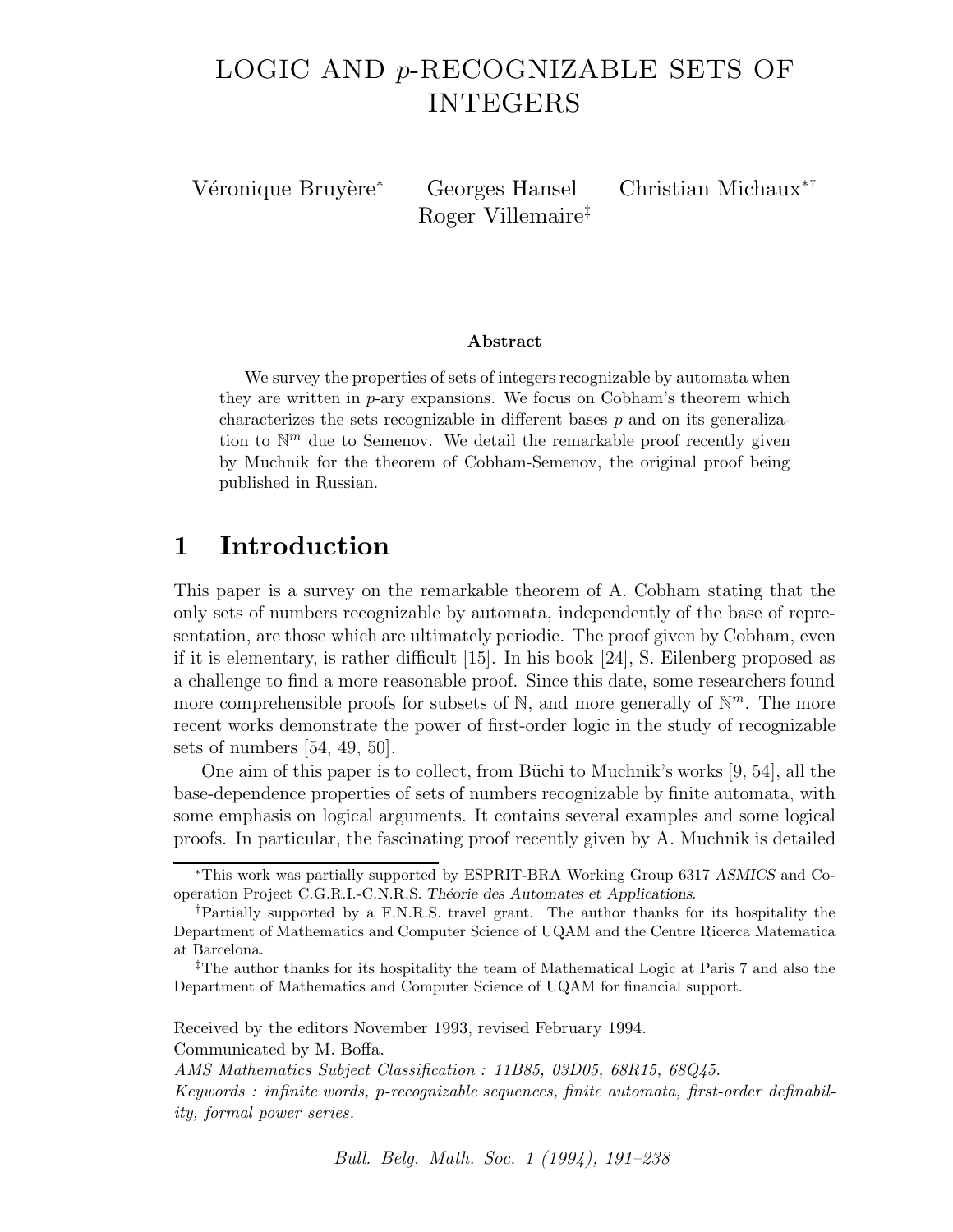and simplified. It states Cobham's theorem and the generalization of Semenov to  $\mathbb{N}^m$ . The paper also contains bibliographic notes on the history of the results.

This survey is born of several lectures given by the authors, respectively V. Bruyère, 29 April 93 - Université Libre de Bruxelles, G. Hansel, 26 April and 3 May 93 - Université Paris 6, C. Michaux, 2 September 92 - Université de Mons-Hainaut and R. Villemaire, 23 November 92 - University McGill, 3 December 92 - Université UQAM. It addresses readers accustomed with automata, but less familiar with firstorder logic. It may be read in different ways, depending on the interests of the reader.

The paper is arranged in the following way. It begins with a brief section on automata and a lesson of logic to make the reader more familiar with first-order structures, definable sets and decidable theories.

Next, Section 4 deals with *p*-recognizable sets of numbers, i.e., sets of numbers whose *p*-ary expansions are recognizable by a finite automaton. Various characterizations of  $p$ -recognizability are related in Theorem 4.1 : iterated uniform morphisms, algebraic formal power series, and definability by first-order formulae. Section 4 is centered around these four models of p-recognizability. It begins and ends with two generic examples. It also contains some bibliographic notes related to Theorem 4.1, as well as notes about the automata associated with p-recognizable sets.

Section 5 is in the same spirit but for *p*-recognizable subsets of  $\mathbb{N}^m$ . The four models still hold and are again equivalent (Theorem 5.1).

Among the different characterizations of  $p$ -recognizability, Section 6 emphasizes the logical one. The currently simplest proof of this equivalence is given, following the references  $[40, 74]$ . At the origin, it was proved by R. Büchi in his paper  $[9]$ . Some corollaries of decidability and non p-recognizability are easily derived, together with a powerful tool for operations preserving *p*-recognizability (Corollaries 6.2, 6.3) and 6.4).

Next, Section 7 studies the dependence of p-recognizability on the base of representation. In particular it contains Cobham's theorem (Theorem 7.7). It shows that there are essentially three kinds of subsets of  $\mathbb{N}^m$ : the sets recognizable in every base p, the sets recognizable in certain bases only, and the sets recognizable in no base. The first class is quite restricted, as it is limited to the rational sets of the monoid  $(N^m, +)$ . When  $m = 1$ , it is precisely the ultimately periodic sets. It is rather easy to see that ultimately periodic sets are *p*-recognizable for every integer  $p \geqslant 2$ , but the converse relies on the deep theorem of Cobham. As for  $p$ -recognizable sets, sets recognizable in every base are characterized in various ways (Theorems 7.3 and 7.4), including a logical characterization and a fine definability criterion found recently by A. Muchnik [54]. Muchnik's criterion is at the heart of his remarkable proof of Cobham's theorem over  $\mathbb{N}^m$ , it also allows one to decide whether a *p*-recognizable set of  $\mathbb{N}^m$  is recognizable in every base (Proposition 7.6).

Section 8 is devoted to Muchnik's proofs of the definability criterion and of the theorem of Cobham-Semenov over  $\mathbb{N}^m$ . The original proof is in Russian. We follow it, simplifying some parts and detailing others.

The last section is a brief introduction to related works and references. The list is certainly not complete; however it may give a flavour of connected research works.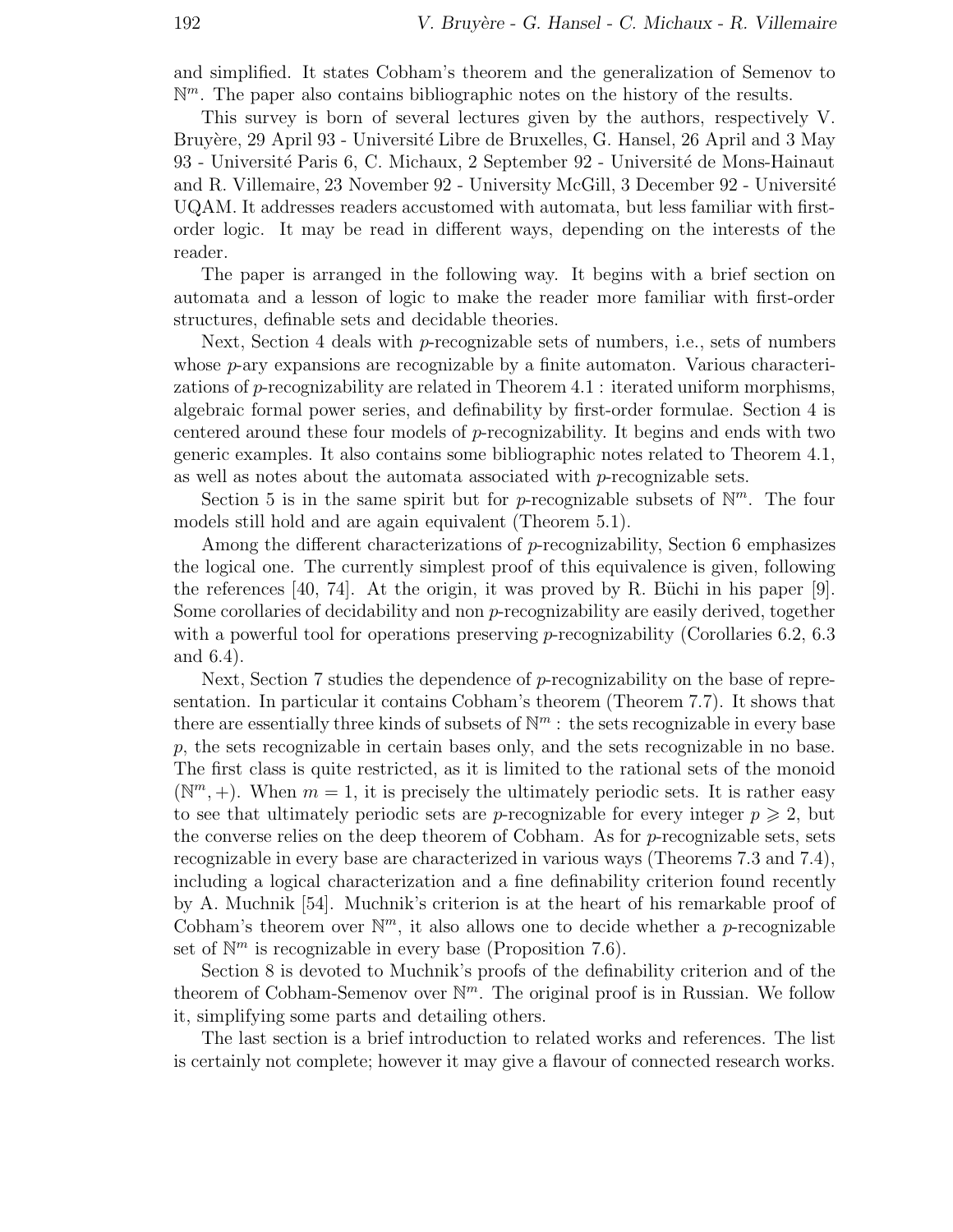## **2 Preliminaries**

We briefly recall some definitions about automata, automata with output and rational operations. These notions are well detailed in [24, 43, 58].

The sets A and B are finite *alphabets*. We denote by B<sup>∗</sup> the set of all *words* written with *letters* of B, including the *empty word*  $\lambda$ . Set  $B^*$  is a monoid called the *free monoid generated by B*, with concatenation as product operation and  $\lambda$ as neutral element. The symbol |w| denotes the *length* of the word  $w \in B^*$  and  $w<sup>R</sup>$  the *reverse* of w. In this paper, A and B are often finite subsets of the set  $\mathbb{N} = \{0, 1, 2, \ldots\}$  of natural numbers.

An *automaton*  $\mathcal{A} = (Q, I, F, T)$  is a graph with a set Q of vertices or *states* and a set  $T \subseteq Q \times B \times Q$  of edges or *transitions* labelled by an alphabet B. Set  $I \subseteq Q$ is the set of *initial* states and  $F \subseteq Q$  the set of *final* states. A word  $w \in B^*$  is *accepted* (or computed) by  $A$  if it is the label of some path in  $A$  beginning with an initial state and ending with a final state. We say that  $L \subseteq B^*$  is *recognizable* if it is the set of words computed by some *finite* automaton, i.e., with Q finite. An automaton  $A$  is *deterministic* if it has a unique initial state and if  $T$  is a (partial) function  $T: Q \times B \to Q$ . If T is a total function, A is moreover called *complete*.

*Automata with output* generalize the concept of automaton. Instead of a set F of final states, they have an *output function* labelling each state by a letter of some alphabet A. For classical automata,  $A = \{0, 1\}$ , and a state is labelled by 1 if it is final; otherwise it is labelled by 0. An automaton with output *computes* a relation  $R \subseteq B^* \times A$  in the following way :  $(w, a)$  is in R if and only if there is a path labelled by  $w$  from some initial state to some state whose output is  $a$ . Any complete deterministic automaton with output computes a function  $s : B^* \to A$ .

Several proofs in this paper use well-known properties of automata and recognizable sets, for instance the equivalence between automata and complete deterministic automata, the closure under Boolean operations of the family of recognizable sets, and the equivalence between automata reading words from left to right and those reading them from right to left.

In particular, we frequently use properties of right-congruences associated with recognizable sets. Let  $L \subseteq B^*$ ; recall that the following relation  $\sim_L$  over  $B^*$ 

$$
u \sim_L v \quad \Leftrightarrow \quad [\ \forall w \in B^*, \quad uw \in L \Leftrightarrow vw \in L \ ]
$$

is a *right-congruence*, i.e., an equivalence relation which is *right-stable* :

$$
u \sim_L v \quad \Rightarrow \quad uw \sim_L vw \; .
$$

Set L is the union of some equivalence classes of  $\sim_L$ . Moreover, L is recognizable if and only if  $\sim_L$  has finite index. All these porperties are known as the Myhill-Nerode theorem.

The *minimal automaton*  $\mathcal{A}(L)$  of a recognizable set  $L \subseteq B^*$  is the smallest (in number of states) complete deterministic automaton computing it. It is unique up to isomorphism and can be constructed in the following way. Its states are the classes of  $\sim_L$ , the initial state is the class of the empty word and the final states are the classes containing the words of L. A transition labelled by  $b \in B$  goes from the class of  $w$  to the class of  $wb$ .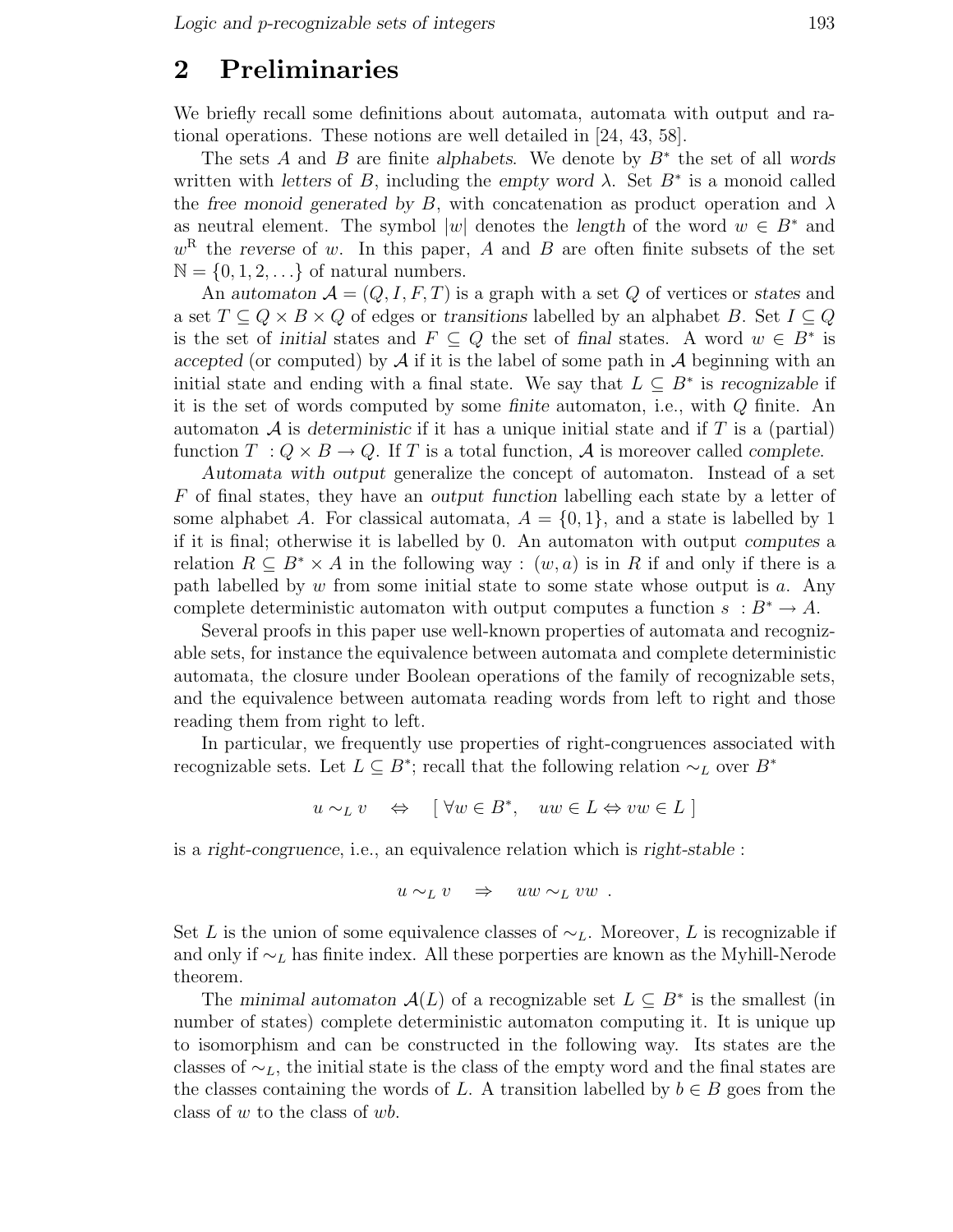The automaton  $\mathcal{A}(L)$  has two nice properties. For any pair of distinct states  $q, q'$ , there exists  $w \in B^*$  such that  $T(q, w)$  is final and  $T(q', w)$  is not, or vice versa. Any class C of  $\sim_L$  is a state of  $\mathcal{A}(L)$ , but it is also the set of words labelling paths from the initial state to state  $C$ .

As usual, the *rational* operations are ∪, · and <sup>∗</sup>. They operate on sets of words  $L, L' \subseteq B^*, L \cup L'$  is their union,  $L \cdot L' = \{ww' \mid w \in L, w' \in L'\}$  their concatenation and  $L^*$  the submonoid of  $B^*$  generated by L. The set  $L \subseteq B^*$  is then said to be *rational* if it can be constructed from finite subsets of B<sup>∗</sup> using a finite number of rational operations. *Kleene's theorem* states that  $L \subseteq B^*$  is rational if and only if it is recognizable.

The set  $\mathbb{N} = \{0, 1, 2, \ldots\}$  is also a monoid, with operation + and neutral element 0. The same holds for  $\mathbb{N}^m$ ,  $m \geqslant 2$ , with the vectorial sum + and neutral element 0. We use the notation  $\overline{n}$  for the *m*-tuple  $(n_1,\ldots,n_m)$ . Rational operations and rational subsets can also be defined in these monoids. In  $\mathbb{N}^m$ , the rational operations  $\cup$ , · and  $*$  are interpreted as the operations  $\cup$ , + and the closure under addition (L $*$  is the submonoid of  $\mathbb{N}^m$  generated by L). On the other hand, the notion of recognizable set is extended to  $\mathbb{N}^m$  using the right-congruence defined above :  $L \subseteq \mathbb{N}^m$  is said to be *recognizable* if the right-congruence  $\sim_L$  has finite index. Kleene's theorem holds in N which is the free monoid generated by 1, but it is no longer true in  $\mathbb{N}^m, m \geq 2$ . Indeed, any recognizable subset is rational, but the converse is false. For instance the *diagonal*  $L = \{(n, n) \mid n \in \mathbb{N}\}\$ is the rational set  $(1, 1)^*$  of  $\mathbb{N}^2$  but it is not recognizable (since any two points  $(n, 0)$  and  $(m, 0)$  with  $n \neq m$  are not equivalent for  $\sim_L$ ) (see for example [58, page 16]).

# **3 Some Notions of Logic**

In this section, we give a short lesson in first-order logic. The reader is referred to [3] for more details about first-order logic.

### **3.1 Structures and Formulae**

In the sequel, we will often meet the structures  $\langle \mathbb{N}, + \rangle$  and  $\langle \mathbb{N}, +, V_p \rangle$ . In first-order logic, a *structure*

$$
\mathcal{S} = \langle D, (R_i)_{i \in I}, (f_j)_{j \in J}, (c_k)_{k \in K} \rangle
$$

consists of a *domain* D (some set), a family of *relations*  $(R_i)_{i \in I}$  on D, a family of *functions*  $(f_j)_{j\in J}$  on D and a family of *constants*  $(c_k)_{k\in K}$  of D. The relation  $R_i$  is a subset of  $D^{n_i}$  and  $f_j$  is a function from  $D^{n_j}$  to D. The set  $\{(R_i)_{i\in I},(f_j)_{j\in J},(c_k)_{k\in K}\}\$ is called the *language* of the structure S.

For instance, the structure  $\langle \mathbb{N}, + \rangle$  has the set N of natural numbers as domain and the usual function +. It has no relation and no constant.

*First-order formulae* of the structure  $S$  (or in the language of  $S$ ) are constructed by certain rules. But first we need to list the *symbols* used in the formulae and to define the *terms*.

In addition to the symbols of relations  $R_i$ , functions  $f_j$  and constants  $c_k$ , there are also a countable set of *variables*  $x, y, z, \ldots$ , the usual *connectives*  $\vee$  (or),  $\wedge$  (and),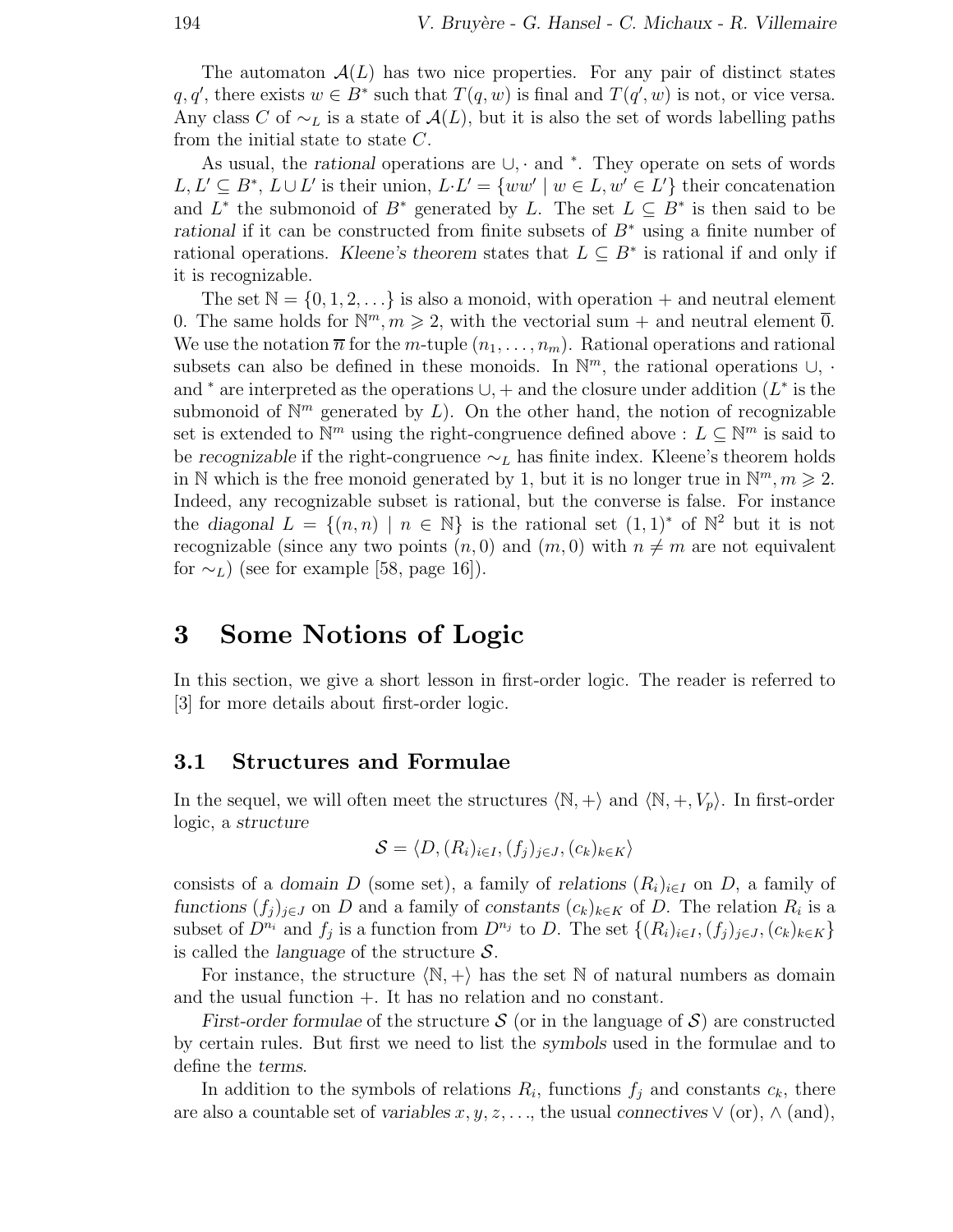¬ (not), → (if then), ↔ (if and only if), the *quantifiers* ∀ (for all), ∃ (there exists) and the symbol  $=$  (equal).

The *terms* are defined by induction following two rules :

- 1. any variable and constant is a term,
- 2. if  $f_j$  is a n-ary function and  $t_1,\ldots,t_n$  are terms, then  $f_j(t_1,\ldots,t_n)$  is a term.

The *formulae* are generated by four rules :

- 1. if  $t_1, t_2$  are terms, then  $t_1 = t_2$  is a formula,
- 2. if  $R_i$  is a n-ary relation and  $t_1,\ldots,t_n$  are terms, then  $R_i(t_1,\ldots,t_n)$  is a formula,
- 3. if  $\varphi, \phi$  are formulae, then  $\varphi \lor \phi, \varphi \land \phi, \neg \varphi, \varphi \to \phi, \varphi \leftrightarrow \phi$  are formulae,
- 4. if  $\varphi$  is a formula and x is a variable, then  $\forall x \varphi$ ,  $\exists x \varphi$  are formulae.

For clarity, parentheses (,) are necessary during the construction of formulae. Formulae generated only by the first two rules are called *atomic formulae*. *Sentences* are formulae with no *free* variables, i.e., variables which are not under the scope of a quantifier. We sometimes write  $\varphi(x_1,\ldots,x_n)$  to explicitly mention the free variables of the formula  $\varphi$ .

We point out that the presentation is here a bit different from the one usually given in logic textbooks.

### **3.2 Examples**

The formula

$$
(\exists z)(x + z = y)
$$

of the structure  $\langle \mathbb{N}, + \rangle$  means "there exists  $z \in \mathbb{N}$  such that  $x + z = y$ "; hence it defines the relation  $x \leq y$ . The constant  $x = 0$  can also be defined in  $\langle \mathbb{N}, + \rangle$  by the formula " $x \leq y$  for all  $y \in \mathbb{N}$ ", i.e.

$$
(\forall y)(x \leqslant y)
$$

where  $x \leq y$  is the formula above. More generally, any element of N can be defined in the language of  $\langle \mathbb{N}, + \rangle$ . For  $x = 1$ , it is the following formula

$$
(\neg(x = 0)) \ \land \ ((\forall y)(\neg(y = 0)) \rightarrow (x \leq y)) \ .
$$

which means that x is not 0 and  $x \leq y$  for any  $y \in \mathbb{N}\backslash\{0\}$ . We use  $x = 0$  as a short-hand for the formula  $(\forall y)(x \leq y)$  defining it.

It is also easy to see that the multiplication by a constant can be defined in  $\langle \mathbb{N}, + \rangle$ . Multiplication of x by 3,  $y = 3x$ , is simply the formula  $y = x + x + x$ .

Finally, the property of commutativity of addition is described by the sentence

$$
(\forall x)(\forall y)(x+y=y+x) .
$$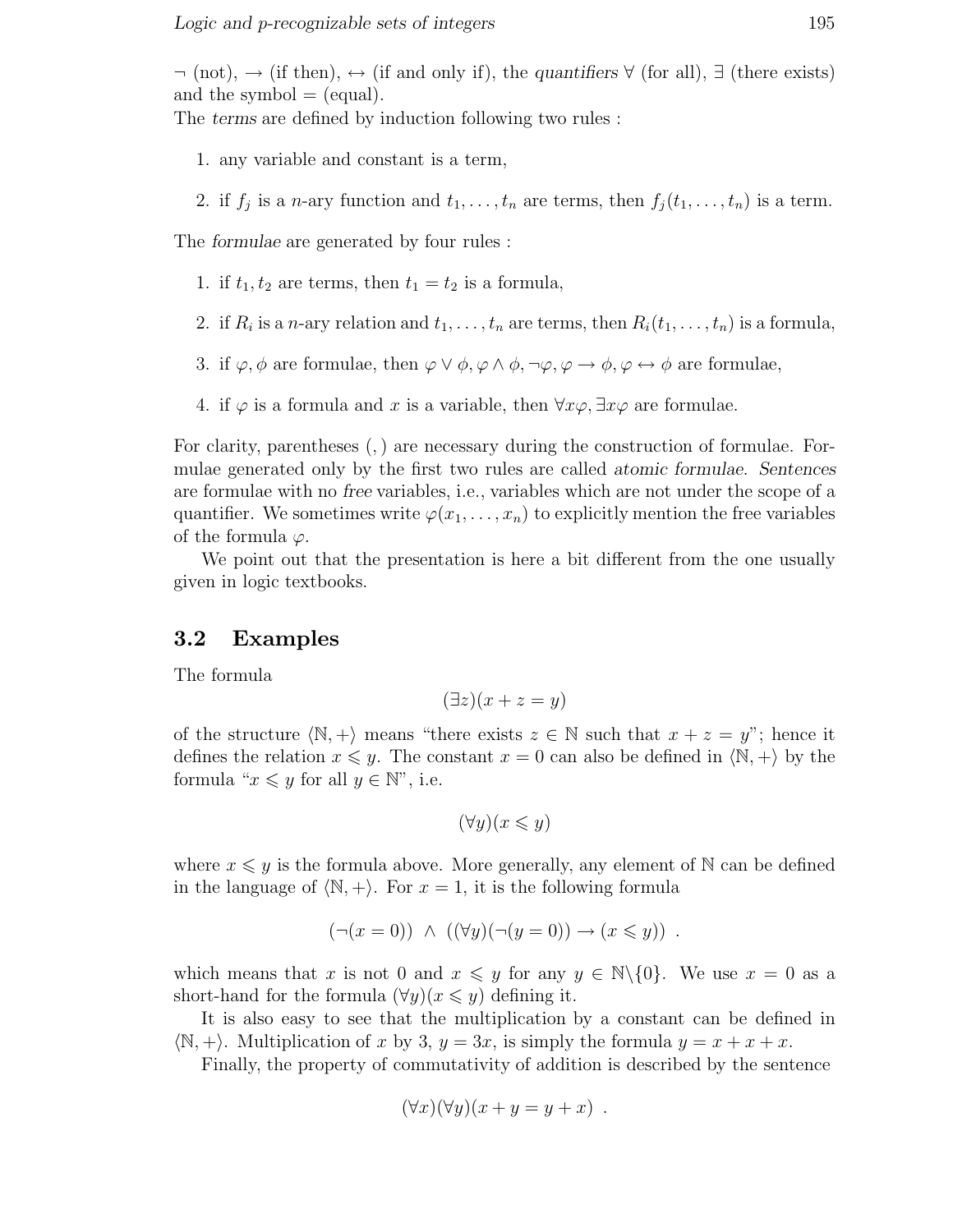### **3.3 Definable Sets and Functions**

Let  $\varphi(x_1,\ldots,x_n)$  be a formula of the structure S and  $d_1,\ldots,d_n$  elements of the domain D. We use the notation

$$
\mathcal{S} \models \varphi(d_1, \ldots, d_n)
$$

to state that  $\varphi(x_1,\ldots,x_n)$  is true when the free variables  $x_i$  are replaced by the elements  $d_i$  of  $D, 1 \leq i \leq n$ . Therefore

$$
\{ (d_1, \ldots, d_n) \in D^n \mid S \models \varphi(d_1, \ldots, d_n) \}
$$

is the set of *n*-tuples of elements of D for which  $\varphi$  is true. We say that this set is *first-order definable* (or in short *definable*) in the structure S by the formula  $\varphi$ .

We say that a constant c is definable in the structure S if the singleton  $\{c\}$  is definable in S. A relation R is *definable* in S if the subset associated with R is definable in S. In the same way, we say that a function  $f : D^n \to D$  is *definable* in the structure S if its *graph*

$$
\{ (d_1, \ldots, d_n, d) \in D^{n+1} \mid f(d_1, \ldots, d_n) = d \}
$$

is definable in  $S$ .

In this paper, we mainly study sequences  $(s_n)_{n\geq 0}$  and more generally multidimensional sequences, whose values belong to a finite subset  $A$  of  $N$ . These sequences are simply functions  $\mathbf{s} : \mathbb{N}^m \to A, m \geq 1$ . Thus, we can speak of *first-order definable* sequences.

For instance the sequence  $\mathbf{s} : \mathbb{N} \to A$  defined by  $s_n = n \text{ mod } 3$  is definable in the structure  $\langle \mathbb{N}, + \rangle$ . Indeed,  $\mathbf{s}^{-1}(0)$  is the set of multiples of 3 which is defined by the formula  $\varphi_0(x)$ 

$$
(\exists z)(x=3z) .
$$

The set  $\mathbf{s}^{-1}(1)$  is defined by  $\varphi_1(x)$  equal to  $(\exists z)(x = 3z + 1)$ , and  $\mathbf{s}^{-1}(2)$  by  $\varphi_2(x)$ equal to  $(\exists z)(x = 3z + 2)$ . Therefore, the sequence  $\mathbf{s} : \mathbb{N} \to \{0, 1, 2\}$ , or equivalently its graph, is first-order definable by the following formula  $\varphi(x,y)$ 

$$
(\varphi_0(x) \wedge y = 0) \vee (\varphi_1(x) \wedge y = 1) \vee (\varphi_2(x) \wedge y = 2) .
$$

This example also shows that a sequence  $\mathbf{s}: \mathbb{N}^m \to A$ , with A a finite subset of N, is definable if and only if all the sets  $\mathbf{s}^{-1}(a)$ ,  $a \in A$ , are definable.

### **3.4 Equivalent Structures**

Consider two structures  $S, S'$  with the same domain D. Any formula  $\varphi(x_1, \ldots, x_n)$ of  $\mathcal S$  defines the set

$$
M_{\varphi} = \{ (d_1, \ldots, d_n) \in D^n \mid S \models \varphi(d_1, \ldots, d_n) \} .
$$

In the same way, any formula  $\varphi'$  of  $\mathcal{S}'$  defines the set  $M_{\varphi'}$ .

We say that S and S' are *equivalent* if for every formula  $\varphi(x_1,\ldots,x_n)$  of S, there exists a formula  $\varphi'(x_1,\ldots,x_n)$  of  $\mathcal{S}'$  such that

$$
M_{\varphi} = M_{\varphi'}
$$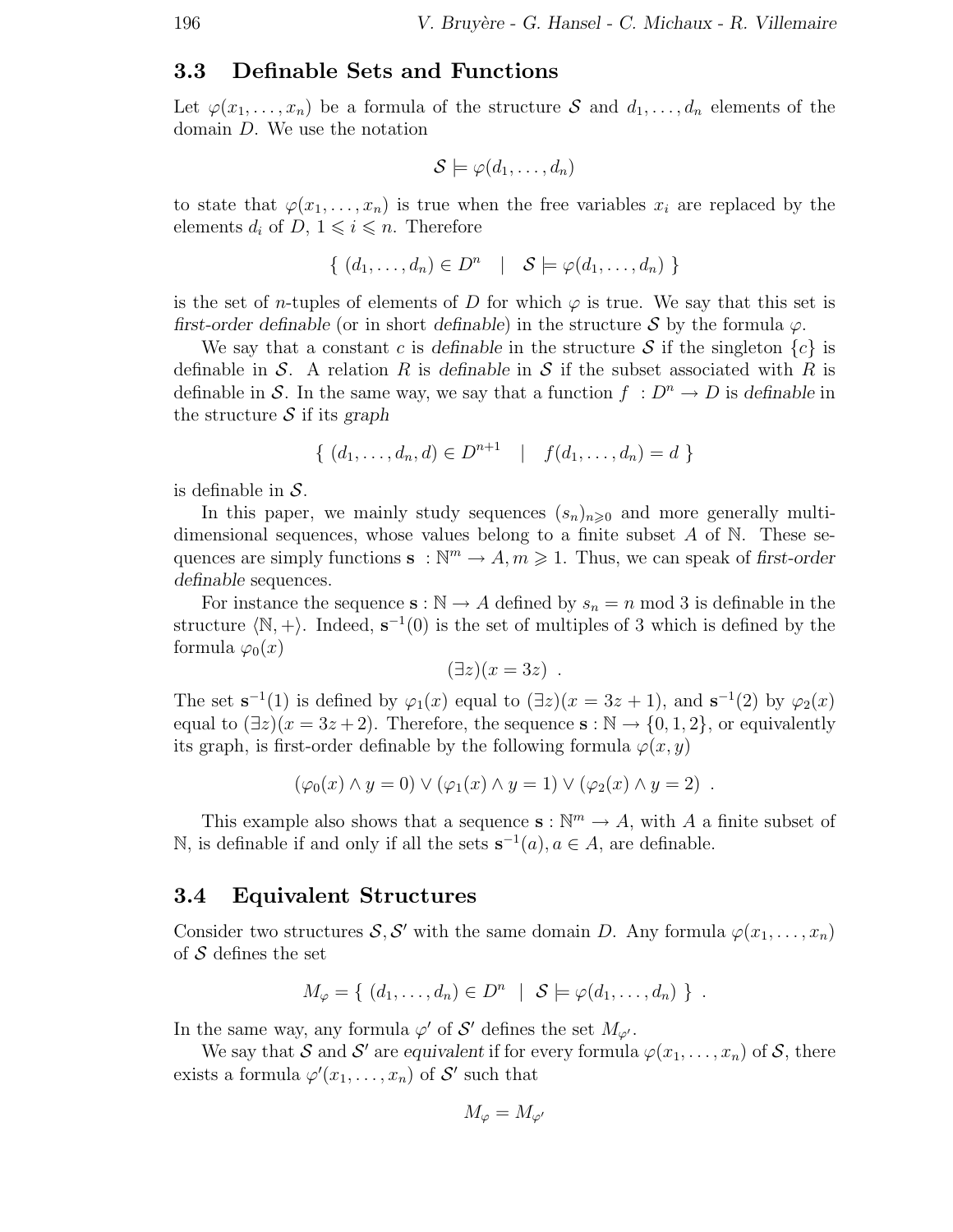and conversely. In other words, the sets definable in  $S$  are the same as in  $S'$ .

It is easy to check that two structures are equivalent. This holds if the relations, the functions and the constants of the first structure are definable in the second structure, and conversely.

For instance,  $\langle \mathbb{N}, + \rangle$  and  $\langle \mathbb{N}, +, \leq \rangle$  are equivalent structures, because  $\leq$  is definable in  $\langle \mathbb{N}, +\rangle$  (see above). Another example of equivalent structures is  $\langle \mathbb{N}, +, \cdot \rangle$ and  $\langle \mathbb{N}, +, x^2 \rangle$ , where  $\cdot$  is the usual product and  $y = x^2$  the square function. The function  $y = x^2$  is of course definable in  $\langle \mathbb{N}, +, \cdot \rangle$  and conversely the product  $x \cdot y = z$ is definable in  $\langle \mathbb{N}, +, x^2 \rangle$  by the formula

$$
(x+y)^2 = x^2 + 2 \cdot z + y^2 \, .
$$

Notice that any structure  $\langle D,(R_i)_{i\in I},(f_j)_{j\in J},(c_k)_{k\in K}\rangle$  is equivalent to a structure with relations only. Functions  $f_j$  and constants  $c_k$  are easily replaced by relations (its graph for the function  $f_j$  and  $\{c_k\}$  for the constant  $c_k$ ).

## **3.5 Decidable Theories**

Given a structure S, the set of the sentences true for S is the *theory* of S, denoted by  $Th(\mathcal{S})$ . The theory  $Th(\mathcal{S})$  is *decidable* if there exists an algorithm which decides if any sentence of S is true or false for S, i.e., if it belongs to  $Th(\mathcal{S})$  or not. There exist various techniques to prove the decidability of a theory : quantifier elimination, axiomatisation of the theory, finite automata [60].

A classical example of a decidable theory is  $Th(\langle\mathbb{N}, +\rangle)$  [59, 28], and an undecidable theory is  $Th(\langle \mathbb{N}, +, \cdot \rangle)$  [14, 28].

## **4 Recognizability over** N

### **4.1 An Appetizing Example**

In this section we intuitively introduce four different methods to generate the characteristic sequence of the powers of 2. The definitions will be more precise in the next section.

Let  $\mathbf{p} : \mathbb{N} \to \{0,1\}$  be the characteristic sequence of the powers of 2 :

$$
011010001000000010\dots
$$

The alphabet is  $A = \{0, 1\}$  and  $p_n = 1$  if n is a power of 2,  $p_n = 0$  otherwise. This sequence has remarkable properties.

1. *It is generated by a 2-substitution*

Let

$$
f : \{a, b, c\} \rightarrow \{a, b, c\}^2 : \begin{array}{ccc} a & \rightarrow & ab \\ b & \rightarrow & bc \\ c & \rightarrow & cc \\ g & \vdots & \{a, b, c\} \rightarrow \{0, 1\} \end{array}
$$
\n
$$
g : \{a, b, c\} \rightarrow \{0, 1\} \begin{array}{ccc} a & \rightarrow & ab \\ b & \rightarrow & 1 \\ c & \rightarrow & 0 \end{array}
$$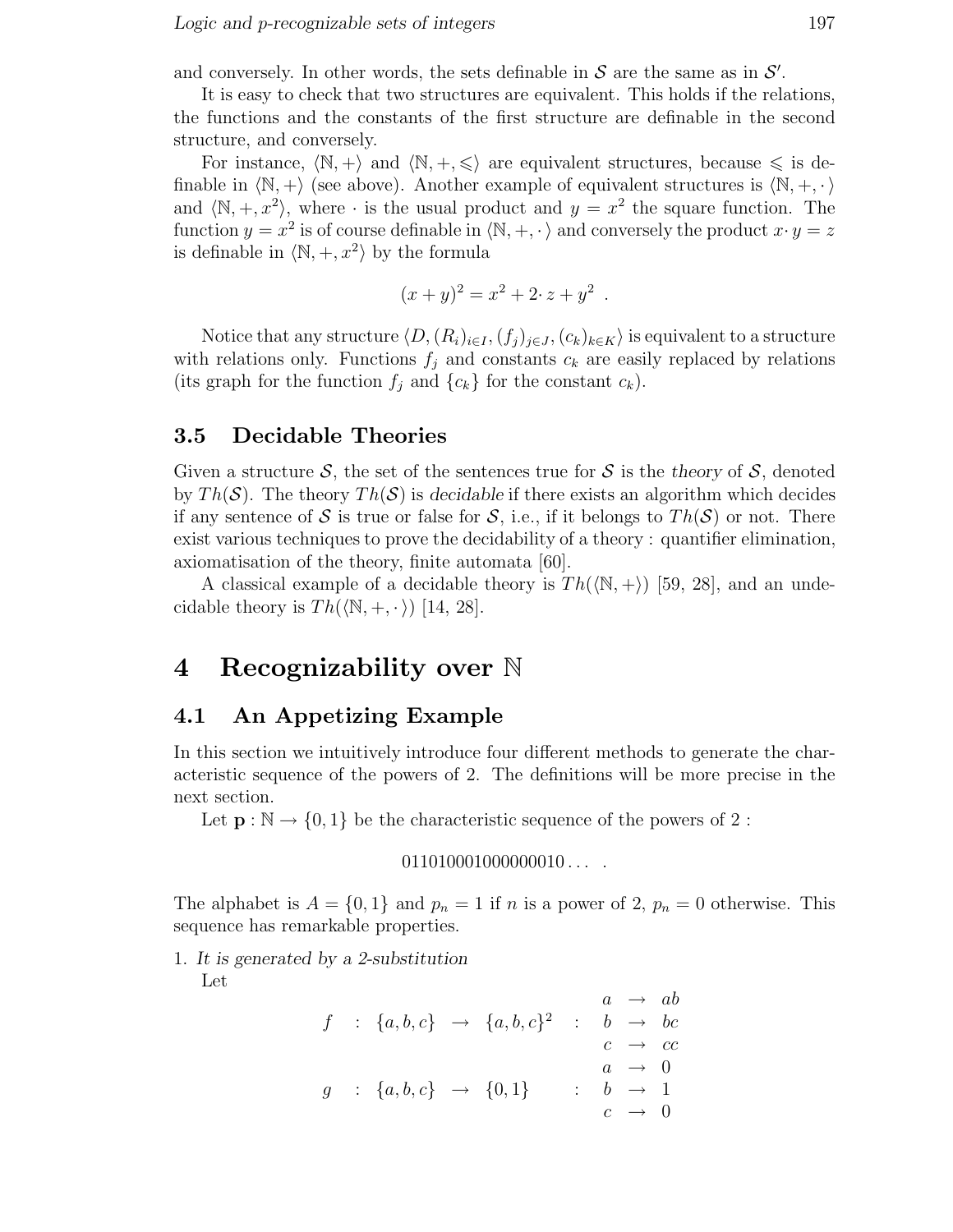The iteration of f on the letter a gives rise to a sequence on the alphabet  $\{a, b, c\}$ , whose image by  $q$  is the sequence  $p$ .

$$
\begin{array}{ccccccccc}\na & \xrightarrow{f} & ab & \xrightarrow{f} & abbc & \xrightarrow{f} & abbcbcccc & \xrightarrow{f} & abbcbccccbcbcbcbccccccccc & \dots \\
\downarrow g & & \downarrow g & & \downarrow g & & \downarrow g & & \downarrow g & \\
0 & \rightarrow & 01 & \rightarrow & 0110 & \rightarrow & 01101000 & \rightarrow & 011010001000000 & \dots\n\end{array}
$$

Figure 1. Iteration of the 2-substitution  $f$ 

#### 2. *It is 2-recognizable*

The sequence **p** is computed by the following finite automaton with output (the output of each state is indicated under the state).



Figure 2. An automaton computing **p** in base 2

The automaton computes the symbol  $p_n$  from the binary expansion  $(n)_2$  of n. More precisely the automaton reads the word  $(n)_2$  (the most significant digit of  $(n)_2$  is read first) from the initial state  $q_0$  to some state q whose output symbol is  $p_n$ . For instance, the binary expansion  $(8)_2$  of 8 is 1000, the state reached after reading 1000 is  $q_1$  with output 1, so  $p_8 = 1$ .

#### 3. *It is 2-definable*

Consider the structure  $\langle \mathbb{N}, +, V_2 \rangle$  where  $V_2$  is the function defined by

$$
V_2(x) = y
$$
 where y is the greatest power of 2 dividing  $x$  ( $x \neq 0$ ),  
 $V_2(0) = 1$ .

The sequence **p** is first-order definable in  $\langle \mathbb{N}, +, V_2 \rangle$  since the subsets of integers  $p^{-1}(0)$  and  $p^{-1}(1)$  are both definable by a formula of  $\langle N, +, V_2 \rangle$  (see Section 3.3). Indeed  $p_n = 1$  if and only if n is a power of 2 if and only if  $V_2(n) = n$ . Let  $P_2(x)$  be the formula  $V_2(x) = x$ ; then

$$
\mathbf{p}^{-1}(1) = \{ n \in \mathbb{N} \mid \langle \mathbb{N}, +, V_2 \rangle \models P_2(n) \},
$$
  

$$
\mathbf{p}^{-1}(0) = \{ n \in \mathbb{N} \mid \langle \mathbb{N}, +, V_2 \rangle \models \neg P_2(n) \}.
$$

#### 4. *It is 2-algebraic*

Consider the finite field  $\mathbb{F}_2 = \{0, 1\}$ . The formal power series  $P(x) \in \mathbb{F}_2[[x]]$ 

$$
P(x) = \sum_{n \geq 0} p_n x^n = \sum_{n \geq 0} x^{2^n}
$$

is naturally associated with the sequence **p**. One verifies that  $P(x)$  is algebraic over the ring  $\mathbb{F}_2[x]$ , i.e.,  $P(x)$  is a root of the following polynomial  $Q(t)$  with coefficients in  $\mathbb{F}_2[x]$  :

$$
Q(t) = t^2 + t + x
$$
.

Indeed,  $P(x)^2 = P(x^2) = P(x) - x$  (remember that  $-1 = 1$  and  $(a + b)^2 = a^2 + b^2$ in  $\mathbb{F}_2$ ).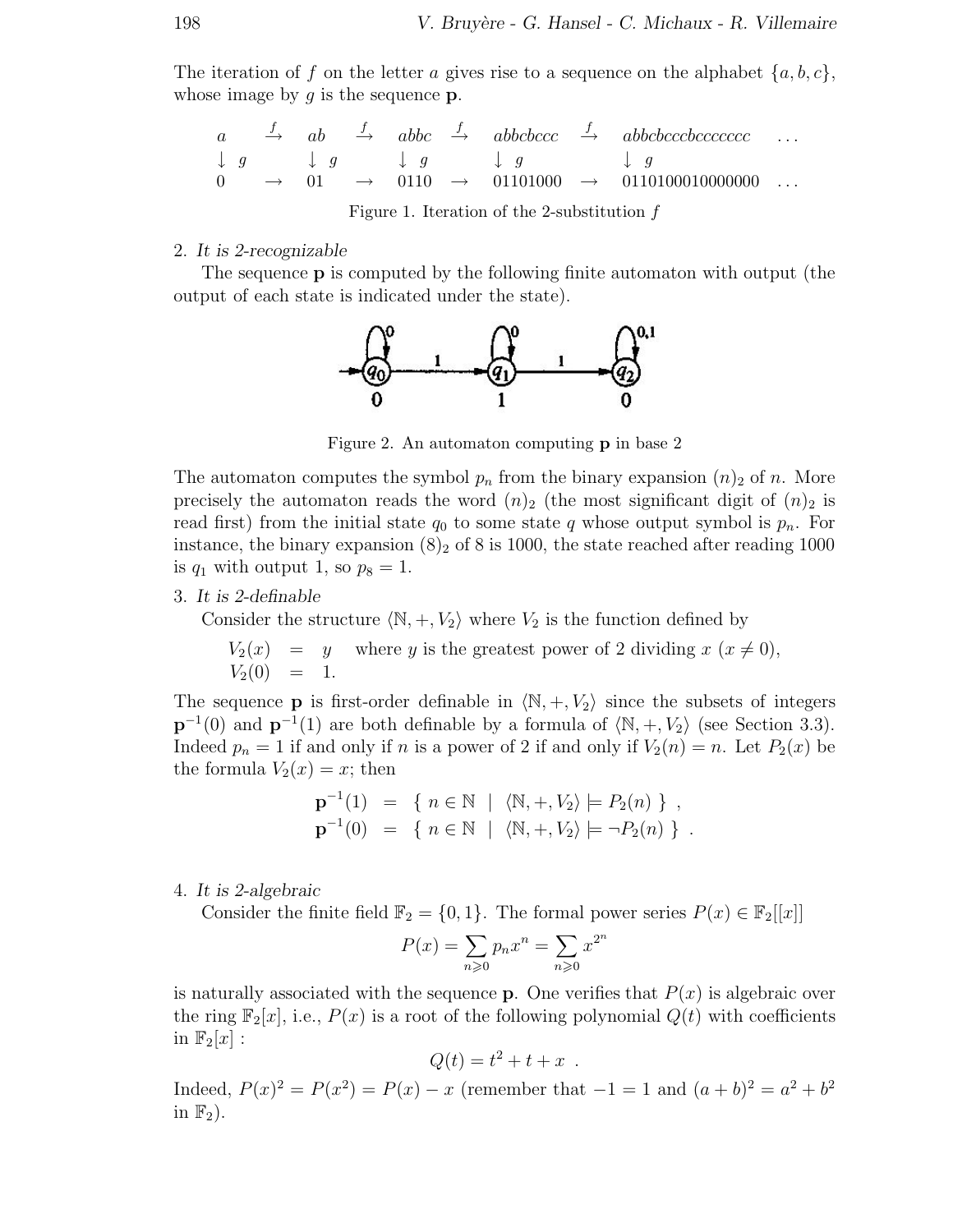## **4.2 Four Modes of Computing**

We now give precise definitions of the four methods intuitively described in the previous section. Theorem 4.1 states that they all generate the same sequences.

Let  $p \geqslant 2$  be an integer and  $\mathbf{s} : \mathbb{N} \to A$  a *sequence* with values in a finite alphabet  $A \subset N$ .

### 1. p*-substitution*

Let B be a finite alphabet. Let  $f : B \to B^p$  be a function called a p-substitution, which replaces each letter of B by some word of  $B^*$  of length p. The function f can be extended to a morphism on  $B^*$ . If  $f(b)$  begins with the letter b for some  $b \in B$ , then the sequence  $(f^{n}(b))_{n\geq 0}$  converges towards a fixed point  $f^{\omega}(b)$  of f. Let  $g : B \to A$  be a function. Then, the image by g of the fixed point  $f^{\omega}(b)$  yields a sequence  $\mathbf{s} : \mathbb{N} \to A$ .

A sequence **s** generated by this kind of process is said to be *generated by* p*substitution*.

### 2. p*-automaton*

A p*-automaton* is a complete deterministic finite automaton with output, whose transitions are labelled by  $\{0, 1, \ldots, p-1\}$  and whose states are labelled by A (the output).

A sequence **s** is called p*-recognizable* if it is computed by some p-automaton in the following way. The *p*-ary expansion  $(n)_p$  of  $n \in \mathbb{N}$  is a word of  $\{0, 1, \ldots, p-1\}^*$ . Starting in the initial state and using the transitions labelled by the letters of  $(n)_p$ , one reaches some state q. Then  $s_n$  is equal to the output of q. The way a pautomaton reads  $(n)_p$  is from the most significant digit to the least one; this choice is arbitrary.

### 3. p*-definability*

We consider the structure  $\langle \mathbb{N}, +, V_p \rangle$ , where the function  $V_p$  is defined as

$$
V_p(x) = y
$$
 where y is the greatest power of p dividing x (x \neq 0),  

$$
V_p(0) = 1.
$$

A sequence **s** is *p*-definable if for each letter  $a \in A$ , there exists a first-order formula  $\varphi_a$  of  $\langle \mathbb{N}, +, V_p \rangle$  such that

$$
\mathbf{s}^{-1}(a) = \{ n \in \mathbb{N} \mid \langle \mathbb{N}, +, V_p \rangle \models \varphi_a(n) \} .
$$

4. p*-algebraicity*

We assume that p is a *prime number*.

Let K be a finite field with characteristic p such that A is embedded into K (for instance  $K = \mathbb{F}_p = \{0, 1, \ldots, p-1\}$  if the cardinality of A is less than or equal to p). With the sequence **s** is associated the formal power series

$$
S(x) = \sum_{n \geqslant 0} s_n x^n \in K[[x]] .
$$

We say that **s** is *p*-algebraic if  $S(x)$  is algebraic over  $K[x]$ , i.e., if there exist polynomials  $q_i(x) \in K[x]$  such that  $S(x)$  is a root of

$$
Q(t) = q_j(x)t^{j} + q_{j-1}(x)t^{j-1} + \cdots + q_0(x) \in K[x][t] \setminus \{0\} .
$$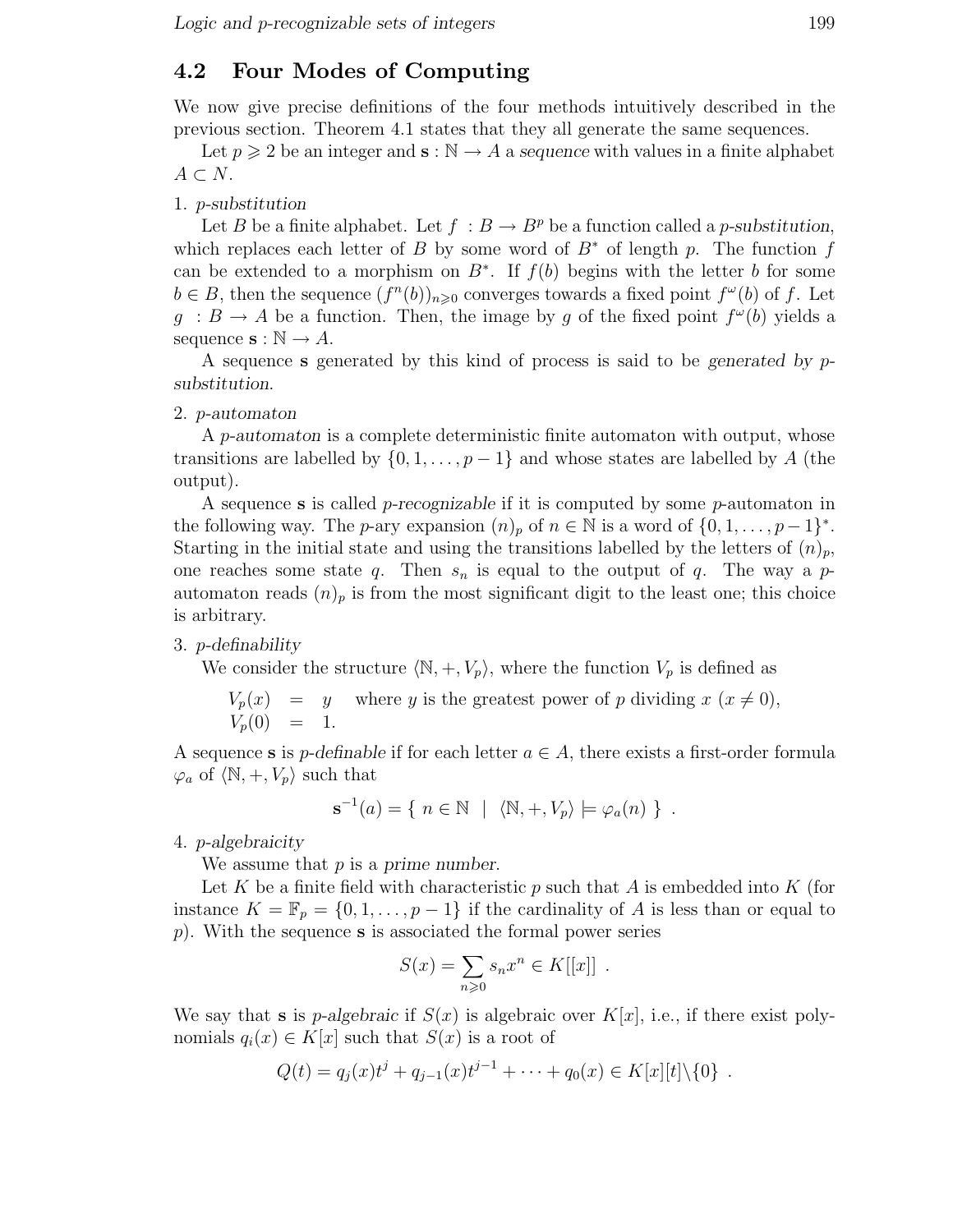**Theorem 4.1** *Let*  $p \ge 2$  *be an integer and*  $\mathbf{s} : \mathbb{N} \to A$  *a sequence with values in a finite alphabet* A ⊂ N*. The following are equivalent :*

*(1)* **s** *is generated by* p*-substitution,*

*(2)* **s** *is* p*-recognizable,*

*(3)* **s** *is* p*-definable,*

*(4)* **s** *is* p*-algebraic (under the additional assumption that* p *is prime).*

Some hints on the proof are given in Section 4.4.

There exist sequences which are not p-recognizable, for any  $p \geqslant 2$ ; for instance the characteristic sequence of the squares, or the prime numbers (see [9, 63, 51]; see also Corollary 6.3).

### **4.3 Notes on** p**-Automata**

Given an integer *n*, its *p*-ary expansion is the word  $(n)_p = w_0w_1 \dots w_k$  of  $\{0, 1, \dots, p-1\}$ 1}<sup>\*</sup> such that  $w_0 \neq 0$  and

$$
n = w_0 p^k + w_1 p^{k-1} + \dots + w_k p^0 .
$$

By convention,  $(0)_p$  is the empty word  $\lambda$ . Conversely, to any word  $w = w_0w_1 \ldots w_k \in$  $\{0,\ldots,p-1\}^*$  corresponds its *value*  $[w]_p \in \mathbb{N}$  equal to  $w_0p^k + w_1p^{k-1} + \cdots + w_kp^0$ . Different words can have the same integer as value, due to the leading zeros. In fact, any  $n \in \mathbb{N}$  has an infinite number of representations w such that  $[w]_p = n$ ; it is the infinite set  $0^*(n)_p$ .

By definition,  $p$ -automata only treat the  $p$ -ary expansion of each integer  $n$ . We can always suppose that a transition labelled by 0 exists, which loops on the initial state  $q_0$ . In this way, the *p*-automaton identically treats all the words w such that  $[w]_p = n$  (see Figure 2). From now on, we will always assume that any p-automaton has *a loop labelled by 0 on its initial state*.

The family of p-recognizable subsets of  $N$  are also much studied. We say that  $M \subseteq \mathbb{N}$  is *p*-recognizable if its characteristic sequence  $\mathbf{m} : \mathbb{N} \to \{0, 1\}$  defined by

$$
m_n = 1 \quad \Leftrightarrow \quad n \in M
$$

is p-recognizable.

Equivalently  $M$  is p-recognizable if and only if there is a finite automaton accepting the set  $\{ w \in \{0, \ldots, p-1\}^* \mid [w]_p \in M \}$ . This automaton is, for instance, some p-automaton computing the sequence **m** whose states with output 1 are considered as final states. Actually we have the following more general result, stating that *p*-recognizability is independent of leading zeros (see [24, page 106]).

**Proposition 4.2** *A set*  $M \subseteq \mathbb{N}$  *is p-recognizable if and only if there exists a finite (deterministic or not) automaton accepting*  $L \subseteq \{0, \ldots, p-1\}^*$  *such that* 

$$
M = \{ [w]_p \mid w \in L \} .
$$

It is also possible to characterize  $p$ -recognizable sets M of integers by an equivalence relation of finite index (see [24, page 107]. This relation is just the translation to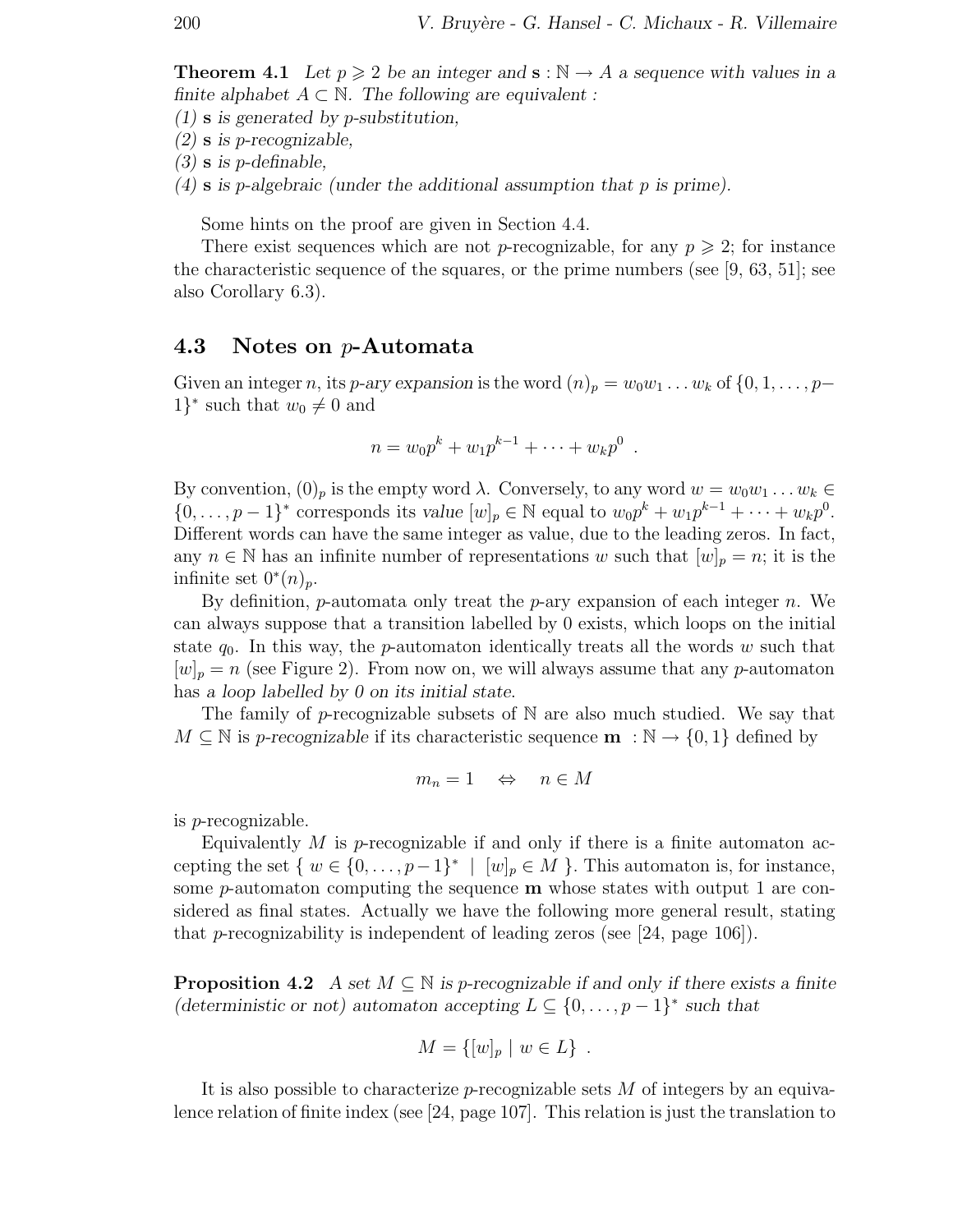N of the right-congruence  $\sim_L$  of a finite automaton computing  $L = \{ w \mid [w]_p \in M \}$ (see Section 2). More precisely, the relation  $\sim_{p,M}$  is defined as follows. Let  $n, m \in \mathbb{N}$ ,

 $n \sim_{p,M} m \Leftrightarrow \int np^k + r \in M \Leftrightarrow mp^k + r \in M \quad \forall k \geqslant 0, \forall r \in N \leqslant r < p^k$ .

Consequently, we have

**Proposition 4.3** *A set*  $M \subseteq \mathbb{N}$  *is p-recognizable if and only if the equivalence relation*  $\sim_{p,M}$  *has finite index.* 

In the sequel, we will need automata reading  $p$ -ary expansions of integers from *right to left* instead of left to right. In that case, the equivalence relation  $\sim_{p,M^R}$  is slightly different :

$$
n \sim_{p,M^R} m \quad \Leftrightarrow \quad [n+rp^k \in M \Leftrightarrow m+rp^l \in M \quad \forall r, \ \forall p^k > n, \ p^l > m].
$$

We have the analogues of Proposition 4.2 and Proposition 4.3 when reading words from right to left. Since reading from left to right does not change the concept, the choice is a matter of convenience. Later we will see that reading from right to left is a good choice for generalization to higher dimensions.

We have seen that p-recognizable sets of integers coincide with p-recognizable characteristic sequences. Conversely any p-recognizable sequence  $\mathbf{s} : \mathbb{N} \to A$  with values in a finite alphabet A is associated with the p-recognizable sets  $\mathbf{s}^{-1}(a) \subseteq \mathbb{N}$ . Indeed, if A is a p-automaton for **s**, then  $s^{-1}(a)$  is computed by A where the states with output a are considered as the final states [24, Chapter 15].

**Proposition 4.4** *Let*  $A \subset \mathbb{N}$  *be a finite alphabet and*  $\mathbf{s} : \mathbb{N} \to A$  *a sequence. Then* **s** is p-recognizable if and only if each set  $\mathbf{s}^{-1}(a)$ ,  $a \in A$ , is p-recognizable.

This proposition allows to transfer theorems on  $p$ -recognizable sets into theorems on p-recognizable sequences. We will often use this principle in the sequel.

As for p-recognizable sets  $M \subseteq \mathbb{N}$ , any p-recognizable sequence **s** is characterized by the finite index of the equivalence  $\sim_{p,\mathbf{s}}$  (or  $\sim_{p,\mathbf{s}^R}$ ) defined by

$$
n \sim_{p,\mathbf{s}} m \quad \Leftrightarrow \quad s_{np^k+r} = s_{mp^k+r} \quad \forall k, \forall r < p^k \ .
$$

### **4.4 Bibliographic Notes**

Theorem 4.1 results from several independent works.

The equivalence  $(1) \Leftrightarrow (2)$  is proved in [16] (see also [24, Chapter 15]). The idea of the proof is the following. Let  $\mathcal A$  be a p-automaton computing the sequence **s**. Let Q be the set of states,  $q_0$  the initial state and  $T : Q \times \{0, \ldots, p-1\} \to Q$  the transition function. We can suppose that  $T(q_0, 0) = q_0$  (see Section 4.3). We define the *p*-substitution  $f : Q \to Q^p$  by

$$
f(q) = T(q, 0)T(q, 1)\cdots T(q, p-1)
$$

for each  $q \in Q$ . The function f has a fixed point  $f^{\omega}(q_0)$  because  $f(q_0)$  begins with  $q_0$ . Let g be the function from Q to A defined by  $g(q)$  equal to the output of q. Then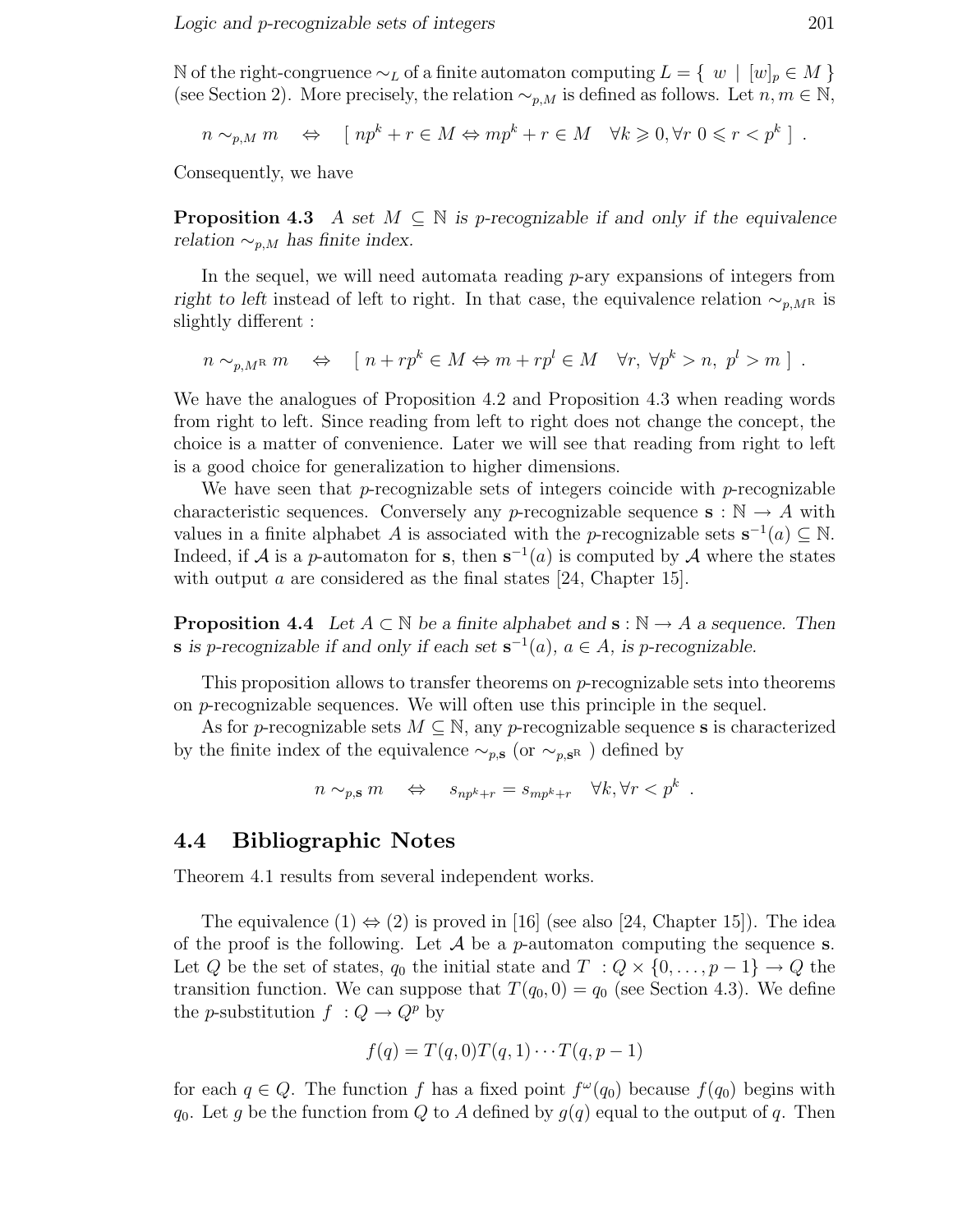the image by q of the fixed point of f is the sequence **s** (this is proved by induction on the length of the *p*-ary expansion of *n*). The proof of the reversed implication uses the same construction backwards.

The equivalence  $(2) \Leftrightarrow (4)$  is proved in [13] (see also [12]). Here *p*-automata for the sequence **s** read  $p$ -ary expansions of n from right to left (see Section 4.3). The proof is not easy; it is based on the finiteness of the p-kernel of the sequence **s**. The p*-kernel* is the set of subsequences of **s** equal to

$$
\{(s_{np^k+r})_{n\geq 0} \mid k \geq 0, r < p^k\} .
$$

The p-kernel is finite if and only if the equivalence relation  $\sim_{p,\mathbf{s}^R}$  has finite index.

The equivalence  $(2) \Leftrightarrow (3)$  is proved in detail in Section 6, following [40, 74].

The first proof of this equivalence was given by J. R. Büchi in 1960 [9]. It was well detailed for  $p = 2$  but just sketched for  $p > 2$ . Büchi proved that sequences are 2-recognizable if and only if they are defined by weak-monadic second-order formulae of the structure  $\langle N, S \rangle$  where S is the successor function<sup>1</sup>. Roughly the formulae describe how 2-automata compute 2-recognizable sequences. Büchi then stated that these formulae are equivalent to first-order formulae of the structure  $\langle \mathbb{N}, +, P_2 \rangle$ , where  $P_2(x)$  is the unary relation "x is a power of 2".

In 1963, R. MacNaughton reviewed Büchi's paper [46]. He noticed that this equivalence with the structure  $\langle \mathbb{N}, +, P_2 \rangle$  was not correctly proved. He suggested replacing it with the structure  $\langle N, +, \in_2 \rangle$ , where  $\in_2(x, y)$  is the binary relation "y is a power of 2 occurring in the binary expansion of  $x^{\prime\prime}$  (here "occurring" means that the coefficient of y is 1 in the binary expansion of x, i.e.,  $x = \sum$  $\in_2(x,y)$  $y).$ 

Referring to the works of [46, 72], M. Boffa suggested the use of the structure  $\langle \mathbb{N}, +, V_p \rangle$  instead of  $\langle \mathbb{N}, +, P_p \rangle$  [7]. This led to the work [8] where Büchi's proof was detailed and corrected for any  $p \ge 2$ . The implication  $(3) \Rightarrow (2)$  is proved directly without any use of weak-monadic second-order formulae, based on the reference [40]. The other implication is in the same spirit as in [9].

C. Michaux and F. Point gave in 1986 another proof of  $(2) \Leftrightarrow (3)$  [48]. The proof of the implication  $(3) \Rightarrow (2)$  was the same as in [8]. For the converse, they used an induction on rational expressions over the alphabet  $\{0,\ldots,p-1\}$ .

Recently, R. Villemaire gave a short proof for the implication  $(2) \Rightarrow (3)$  directly using first-order formulae describing sets of integers computed by  $p$ -automata [73, 74].

Let us come back to the structures  $\langle \mathbb{N}, +, P_2 \rangle$ ,  $\langle \mathbb{N}, +, \in_2 \rangle$  and  $\langle \mathbb{N}, +, V_2 \rangle$ . It is easy to see that  $\langle \mathbb{N}, +, \in_2 \rangle$  and  $\langle \mathbb{N}, +, V_2 \rangle$  are equivalent structures [48]. The predicate  $P_2(x)$  is definable in  $\langle \mathbb{N}, +, V_2 \rangle$  by the formula  $V_2(x) = x$ . However A. Semenov proved in [67] that the function  $V_2$  is not definable in  $\langle \mathbb{N}, +, P_2 \rangle$ . This shows that  $\langle \mathbb{N}, +, P_2 \rangle$  and  $\langle \mathbb{N}, +, V_2 \rangle$  are not equivalent structures, as conjectured by MacNaughton [46].

More generally, the structures  $\langle \mathbb{N}, +, P_p \rangle$  and  $\langle \mathbb{N}, +, V_p \rangle$  are not equivalent. This property is a corollary of several decidability results; this has been first noticed by

<sup>&</sup>lt;sup>1</sup>Weak-monadic second-order formulae of  $\langle N, S \rangle$  are generalizations of first-order ones by allowing additional variables describing finite subsets of N and quantification over them.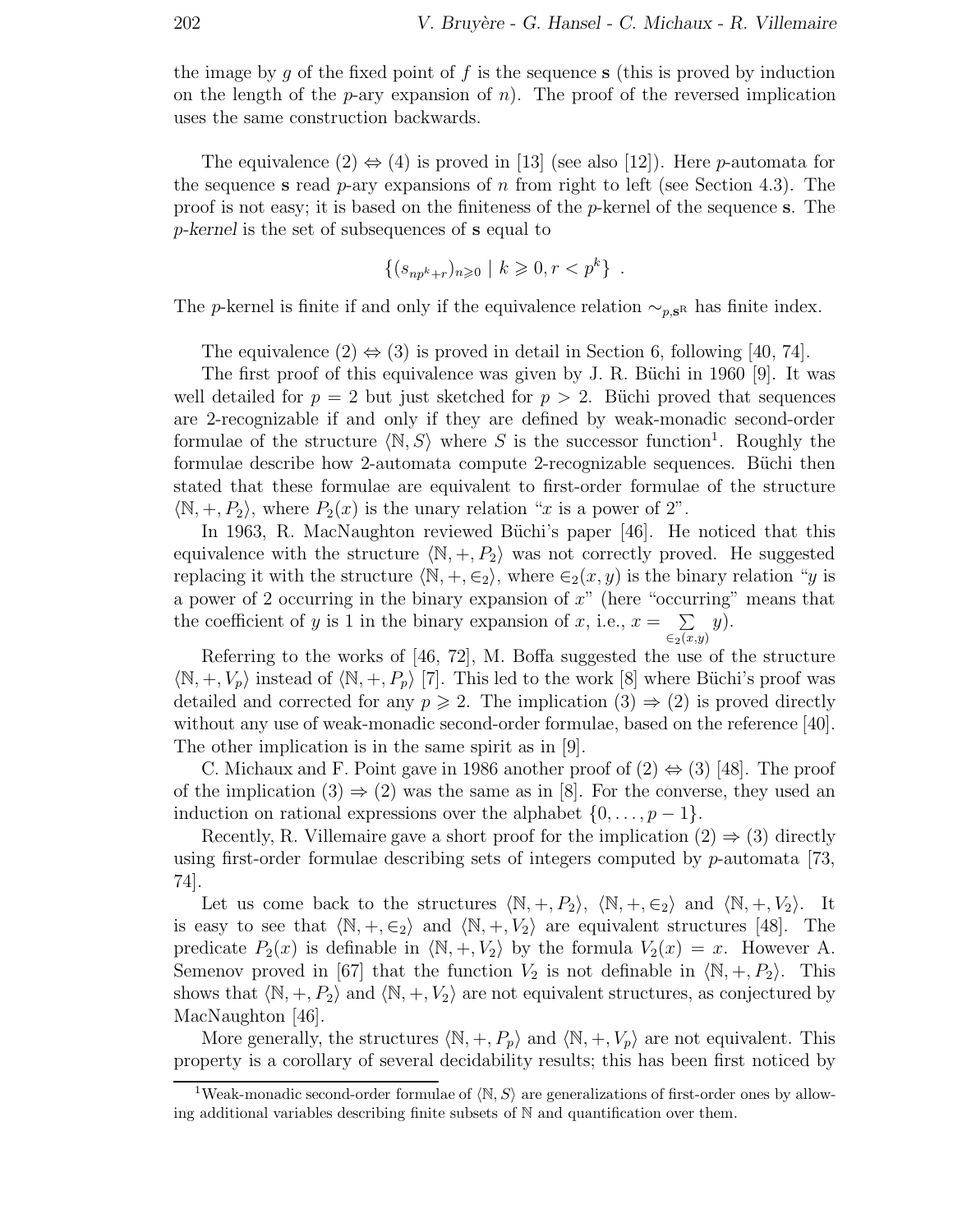F. Delon [20] (see Figure 3). The theories of the following first-order structures are decidable :  $\langle \mathbb{N}, +, V_p \rangle$  [8],  $\langle \mathbb{N}, +, p^x \rangle$  where  $p^x$  is the exponential function [68, 11]. However, one can show that the theory of  $\langle \mathbb{N}, +, V_p, p^x \rangle$  is undecidable (see [11] or [73]). On the other hand,  $P_p$  is definable in  $\langle \mathbb{N}, +, V_p \rangle$  and  $\langle \mathbb{N}, +, p^x \rangle$ .

$$
\langle \mathbb{N}, +, V_p \rangle \begin{array}{ccc} & & & \\ & & \searrow & & \\ & & & \searrow & & \\ & & & \searrow & & \\ & & & \searrow & & \\ & & & \searrow & & \\ & & & \searrow & & \\ & & & \searrow & & \\ & & & & \nearrow & & \\ & & & & \searrow & & \\ & & & & \nearrow & & \\ & & & & & \nearrow & & \\ & & & & & \nearrow & & \\ & & & & & \nearrow & & \\ & & & & & \nearrow & & \\ & & & & & \searrow & & \\ & & & & & \nearrow & & & \\ \end{array} \right.
$$

Figure 3. Definability relations between four structures

Assume now that  $\langle \mathbb{N}, +, P_p \rangle$  and  $\langle \mathbb{N}, +, V_p \rangle$  are equivalent. Then the undecidable theory  $\langle \mathbb{N}, +, V_p, p^x \rangle$  is equivalent to  $\langle \mathbb{N}, +, P_p, p^x \rangle$ , itself equivalent to the decidable theory  $\langle \mathbb{N}, +, p^x \rangle$ . This is impossible.

### **4.5 A Dessert Example**

We end Section 4 by considering the remarkable Thue-Morse sequence  $\mathbf{t} : \mathbb{N} \to \{0, 1\}$ 

1001011001101001 ... .

The alphabet is  $A = \{0, 1\}$  and  $t_n = 1$  if  $(n)_2$  has an even number of 1,  $t_n = 0$ otherwise. This sequence has all the properties described in Theorem 4.1.

It is easy to find a 2-automaton computing it. This automaton counts the symbols 1 inside the words  $w \in \{0,1\}^*$ .



Figure 4. A 2-automaton for the Thue-Morse sequence

From this automaton, we construct the following 2-substitution (see Section 4.4) :

$$
f : \begin{array}{c} 0 \rightarrow 01 \\ 1 \rightarrow 10 \end{array} \qquad g \text{ : identity}
$$

One of the two fixed points of f is the sequence **t**, the other is the sequence  $1 - t$ .

The sequence **t** is also 2-algebraic. Indeed its 2-kernel

$$
\{ (t_{n2^k+r})_{n\geqslant 0} \mid k \geqslant 0, r < 2^k \}
$$

has two elements : the sequences **t** (for  $k = 1, r = 0$ ) and  $1 - \mathbf{t}$  (for  $k = 1, r = 1$ ). Then

$$
T(x) = \sum t_{2n}x^{2n} + \sum t_{2n+1}x^{2n+1}
$$
  
=  $\sum t_nx^{2n} + \sum (1-t_n)x^{2n+1}$   
=  $T(x^2) + \frac{x}{1+x^2} - xT(x^2)$ .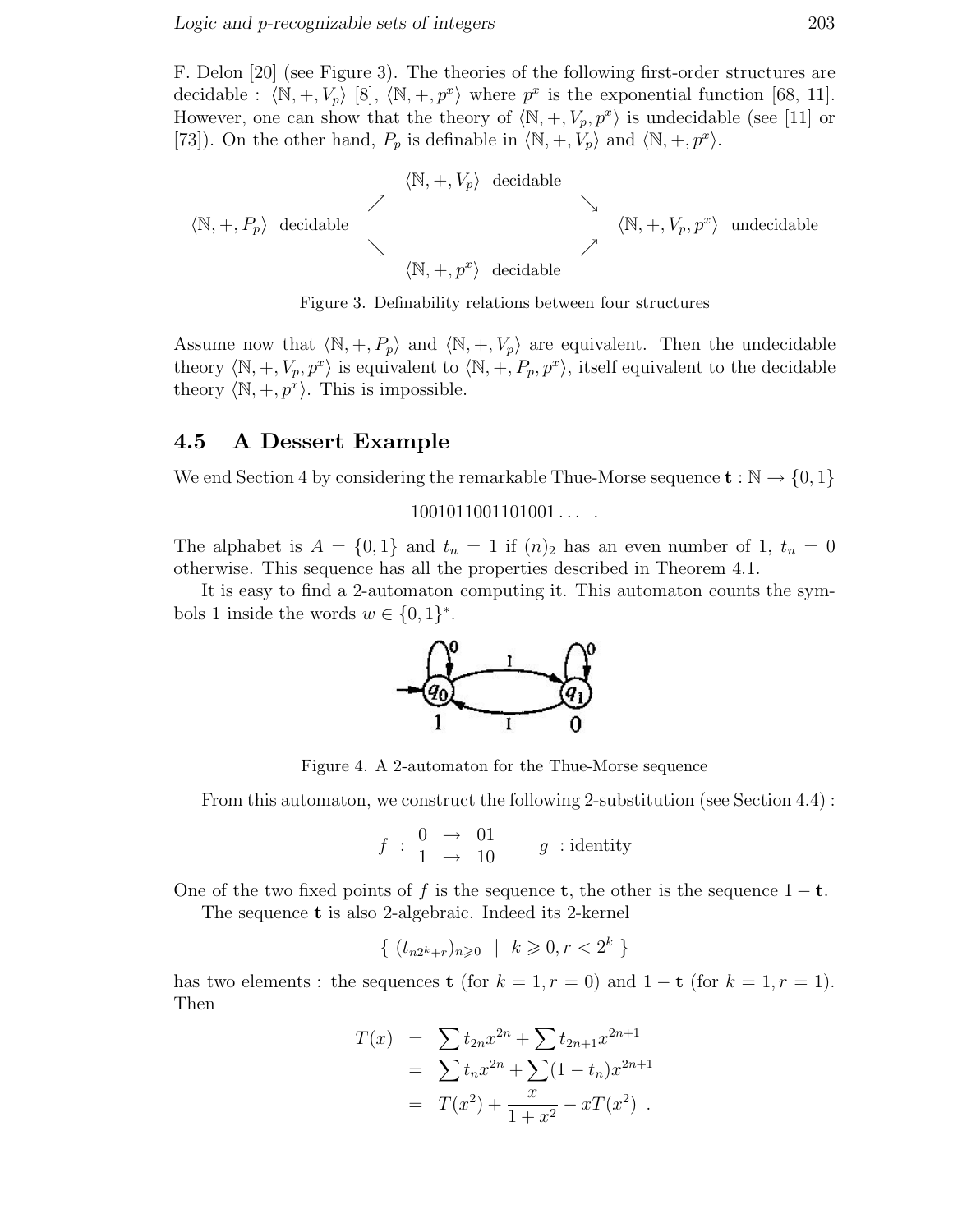The series  $T(x)$  is a root of the polynomial

$$
Q(t) = (1+x)^{3}t^{2} + (1+x)^{2}t + x \in \mathbb{F}_{2}[x][t].
$$

Finally **t** is 2-definable. We just give an idea of a formula of  $\langle \mathbb{N}, +, V_2 \rangle$  defining it. It will be made more precise in Section 6. The required formula should say that  $t_n = 1$  if and only if the binary expansion  $(n)_2$  of n contains an even number of 1's. Equivalently, there exists an integer m such that  $(m)_2$  "counts" the even number of 1's in  $(n)_2$ . Roughly,  $(m)_2$  is constructed from  $(n)_2$  by keeping one 1 among two consecutive 1's of  $(n)_2$  and replacing the other by 0, as shown on the following example (for simplicity the case  $n = 0$  is treated separately).

$$
\begin{array}{rcl}\n(n)_2 &=& 100110100101000 \\
(m)_2 &=& 000100100001000\n\end{array}
$$

More precisely,  $t_n = 1, n \geq 1$ , if and only if  $\langle \mathbb{N}, +, V_2 \rangle \models \varphi(n)$  where the formula  $\varphi(x)$  says that there exists y such that

- 1. the first power of 2 occurring in the 2-expansion of x is the same than the one occurring in  $y$  (  $V_2(x) = V_2(y)$ ),
- 2. the last power of 2 (denoted by  $\lambda_2(x)$ ) occurring in the 2-expansion of x does not occur in  $y \in \neg \in_2(y, \lambda_2(x))$ ,
- 3. for any two consecutive powers of 2 occurring in x, one occurs in  $y$  if and only if the other one does not.

This is a formula of  $\langle \mathbb{N}, +, V_2 \rangle$ , because  $\in_2(x, y)$  and  $\lambda_2(x)$  are definable in  $\langle \mathbb{N}, +, V_2 \rangle$ .

# **5** Recognizability over  $\mathbb{N}^m$

### **5.1 Four Modes of Computing**

The four modes of computing p-recognizable sequences  $\mathbf{s} : \mathbb{N} \to A$  remain applicable for functions  $\mathbf{s}: \mathbb{N}^m \to A$ , for every  $m \geq 2$ . These functions **s** are called again *sequences*. Theorem 4.1 is still valid in this general context. For simplicity, we only consider sequences  $\mathbf{s} : \mathbb{N}^2 \to A$ . Each of the following definitions is easily generalized to sequences  $\mathbf{s} : \mathbb{N}^m \to A$ , for any  $m > 2$ .

Let  $p \geq 2$  be an integer and  $\mathbf{s} : \mathbb{N}^2 \to A$  a sequence. We adapt to  $\mathbb{N}^2$  the four definitions of  $p$ -substitution,  $p$ -automaton,  $p$ -definability and  $p$ -algebraicity. We illustrate each of them with a particular sequence  $\mathbf{t} : \mathbb{N}^2 \to \{0, 1\}$ , essentially Pascal's triangle modulo 2. It is defined by  $t_{n,m} = 0$  if, for some  $k \geq 0$ , the same power  $2^k$  of 2 occurs in the binary expansions of n and m, otherwise  $t_{n,m} = 1$ .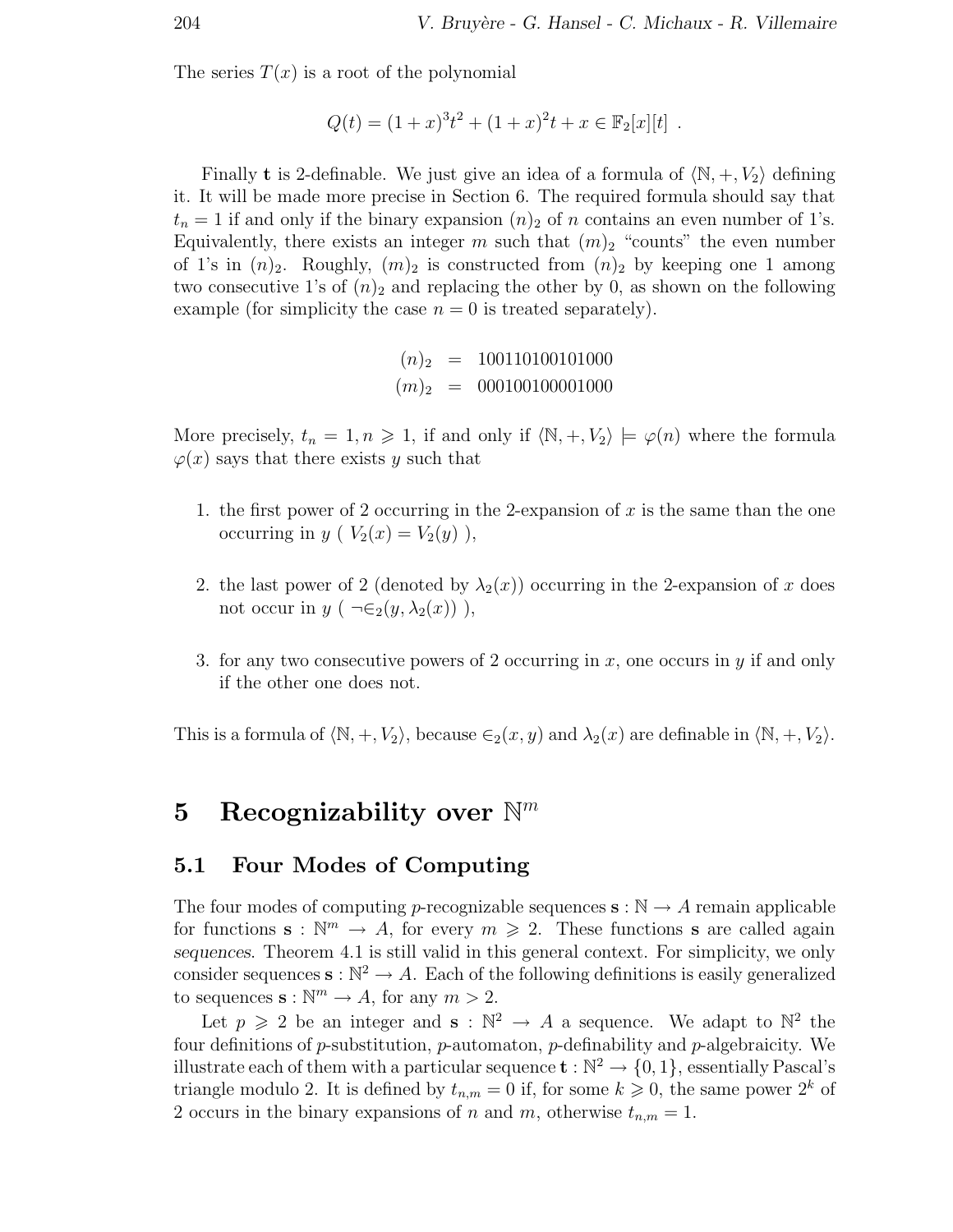```
\uparrow m :
10000000
11000000
10100000
11110000
10001000 ···
11001100
10101010
 11111111 n
                \stackrel{n}{\longrightarrow}
```
Figure 5. A sequence similar to Pascal's triangle modulo 2

#### 1. p*-definability*

The sequence **s** is called p-definable if for any  $a \in A$ , the set  $\mathbf{s}^{-1}(a) \subseteq \mathbb{N}^2$  is definable by a first-order formula  $\varphi_a(x, y)$  of  $\langle \mathbb{N}, +, V_p \rangle$ .

The example of sequence **t** is definable in  $\langle \mathbb{N}, +, V_2 \rangle$ . Indeed the formula  $\varphi(x, y)$ 

 $(\exists z)(\in_2(x,z)\land\in_2(y,z))$ 

defines the set  $\mathbf{t}^{-1}(0) \subseteq \mathbb{N}^2$  and its negation defines the set  $\mathbf{t}^{-1}(1)$ .

#### 2. p*-automaton*

A p*-automaton* is a complete deterministic finite automaton with output (in the alphabet A). Its transitions are labelled by the alphabet  $\{0,\ldots,p-1\}^2$  in a way to read pairs of integers.

More precisely, any word  $(u, v)$  over the alphabet  $\{0, \ldots, p-1\}^2$  has components u, v with the same length. Its value  $([u]_p, [v]_p)$  is a pair  $(n, m)$  of integers. It may happen that u has leading zeros and v not, as  $|u| = |v|$ . Conversely, given a pair  $(n, m)$  of integers (suppose for instance that  $n \geq m$ ), let  $u = (n)_p, v = (m)_p$  and  $i = |u| - |v|$ , then  $(0,0)^*(u,0^iv)$  is the set of all pairs  $(u',v')$  over the alphabet  $\{0, \ldots, p-1\}^2$  such that  $[u']_p = n, [v']_p = m$ .

This *p*-automaton computes a *p-recognizable* sequence **s** :  $\mathbb{N}^2 \to A$  in the following way. Let  $(u, v) \in \{0, \ldots, p-1\}^2$  such that  $n = [u]_p, m = [v]_p$ . Starting with the initial state, the reading of  $(u, v)$  leads to some state whose ouput defines  $s_{n,m}$ .

It is easy to construct a 2-automaton computing the particular sequence **t**. The alphabet labelling the edges is  $\{0, 1\}^2 = \{\begin{pmatrix} 0 \\ 0 \end{pmatrix}, \begin{pmatrix} 1 \\ 0 \end{pmatrix}, \begin{pmatrix} 0 \\ 1 \end{pmatrix}, \begin{pmatrix} 1 \\ 1 \end{pmatrix}\}.$ 



Figure 6. A 2-automaton for sequence **t**

#### 3. p*-substitution*

Let B be a finite alphabet. Let  $f : B \to B^{p \times p}$  be a p-substitution, it replaces each letter of B by some square of  $B^{p\times p}$  with side p. The substitution f extends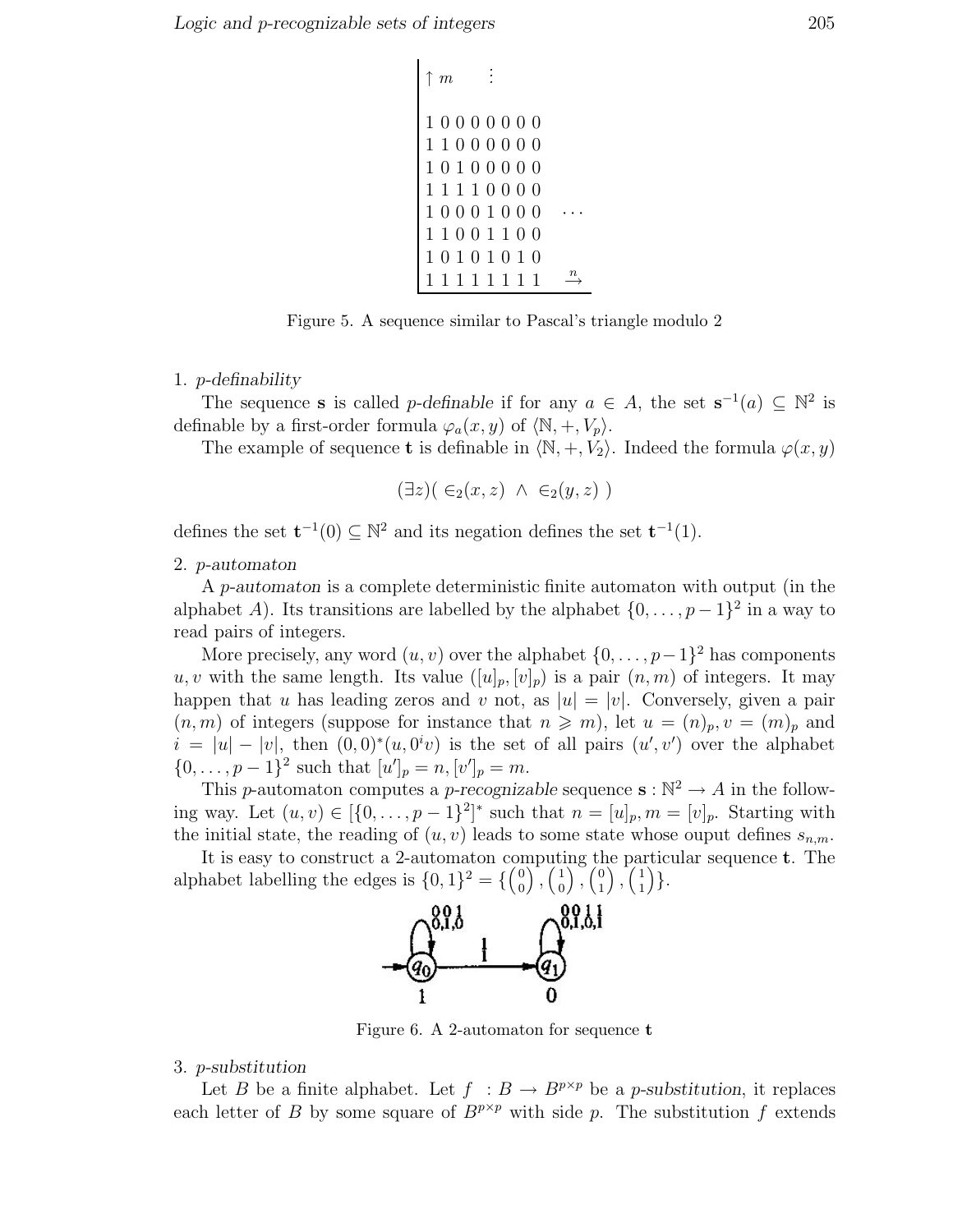into a function operating over the set of squares (see the example below). It has a fixed point if the bottom-left corner of  $f(b)$  is equal to b for some letter  $b \in B$ . Let  $g : B \to A$  be a function; the image by g of this fixed point yields a sequence  $\mathbf{s}: \mathbb{N}^2 \to A$ .

A sequence **s** generated by this kind of process is said to be *generated by* p*substitution*.

The example **t** is generated by 2-substitution, in the following way. We construct it by looking at the 2-automaton of Figure 6 (see also Section 4.4). Let  $A = B =$  ${0, 1}$ . Then  $f : B \to B^{2\times 2}$  is defined as

$$
f(1) = \begin{bmatrix} 1 & 0 \\ 1 & 1 \end{bmatrix}, \quad f(0) = \begin{bmatrix} 0 & 0 \\ 0 & 0 \end{bmatrix}
$$

The function  $q : B \to A$  is here the identity. The iteration of f on 1 gives a fixed point whose image by g is the sequence **t**.

|  |    |      | 10000000                                               |  |
|--|----|------|--------------------------------------------------------|--|
|  |    |      | 11000000                                               |  |
|  |    |      | 10100000                                               |  |
|  |    |      | 11110000                                               |  |
|  |    | 1000 | 10001000                                               |  |
|  |    |      | 1 1 0 0 0 1 1 0 0 1 1 0 0                              |  |
|  | 10 |      | 1010 10101010                                          |  |
|  |    |      | $11 \rightarrow 1111 \rightarrow 11111111 \rightarrow$ |  |
|  |    |      |                                                        |  |

Figure 7. Iteration of the 2-substitution f

4. p*-algebraicity*

We assume that  $p$  is a prime number.

Let K be a finite field with characteristic  $p$  such that A is embedded into  $K$ . The sequence  $\mathbf{s} : \mathbb{N}^2 \to A$  is *p*-algebraic if the formal power series

$$
S(x,y) = \sum_{n,m \geqslant 0} s_{n,m} x^n y^m \in K[[x,y]]
$$

is algebraic over  $K[x,y]$ , i.e., there exist polynomials  $q_i(x,y) \in K[x,y]$  such that  $S(x, y)$  is a root of the polynomial

$$
Q(t) = q_j(x, y)t^{j} + q_{j-1}(x, y)t^{j-1} + \cdots + q_0(x, y) \in K[x, y][t] \setminus \{0\}.
$$

The sequence **t** is 2-algebraic because the series  $T(x, y)$  is algebraic over  $\mathbb{F}_2[x, y]$ :

$$
(1 + x + y)T(x, y) + 1 = 0.
$$

Indeed, considering the 2-kernel of **t**, we see that  $t_{n,m} = t_{2n,2m} = t_{2n+1,2m} = t_{2n,2m+1}$ and that  $t_{2n+1,2m+1} = 0$  for all  $n, m \geq 0$ . So

$$
T(x,y) = \sum t_{2n,2m} x^{2n} y^{2m} + \sum t_{2n+1,2m} x^{2n+1} y^{2m}
$$
  
+  $\sum t_{2n,2m+1} x^{2n} y^{2m+1} + \sum t_{2n+1,2m+1} x^{2n+1} y^{2m+1}$   
=  $(1+x+y) \sum t_{n,m} x^{2n} y^{2m} + 0$   
=  $(1+x+y) T(x^2, y^2)$ .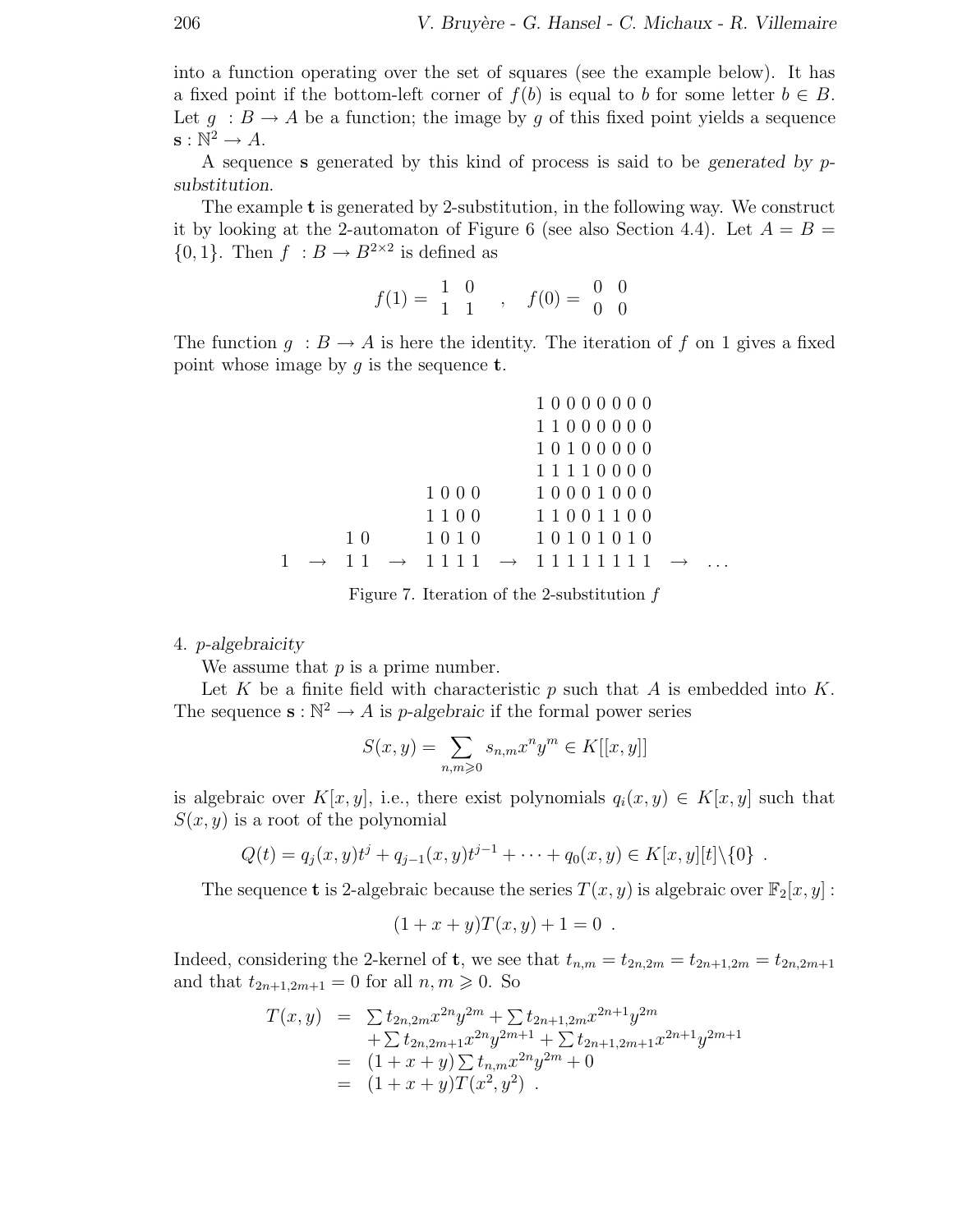**Theorem 5.1** *Let*  $p \ge 2$  *and*  $m \ge 1$ *. Let*  $s : \mathbb{N}^m \to A$  *be a sequence. The following are equivalent :*

- *(1)* **s** *is generated by* p*-substitution,*
- *(2)* **s** *is* p*-recognizable,*
- *(3)* **s** *is* p*-definable,*
- *(4)* **s** *is* p*-algebraic (under the additional assumption that* p *is a prime number).*

In each of the four modes, m is respectively the dimension of  $f(b), b \in B$  where f is a  $p$ -substitution for **s**, the number of components of letters labelling the transitions of a p-automaton computing **s**, the number of variables of a formula defining **s** in  $\langle \mathbb{N}, +, V_p \rangle$ , or the number of variables of the formal power series associated with **s**.

## **5.2 Notes**

Several authors have independently contributed to Theorem 5.1. They all observed that in  $\mathbb{N}^m, m \geq 2$ , the "good" p-automata are those reading m-tuples  $(w_1,\ldots,w_m)$  with components  $w_i$  of equal length. In other words, the "good" monoid is  $[\{0,\ldots,p-1\}^m]^*$  rather than  $[\{0,\ldots,p-1\}^*]^m$ . The monoid  $[\{0,\ldots,p-1\}^m]$  $1\}^m$ <sup>\*</sup> is free, so Kleene's theorem holds.

The proof of equivalence (1)  $\Leftrightarrow$  (2) is in the same spirit as for Theorem 4.1 (see [10] where more general substitutions and automata are also considered). We followed this idea for the example **t**. The equivalence  $(2) \Leftrightarrow (3)$  was already included in the one-dimensional case (see Section 4.4). It is proved in details in the next section. The equivalence  $(2) \Leftrightarrow (4)$  is established in [23]. See also [64, 65] for another proof of equivalences  $(1) \Leftrightarrow (2) \Leftrightarrow (4)$ .

All the notes we gave for p-automata labelled by  $\{0,\ldots,p-1\}$  still hold for the labelling by  $\{0,\ldots,p-1\}^m$ ,  $m \geq 2$ . By definition, *p-recognizable* sets  $M \subseteq \mathbb{N}^m$ are those sets whose characteristic sequence **m** :  $\mathbb{N}^m \to \{0, 1\}$  is *p*-recognizable. Conversely, any p-recognizable sequence  $\mathbf{s}: \mathbb{N}^m \to A$  gives the p-recognizable sets  $\mathbf{s}^{-1}(a)$  ⊆  $\mathbb{N}^m$ ,  $a \in A$ .

**Proposition 5.2** *Let*  $m \geq 1$  *and* **s** :  $\mathbb{N}^m \rightarrow A$  *be a sequence. Then* **s** *is* p*recognizable if and only if each set*  $s^{-1}(a)$ *,*  $a \in A$ *, is p-recognizable.* 

## **6 Logic and Automata**

We give here a simple proof of the equivalence  $(2) \Leftrightarrow (3)$  of Theorem 5.1. We consider sets  $M \subseteq \mathbb{N}^m$  instead of sequences  $\mathbf{s} : \mathbb{N}^m \to A$  (see Proposition 5.2). The proof follows the ideas of references [40, 74].

**Theorem 6.1** *Let*  $m \geq 1$  *and*  $M \subseteq \mathbb{N}^m$ *. Let*  $p \geq 2$ *. Then M is p*-recognizable if *and only if* M *is* p*-definable.*

**Proof.** (1) First we construct a finite automaton  $\mathcal{A}_{\varphi}$  for any formula  $\varphi(x_1,\ldots,x_m)$ of  $\langle \mathbb{N}, +, V_p \rangle$  defining the set

$$
M_{\varphi} = \{ (n_1, \ldots, n_m) \in \mathbb{N}^m \mid \langle \mathbb{N}, +, V_p \rangle \models \varphi(n_1, \ldots, n_m) \} .
$$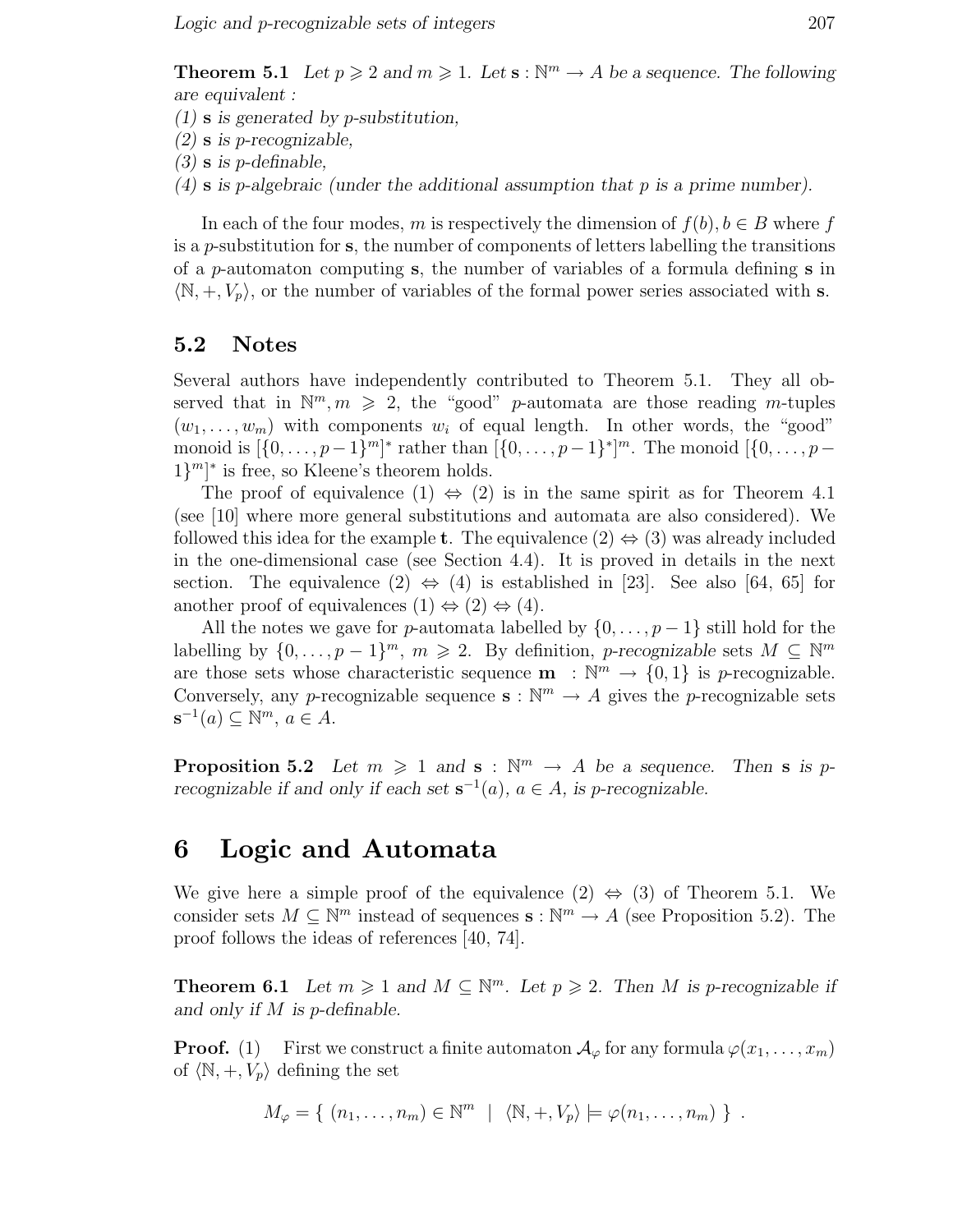This automaton  $\mathcal{A}_{\varphi}$  computes the set of all words  $(w_1,\ldots,w_m)$  over the alphabet  $\{0,\ldots,p-1\}^m$  such that

$$
([w_1]_p, \ldots, [w_m]_p) \in M_\varphi
$$

(all the possible leading zeros are considered), it reads words from right to left, it is complete and deterministic (see Sections 4.3 and 5.2).

The proof is by induction on the formulae. For simplicity of the proof, we work with the structure  $\langle N, R_+, R_{V_p} \rangle$ , where  $R_+(x,y,z)$  is the relation  $x + y = z$  and  $R_{V_p}(x,y)$  is the relation  $V_p(x) = y$ . This structure is equivalent to  $\langle \mathbb{N}, +, V_p \rangle$  (see Section 3.4)

The atomic formulae of  $\langle \mathbb{N}, R_+, R_{V_p} \rangle$  are the equality  $x = y$  and the two relations  $R_+(x,y,z)$ ,  $R_{V_p}(x,y)$ . The corresponding sets  $M_-, M_+, M_{V_p}$  are p-recognizable. Indeed, for  $p = 2$ , the automata  $\mathcal{A}_{=}, \mathcal{A}_{+}, \mathcal{A}_{V_p}$  are the following ones (each final state is denoted by an outgoing small arrow). The addition realized by  $\mathcal{A}_+$  is the usual addition with carry.





Figure 8.1 Automata  $\mathcal{A}_{=}$  and  $\mathcal{A}_{+}$  in base 2



Figure 8.2 Automaton  $\mathcal{A}_{V_2}$  in base 2

Now, by induction, assume that automata  $\mathcal{A}_{\varphi}$  and  $\mathcal{A}_{\psi}$  are constructed, for formulae  $\varphi$  and  $\psi$  respectively. We show how to obtain automata  $\mathcal{A}_{\varphi \lor \psi}$ ,  $\mathcal{A}_{\neg \varphi}$  and  $\mathcal{A}_{\exists x \varphi}$ . First, consider the formula  $\phi(x_1,\ldots,x_k,y_1,\ldots,y_l,z_1,\ldots,z_m)$  defined as

$$
\varphi(x_1,\ldots,x_k,y_1,\ldots,y_l) \ \vee \ \psi(y_1,\ldots,y_l,z_1,\ldots,z_m) \ .
$$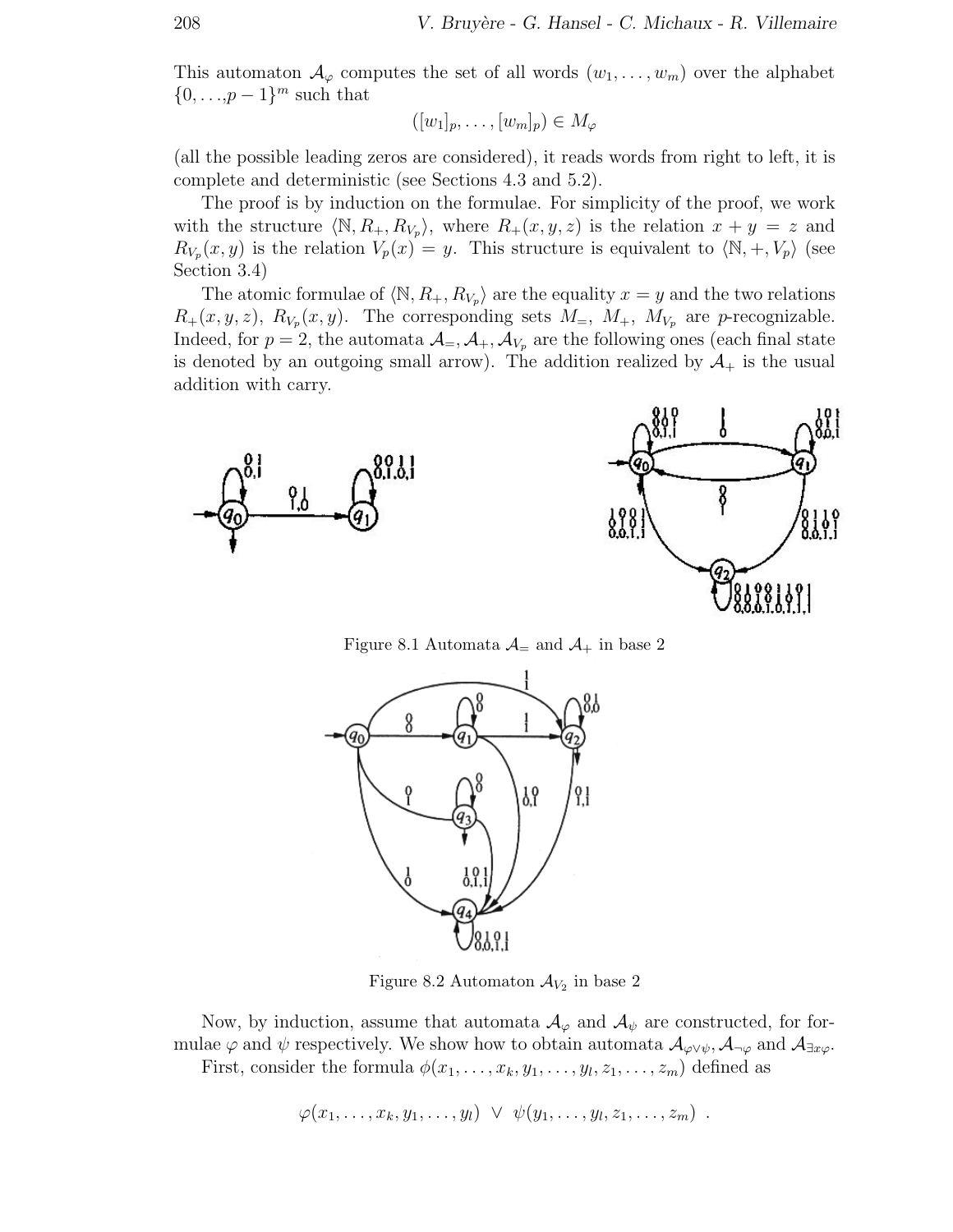Any edge of  $\mathcal{A}_{\varphi}$  is labelled by some letter  $(a_1,\ldots,a_k,b_1,\ldots,b_l)$  of the alphabet  $\{0,\ldots,p-1\}^{k+l}$ . We replace this letter by the set of letters

$$
\{(a_1,\ldots,a_k,b_1,\ldots,b_l)\}\times\{0,\ldots,p-1\}^m.
$$

In the same way, for any edge of  $\mathcal{A}_{\psi}$ , we replace its labelling  $(b_1,\ldots,b_l,c_1,\ldots,c_m) \in$  $\{0,\ldots,p-1\}^{l+m}$  by the set of letters

$$
\{0,\ldots,p-1\}^k \times \{(b_1,\ldots,b_l,c_1,\ldots,c_m)\} .
$$

The two new automata have now their labelling in the same alphabet  $\{0,\ldots,p 1\}^{k+l+m}$ . Their union gives the automaton  $\mathcal{A}_{\phi\vee\psi}$ .

Secondly, consider the formula  $\varphi(x_1,\ldots,x_k)$  and the automaton  $\mathcal{A}_{\varphi}$ . The set  $M_{\neg\varphi}$  is equal to  $\mathbb{N}^k\backslash M_{\varphi}$ . The automaton  $\mathcal{A}_{\neg\varphi}$  is simply the complement of  $\mathcal{A}_{\varphi}$ .

Finally, given the formula  $\varphi(x, x_1, \ldots, x_k)$  and the automaton  $\mathcal{A}_{\varphi}$ , it remains to construct the automaton  $\mathcal{A}_{\exists x\varphi}$  associated with the formula  $\exists x\varphi(x,x_1,\ldots,x_k)$ . The alphabet labelling the transitions of  $\mathcal{A}_{\varphi}$  is  $\{0,\ldots,p-1\}^{k+1}$ . Each letter  $(a,a_1,\ldots,a_k)$ is then replaced by the letter  $(a_1, \ldots, a_k)$  where a is suppressed. The new automaton is generally no longer in the suitable form : it may be not deterministic, and a problem with the lack of leading zeros may happen whenever the label  $(a, 0, \ldots, 0)$ of a transition in  $\mathcal{A}_{\varphi}$  going to a final state has been replaced by  $(0,\ldots,0)$ . To solve the last problem, use Proposition 4.2 in a way to have again all possible leading zeros. Now the non deterministic automaton can be transformed to a deterministic one in the usual way.

(2) For the converse, we show how to encode any automaton in  $\langle \mathbb{N}, +, V_p \rangle$ .

First we introduce p new relations  $\epsilon_{0,p}(x,y), \epsilon_{1,p}(x,y),\ldots,\epsilon_{p-1,p}(x,y)$  and a new function  $\lambda_p(x)$ , generalizing  $\epsilon_2(x,y)$  and  $\lambda_2(x)$  introduced in Sections 4.4 and 4.5. The relation  $\epsilon_{j,p}(x,y)$ , for  $0 \leq j < p$ , means that y is a power of p, and the coefficient of y in the p-ary expansion of x is equal to j, i.e.,  $x = \sum$  $\in_{j,p}(x,y)$  $j \cdot y$ . For powers y strictly greater than x, we consider  $\epsilon_{0,p}(x,y)$  to be satisfied (leading zeros). The function  $\lambda_p(x)$  denotes the greatest power of p occurring with a nonzero coefficient in the *p*-ary expansion of x. By convention,  $\lambda_p(0) = 1$ .

The relation  $\epsilon_{j,p}(x,y), 0 \leq j < p$ , is definable in  $\langle \mathbb{N}, +, V_p \rangle$  by the formula

$$
P_p(y) \ \wedge \ \left[ (\exists z)(\exists t)(x = z + j \cdot y + t) \ \wedge \ (z < y) \ \wedge \ ((y < V_p(t)) \vee (t = 0) ) \right] \ .
$$

Roughly this formula says that the powers of p of the p-ary expansion of x are shared into three groups : one group is y only (or equivalently the integer  $j \cdot y$ ), the powers less than y are the second group (the integer  $z$ ) and the powers greater than y are the third group (the integer t). So, it is possible to express in  $\langle \mathbb{N}, +, V_p \rangle$  the different letters  $w_0, \ldots, w_k$  of the *p*-ary expansion  $(n)_p = w_0 \ldots w_k$  of any integer *n*, as well as leading zeros.

There is also a formula in  $\langle \mathbb{N}, +, V_p \rangle$  for  $\lambda_p(x) = y$ :

$$
\begin{array}{c}\n[P_p(y) \land y \leq x \land ((\forall z)(P_p(z) \land y < z) \to (x < z)) \\
\lor \left[ (x = 0) \land (y = 1) \right]\n\end{array}
$$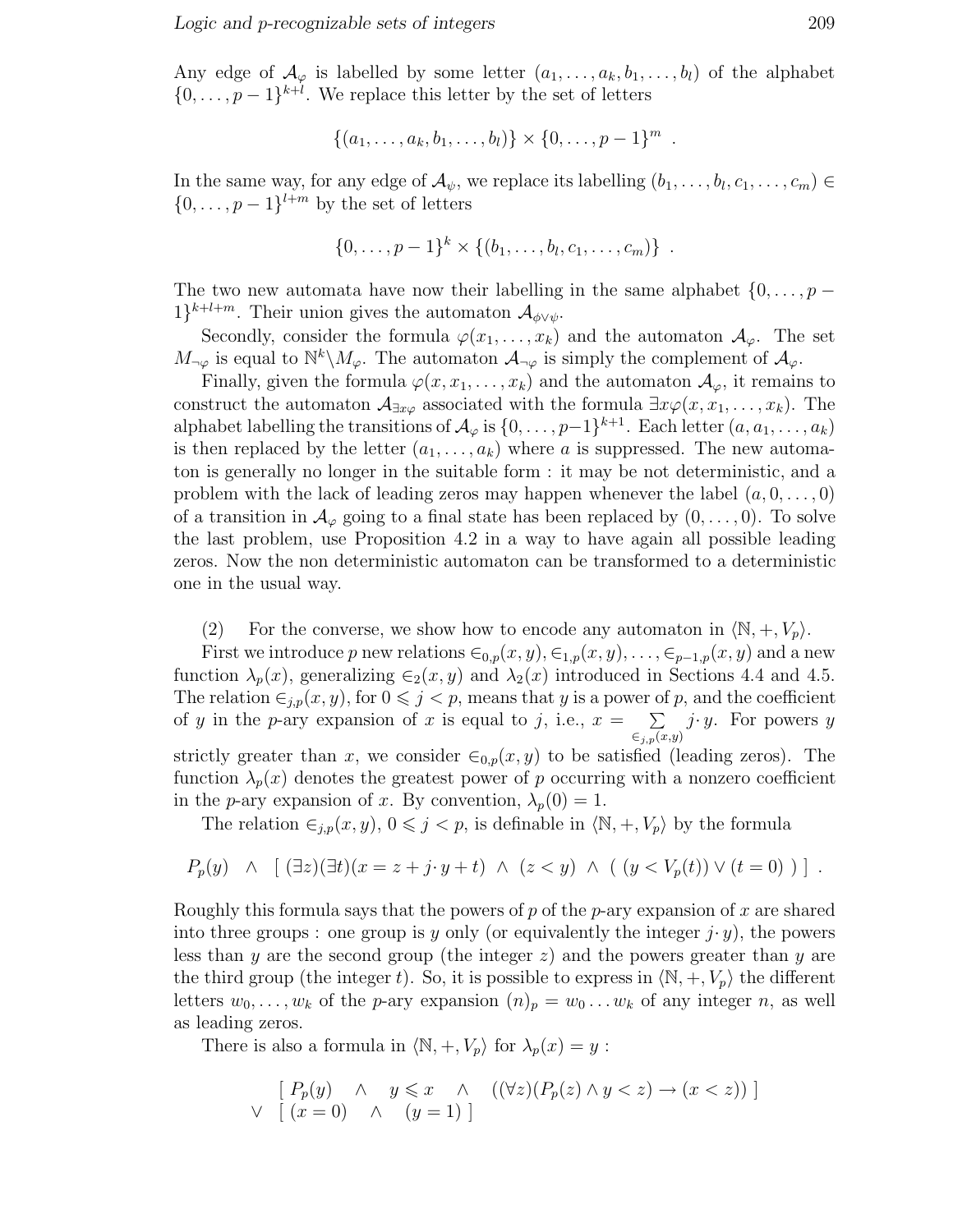which means that y is a power of p less than or equal to x, such that any power of p greater than  $y$  must be greater than  $x$ .

We now complete the proof of the theorem. The set  $M \subseteq \mathbb{N}^m$  is p-recognizable by hypothesis. Let  $\mathcal A$  be a complete deterministic finite automaton with set of states  $Q$ , initial state  $q_0$ , set of final states F and transition function  $T : Q \times \{0, \ldots, p-1\}^m \to$ Q. For simplicity we suppose that  $A$  reads words from right to left. The *m*-tuple  $(n_1,\ldots,n_m)$  belongs to M if and only if there exists a word  $(w_1,\ldots,w_m)$  over the alphabet  $\{0,\ldots,p-1\}^m$  such that  $[w_i]_p = n_i, 1 \leq i \leq m$ , and if the *m*-tuple of reversed words  $(w_1^R, \ldots, w_m^R)$  labels a path in A from  $q_0$  to some state  $q \in F$ . This defines a finite sequence  $q_0 \ldots q$  of states, beginning with  $q_0$ , ending with q, and respecting the transitions.

Without loss of generality, we can replace any of the l states of  $\mathcal A$  by a l-tuple of letters of  $\{0, \ldots, p-1\}$ , respectively  $q_0$  by  $(1, 0, \ldots, 0), q_1$  by  $(0, 1, 0, \ldots, 0), \ldots$  and  $q_{l-1}$  by  $(0,\ldots,0,1)$ . The finite sequence  $q_0\ldots q$  is now a word  $(u_1,\ldots, u_l)$  over the alphabet  $\{0, \ldots, p-1\}^l$ . This sequence can also be considered as a particular *l*-tuple of integers  $(y_1,\ldots,y_l)$  equal to  $([u_1]_p,\ldots,[u_l]_p)$ . The formula we want to construct describes such a l-tuple.

For any integer n, we denote by  $n(i), i \geq 0$ , the digit j such that  $\in_{j,p} (n, p^i)$  is true. So  $n = \sum_{i=0}^{+\infty} n(i)p^i$ . For any state q, we denote by  $q(i)$  its *i*th component,  $1 \leq i \leq l$ .

Now  $(x_1, \ldots, x_m)$  belongs to M if and only if there exists a l-tuple of integers  $y_1,\ldots,y_l$  such that

- 1.  $(y_1(0),...,y_l(0))$  is the initial state  $q_0 = (1,0,...,0),$
- 2.  $(y_1(k),...,y_l(k))$  is some final state of F, with  $p^k \geq \max_{1 \leq j \leq m} \lambda_p(x_j)$ ,
- 3. for all  $0 \le i \le k$ , if  $(y_1(i),...,y_l(i))$  is the state q, then  $(y_1(i+1),...,y_l(i+1))$ is the state  $T(q,(x_1(i),\ldots,x_m(i)))$ .

These three conditions can be expressed by a formula  $\varphi(x_1,\ldots,x_m)$ , precisely :

$$
(\exists y_1) \dots (\exists y_l)(\exists z) \quad P_p(z)
$$
  
\n
$$
\wedge \quad (z \ge \max_{1 \le j \le m} \lambda_p(x_j))
$$
  
\n
$$
\wedge \quad \varphi_1(y_1, \dots, y_l)
$$
  
\n
$$
\wedge \quad \varphi_2(y_1, \dots, y_l, z)
$$
  
\n
$$
\wedge \quad \varphi_3(x_1, \dots, x_m, y_1, \dots, y_l, z)
$$

with

$$
\varphi_1 : \Lambda_{j=1}^l \in_{q_0(j),p} (y_j, 1)
$$
  
\n
$$
\varphi_2 : \bigvee_{q \in F} \Lambda_{j=1}^l \in_{q(j),p} (y_j, z)
$$
  
\n
$$
\varphi_3 : (\forall t) (P_p(t) \wedge (t < z) \wedge
$$
  
\n
$$
\Lambda \qquad [\Lambda_{j=1}^l \in_{q(j),p} (y_j, t) \wedge \Lambda_{j=1}^m \in_{a_j,p} (x_j, t)
$$
  
\n
$$
T(q, (a_1, ..., a_m)) = q' \longrightarrow \Lambda_{j=1}^l \in_{q'(j),p} (y_j, p \cdot t) ].
$$

Do not forget that the automaton  $A$  is given and therefore is considered as a constant in the previous formula.

 $\blacksquare$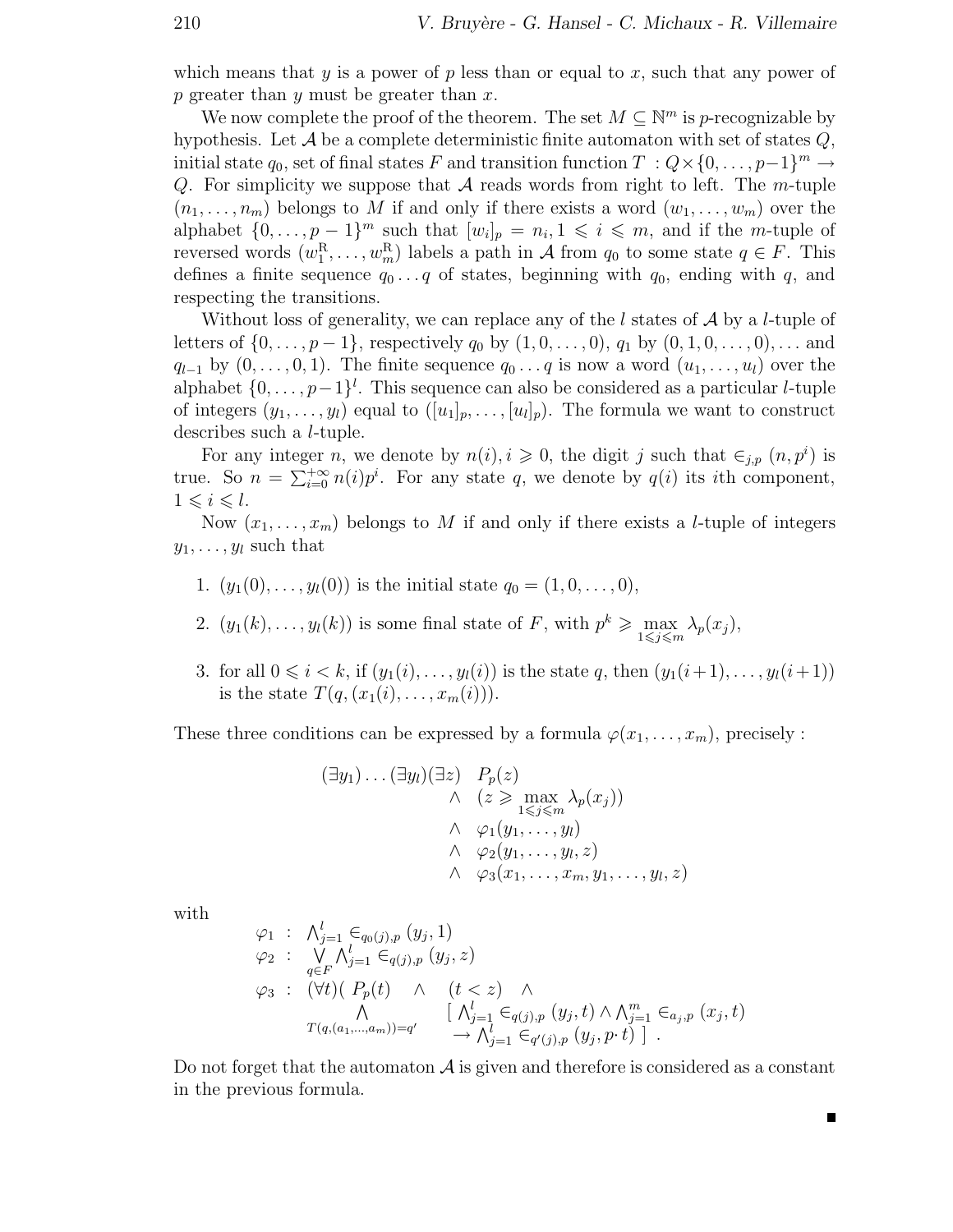Another simple proof of Büchi's theorem is given in [71]. It has the same structure as ours, but it uses second-order formulae applied to words (as in [9]) instead of first-order formulae applied to integers. So the proof given in [71] together with a standard (for logicians) translation from second-order to first-order logic, leads to another way of proving Theorem 6.1.

The first part of our proof follows ideas given by Hodgson in [40]. He showed in this paper how automata can be used to prove that some theories are decidable. In particular, the theory  $Th(\langle\mathbb{N}, +, V_p\rangle)$  is decidable, as a corollary of the previous theorem (see also [9]).

**Corollary 6.2**  $Th(\langle\mathbb{N}, +\rangle)$  *and*  $Th(\langle\mathbb{N}, +, V_p\rangle)$  *are decidable theories.* 

**Proof.** It is enough to give the proof for  $\langle \mathbb{N}, +, V_p \rangle$ . Let  $\varphi$  be a sentence in  $\langle \mathbb{N}, +, V_p \rangle$ . We can assume that  $\varphi$  is the formula  $(\exists x)\psi(x)$  or  $\neg(\exists x)\psi(x)$  (by making some manipulations of formulae if necessary). The proof above shows how to construct a p-automaton for the p-recognizable set  $M_{\psi} = \{ n \in \mathbb{N} \mid \langle \mathbb{N}, +, V_p \rangle \models \psi(n) \}.$ By classical results of automata theory, the emptiness of the set  $M_{\psi}$  is decidable. It follows that it is decidable whether the sentence  $\varphi$  is true or not.

In Section 8.1, we will prove the interesting Proposition 7.6, as an easy consequence of the previous corollary. We have also the following corollary [9].

**Corollary 6.3** *The characteristic sequence of the set of squares*  $\{n^2 \mid n \in \mathbb{N}\}\$ is *not p*-recognizable, for any  $p \geq 2$ .

**Proof.** We first prove that the square fonction  $y = x^2$  is definable in  $\langle \mathbb{N}, +, R_S \rangle$ where  $R_S(y)$  is the relation "y is a square". The function  $y = x^2$  is defined by a formula saying that "y is a square and the next square z after y has the property that  $y + 2x + 1 = z$ ". This formula exists in  $\langle \mathbb{N}, +, R_S \rangle$ .

Ab absurdo, assume that the characteristic sequence of the squares is  $p$ -definable, i.e., the relation  $R_S(y)$  is p-definable by some formula  $\varphi(y)$ . Thus, the function  $y = x^2$  is also p-definable. Indeed, in the formula defining  $y = x^2$  in  $\langle \mathbb{N}, +, R_S \rangle$ , replace each occurrence of  $R_S$  by the formula  $\varphi$  of  $\langle \mathbb{N}, +, V_p \rangle$ . More generally, any formula of  $\langle \mathbb{N}, +, x^2 \rangle$  is a formula of  $\langle \mathbb{N}, +, V_p \rangle$ .

This means that  $\langle \mathbb{N}, +, x^2 \rangle$  is decidable, since  $\langle \mathbb{N}, +, V_p \rangle$  is. But  $\langle \mathbb{N}, +, x^2 \rangle$  and  $\langle \mathbb{N}, +, \cdot \rangle$  are equivalent structures and  $Th(\langle \mathbb{N}, +, \cdot \rangle)$  is undecidable (see Section 3). This yields the contradiction.

We have seen in the proof of Theorem 6.1 that  $p$ -recognizability is preserved by the Boolean operations and also by projection. Another interesting corollary of this theorem is that some operations over integers preserve p-recognizability.

For instance, if  $M \subseteq \mathbb{N}$  is p-recognizable, then  $c \cdot M$  is still p-recognizable where c is any constant. Indeed, if  $\varphi(x)$  is a formula of  $\langle \mathbb{N}, +, V_p \rangle$  defining M, then the formula  $(\exists y)$  ( $(x = c \cdot y) \wedge \varphi(y)$ ) defines the set c· M. Also addition, substraction, multiplication or division by a constant are operations which preserve p-recognizability.

The diagonal of any p-recognizable subset M of  $\mathbb{N}^2$ , defined by  $\{n \in \mathbb{N} \mid (n, n) \in$ M, is also a p-recognizable subset of N. If  $\varphi(x, y)$  is a formula for M, then  $\varphi(x, x)$ is a formula for its diagonal.

 $\blacksquare$ 

 $\blacksquare$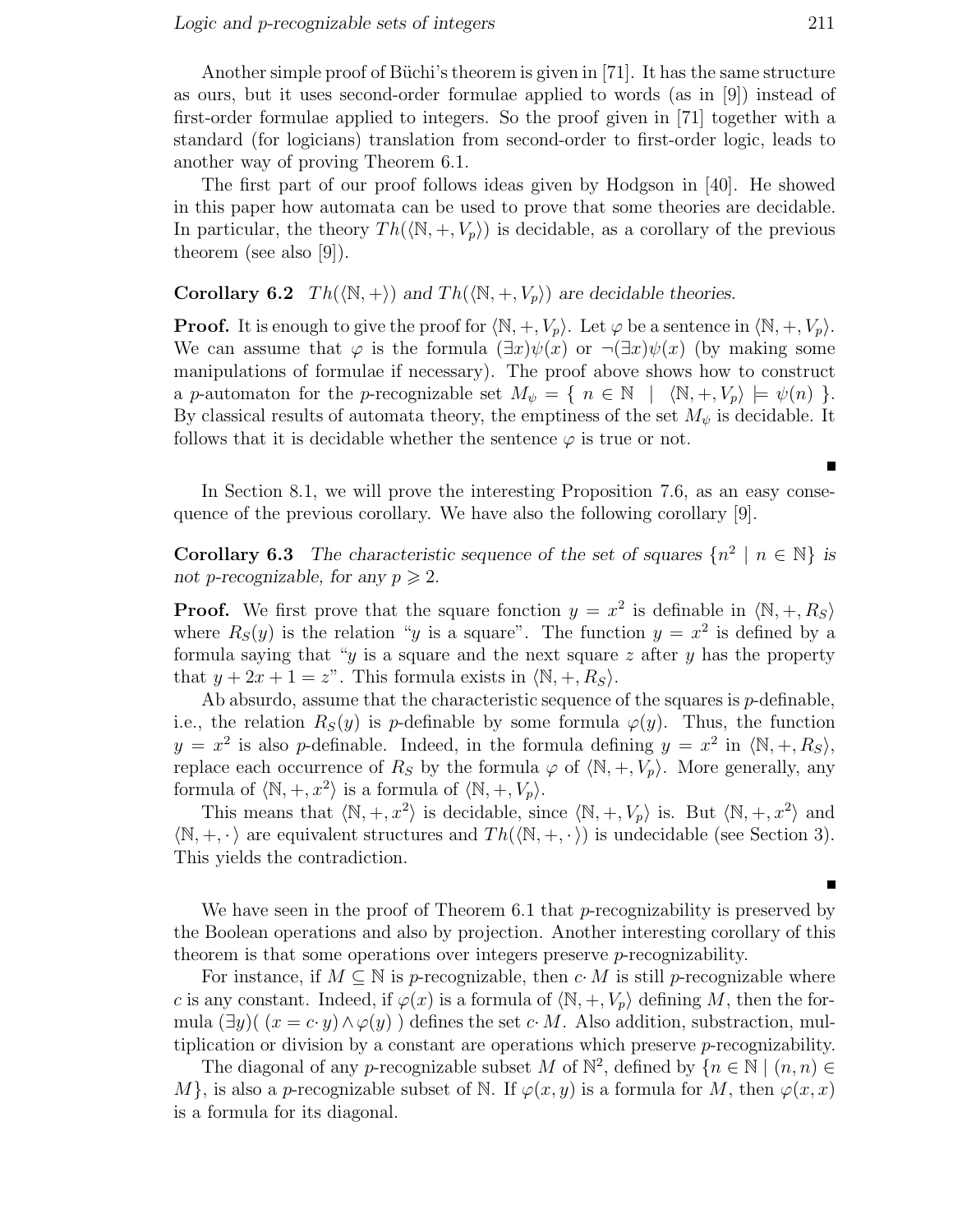Generally, any operation definable in  $\langle \mathbb{N}, +, V_p \rangle$ , preserves p-recognizability. The proof of this property is straightforward and uniform in  $\langle \mathbb{N}, +, V_p \rangle$ . There also exist proofs using automata for the operations given previously as examples (see [58] or [65]). However, each operation needs its own proof and it soon becomes difficult to find a proof for more complex operations.

**Corollary 6.4** *Let*  $f : \mathbb{N}^m \to \mathbb{N}^n$  *be an operation over integers. If*  $f$  *is definable in*  $\langle \mathbb{N}, +, V_p \rangle$  *and if*  $M \subseteq \mathbb{N}^m$  *is p-recognizable, then*  $f(M)$  *is p-recognizable.* 

**Proof.** The proof is very easy. M is defined by a formula  $\varphi(y_1,\ldots,y_m)$ . The graph of  $f : \mathbb{N}^m \to \mathbb{N}^n$  is defined by a formula  $\phi(y_1, \ldots, y_m, x_1, \ldots, x_n)$ . Then  $f(M)$  is defined by the formula  $(\exists y_1) \ldots (\exists y_m) \varphi(y_1, \ldots, y_m) \wedge \varphi(y_1, \ldots, y_m, x_1, \ldots, x_n).$ 

#### $\blacksquare$

# **7 Base-Dependence**

Four equivalent modes characterize p-recognizable sequences **s** :  $\mathbb{N}^m \to A$  : psubstitutions, *p*-automata, *p*-definability, *p*-algebraicity (Theorems 4.1, 5.1). They heavily depend on the base  $p$ . We are going to see that there are three kinds of sequences **s** : the sequences recognizable in every base  $p \geq 2$ , the sequences recognizable in certain bases p only and the sequences recognizable in no base p.

## **7.1** Base  $p^k$

Let us come back to the characteristic sequence **p** of the powers of two (see Section 4.1). It is generated by the 2-substitution

$$
f : \{a, b, c\} \rightarrow \{a, b, c\}^2 : \begin{array}{ccc} a \rightarrow ab \\ b \rightarrow bc \\ c \rightarrow cc \\ a \rightarrow 0 \\ g : \{a, b, c\} \rightarrow \{0, 1\} \\ c \rightarrow 0 \end{array}
$$

It is also generated by some  $2^k$ -substitution, for all  $k \geq 1$ . To see this, simply replace f by the iteration  $f^k$ . For instance, for  $k = 2$ ,  $f^2$  is the 4-substitution

$$
f^{2} : \{a,b,c\} \rightarrow \{a,b,c\}^{4} : \begin{array}{ccc} a & \rightarrow & abbc \\ b & \rightarrow & bccc c \\ c & \rightarrow & cccc \end{array}
$$

This property is also verified on automata. The 4-recognizable sequence **p** is computed by the following 4-automaton.



Figure 9. A 4-automaton computing **p**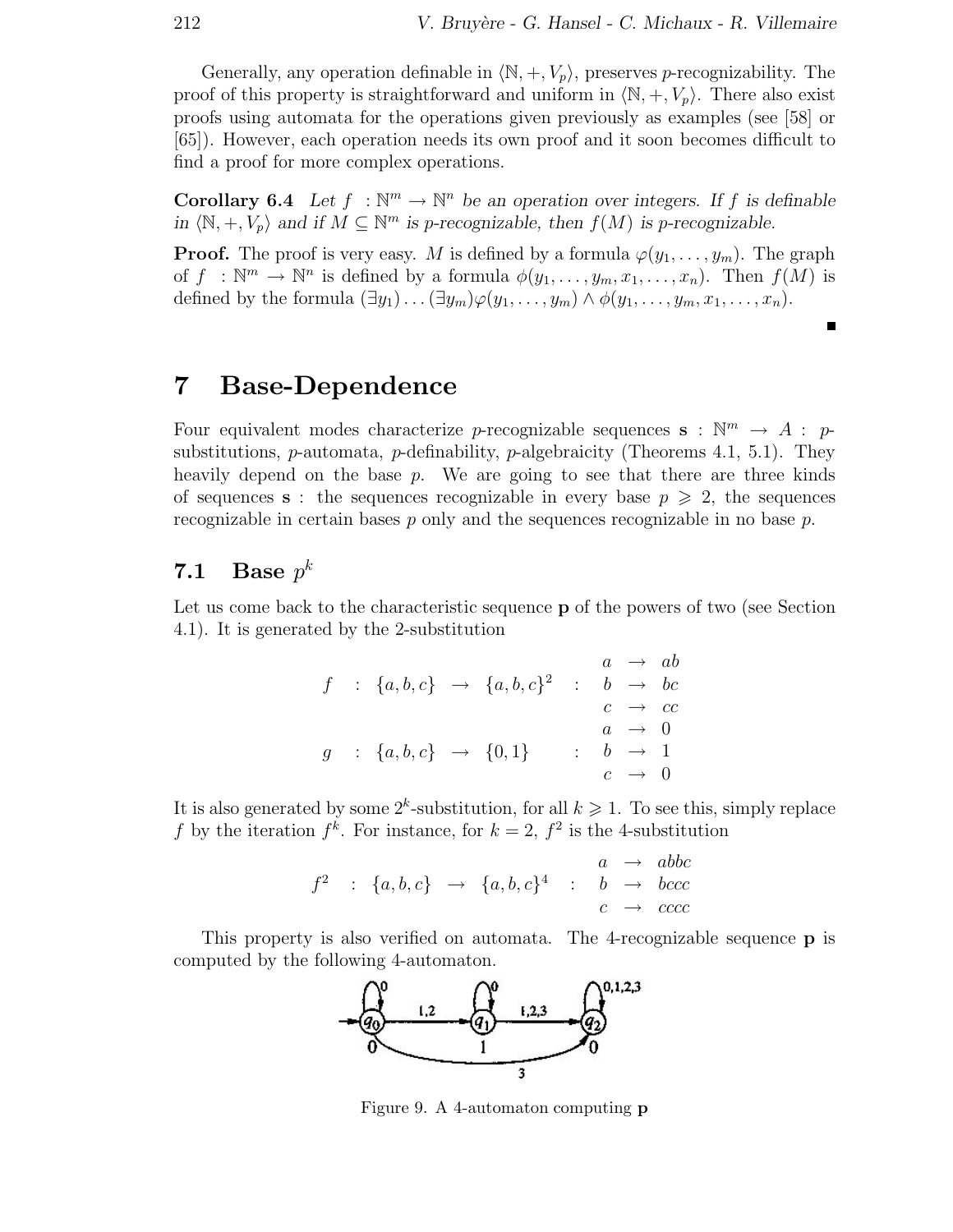This automaton is simply the 2-automaton of Figure 2 with the transitions modified in the following way. The edges are the paths of length 2 of the 2-automaton, with the labelling  $0, 1, 2, 3$  instead of  $00, 01, 10, 11$  respectively.

From the logical point of view, the argument is simple too. The function  $V_2$  is definable in  $\langle \mathbb{N}, +, V_4 \rangle$ . Indeed, if  $V_4(x) = V_4(2 \cdot x)$ , then  $V_2(x)$  is equal to  $V_4(x)$ , otherwise  $V_2(x)$  is equal to 2·  $V_4(x)$ . The formula  $\varphi$  of  $\langle \mathbb{N}, +, V_4 \rangle$  defining  $V_2(x) = y$ is then the following

$$
((V_4(x) = V_4(2 \cdot x)) \wedge (y = V_4(x))) \vee ((V_4(x) \neq V_4(2 \cdot x)) \wedge (y = 2 \cdot V_4(x)))
$$

The sequence **p** is then 4-definable. Indeed, in the formulae of  $\langle \mathbb{N}, +, V_2 \rangle$  defining  $\mathbf{p}^{-1}(0)$  and  $\mathbf{p}^{-1}(1)$ , replace each occurrence of  $V_2$  by  $\varphi$ . The two new formulae are formulae of  $\langle \mathbb{N}, +, V_4 \rangle$  showing the 4-definability of **p**.

The property observed on the example **p** holds for any p-recognizable sequences : they are also  $p^k$ -recognizable. More generally, they are q-recognizable as soon as  $p, q$ are *multiplicatively dependent* integers, i.e., there exist  $k, l \geq 1$  such that  $p^k = q^l$ , or equivalently  $p = r^k$ ,  $q = r^l$ , for some  $r \geq 2$  and  $k, l \geq 1$ .

**Proposition 7.1** *Let*  $p, q \ge 2$  *be multiplicatively dependent integers. Let*  $m \ge 1$ and  $\mathbf{s}: \mathbb{N}^m \to A$  be a sequence. Then **s** is p-recognizable if and only if **s** is q*recognizable.*

#### **Proof.**

We prove that the structures  $\langle \mathbb{N}, +, V_p \rangle$  and  $\langle \mathbb{N}, +, V_{p^k} \rangle$  are equivalent. Function  $V_{p^k}$  is definable in  $\langle \mathbb{N}, +, V_p \rangle$ :

 $V_{p^k}(x) = y$  if and only if "y is the greatest power of  $p^k$  less than or equal to  $V_p(x)$ "

The predicate  $P_{p^k}(y)$  is definable in  $\langle \mathbb{N}, +, V_p \rangle$ , observing that "y is a power of  $p^k$ if and only if y is a power of p and  $p^k - 1$  divides  $y - 1$ ". Indeed, assume that  $y-1=(p^k-1)z$  for some  $z\neq 0$  and write y as  $p^{ak+b}$ , with  $0\leqslant b < k$ . Then

$$
y - 1 = pb \cdot (pak - 1) + (pb - 1) .
$$

As  $p^k - 1$  divides  $y - 1$  and  $p^{ak} - 1$ , it also divides  $p^b - 1$ . Hence  $b = 0$ . The other implication is trivial.

Conversely,  $V_p$  is definable in  $\langle \mathbb{N}, +, V_{p^k} \rangle$  (this is similar to the case  $V_2$  and  $V_4$  we have just explained) :

"If 
$$
V_{p^k}(x) = V_{p^k}(p^{k-1} \cdot x)
$$
, then  $V_p(x) = V_{p^k}(x)$ ,  
else if  $V_{p^k}(x) = V_{p^k}(p^{k-2} \cdot x)$ , then  $V_p(x) = p \cdot V_{p^k}(x)$ ,  
...  
else if  $V_{p^k}(x) = V_{p^k}(p \cdot x)$ , then  $V_p(x) = p^{k-2} \cdot V_{p^k}(x)$ ,  
else  $V_p(x) = p^{k-1} \cdot V_{p^k}(x)$ ".

Then we have shown that the structures  $\langle \mathbb{N}, +, V_p \rangle$ ,  $\langle \mathbb{N}, +, V_{p^k} \rangle$  are equivalent and that the structures  $\langle \mathbb{N}, +, V_{q} \rangle$ ,  $\langle \mathbb{N}, +, V_{q} \rangle$  are also equivalent. By hypothesis p and q are multiplicatively dependent. Let  $k, l \geq 1$  be such that  $p^k = q^l$ . It follows that  $\langle \mathbb{N}, +, V_p \rangle$  and  $\langle \mathbb{N}, +, V_q \rangle$  are equivalent.

 $\blacksquare$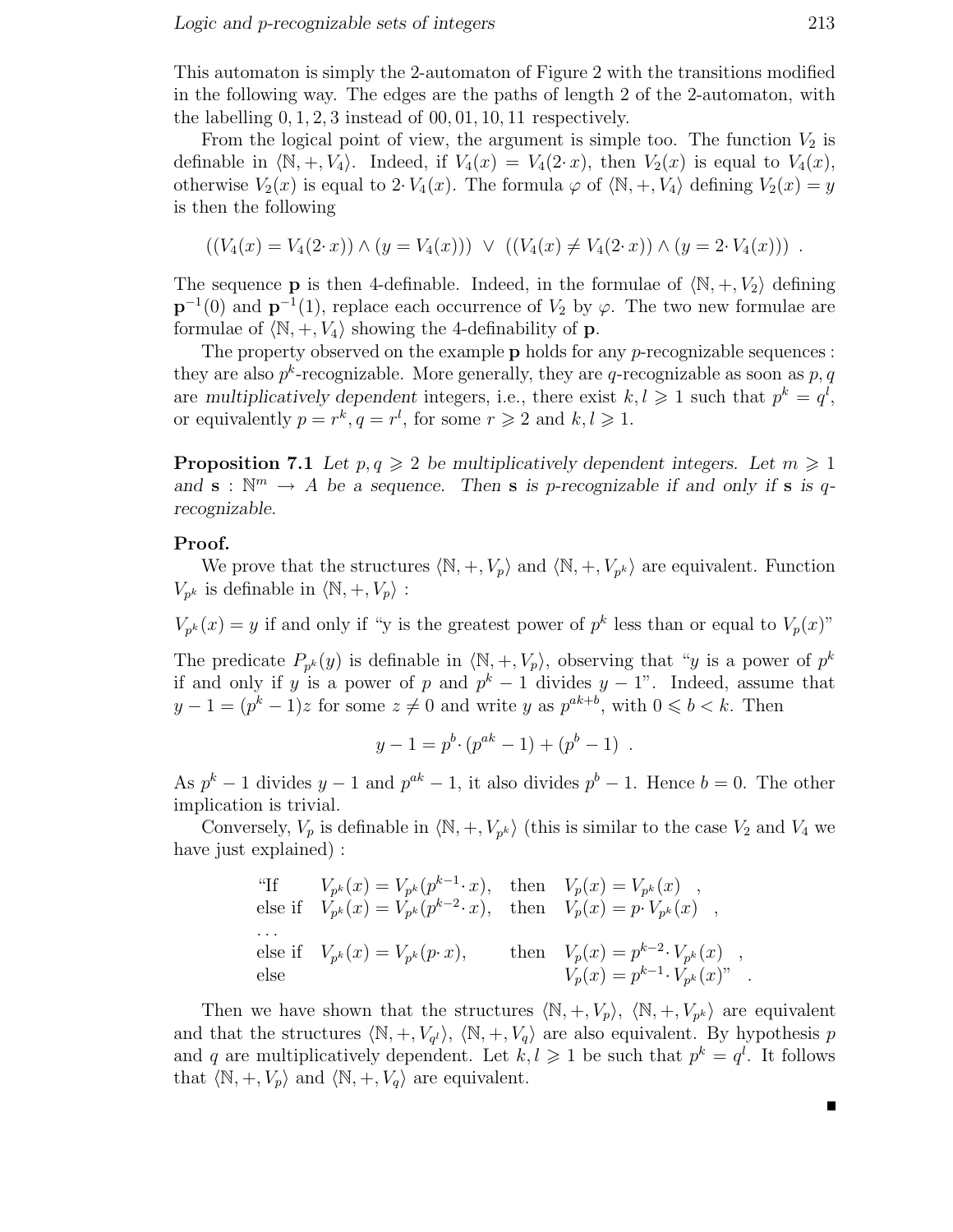### **7.2 Base 1 over** N

A sequence  $\mathbf{s} : \mathbb{N} \to A$  is said to be *ultimately periodic* if there exists  $v \geq 1$  such that

$$
\exists n_0, \forall n \geqslant n_0, s_n = s_{n+v} .
$$

The integer v is called a *period* of the ultimately periodic sequence. Ultimately periodic sequences are a family of interesting sequences, as they are  $p$ -recognizable for any  $p \geqslant 2$ .

For instance, the sequence  $\mathbf{u}: \mathbb{N} \to \{0,1\}$  equal to 00001001001001... is ultimately periodic (with  $v = 3, n_0 = 2$ ). It is *p*-recognizable for any  $p \ge 2$ . Indeed, u<sub>n</sub> equals 1 if and only if 3 divides  $n-4$ . The set **u**<sup>-1</sup>(1) is then defined by the following formula  $\varphi(x)$  of  $\langle \mathbb{N}, + \rangle$ 

$$
(\exists y) (x = 3y + 4) .
$$

The set  $\mathbf{u}^{-1}(0)$  is defined by  $\neg \varphi(x)$ . As any formula of  $\langle \mathbb{N}, + \rangle$  is a formula of  $\langle \mathbb{N}, +, V_p \rangle$ , the sequence **u** is *p*-definable for any  $p \ge 2$ .

This property can also be proved with formal power series or automata. The formal power series

$$
U(x) = \sum x^{3m+4} = \frac{x^4}{1-x^3}
$$

associated with **u**, is rational. It is a root of the polynomial  $(1-x^3)t - x^4 \in \mathbb{F}_p[x][t]$ . Hence **u** is p-algebraic for all prime numbers p.

Let  $p \ge 2$ . Let us define **v** :  $\mathbb{N} \to \{0, 1\}$  by  $v_n = u_{n+4}$ , for all n. A *p*-automaton A for **v** has 3 states  $\{q_0, q_1, q_2\}$  and transitions  $T(q_i, b) = q_j$ , for  $b \in \{0, ..., p-1\}$ , such that

$$
j = p \cdot i + b \mod 3 .
$$

The initial state is  $q_0$ . The output of  $q_0$  is 1 and the ouput of  $q_1, q_2$  is 0. It is easy to modify A into a p-automaton computing **u**.

**Proposition 7.2** *Let*  $s : \mathbb{N} \to A$  *be a sequence. If* **s** *is ultimately periodic, then* **s** *is* p-recognizable for all  $p \geq 2$ .

**Proof.** Roughly,  $s^{-1}(a)$ ,  $a \in A$ , is a finite union of arithmetic progressions. As in the example, one shows that any arithmetic progression is definable in the structure  $\langle \mathbb{N}, +\rangle$  and therefore in  $\langle \mathbb{N}, +, V_p \rangle$ .

 $\blacksquare$ 

The previous example suggests intrinsic properties of ultimately periodic sequences. The next theorem characterizes ultimately periodic sequences via "automatic", logical and algebraic arguments.

**Theorem 7.3** Let  $\mathbf{s} : \mathbb{N} \to A$  be a sequence. The following are equivalent :

*(1)* **s** *is ultimately periodic,*

 $(2)$  **s** *is definable in*  $\langle \mathbb{N}, + \rangle$ *,* 

(3) The series  $S(x) = \sum_{n\geqslant 0} s_n x^n$  is rational :

$$
S(x) = \frac{p(x)}{q(x)} \quad \text{ with } p(x) \in \mathbb{Z}[x], q(x) \in \mathbb{Z}[x] \setminus \{0\} \ ,
$$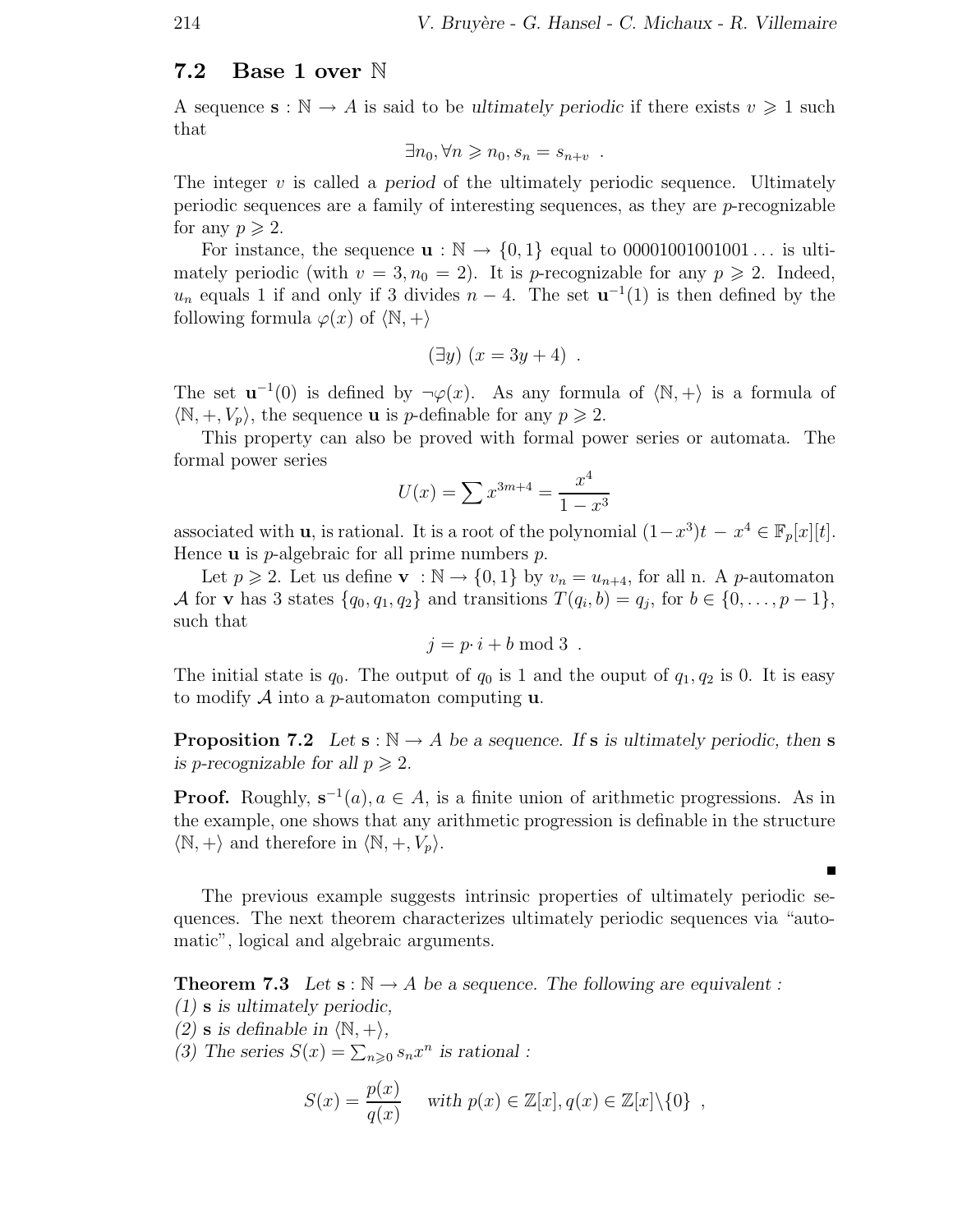- *(4)* **s** *is 1-recognizable (by a 1-automaton),*
- *(5)* The sets  $\mathbf{s}^{-1}(a)$ ,  $a \in A$ , are rational subsets of the monoid N.

The example of the sequence **u** can help to imagine a proof for Theorem 7.3.

It is proved in [59] (see also [28]) that any formula  $\varphi(x_1,\ldots,x_m)$  of  $\langle \mathbb{N}, + \rangle$  can be written as a finite combination of disjunctions, conjunctions and negations of the formulae

$$
t_i(x_1, \ldots, x_m) \geq c_i
$$
  
\n
$$
t_i(x_1, \ldots, x_m) \geq c_i
$$
 mod 
$$
d \quad r < i \leq s
$$

where  $c_i \in \mathbb{Z}, d, m \in \mathbb{N}$  are constants and  $t_i(x_1, \ldots, x_m)$  is equal to  $\sum u_{i,j}x_j$ , with  $u_{i,j} \in \mathbb{Z}$ . This explains why implication  $(2) \Rightarrow (1)$  holds.

The equivalence  $(1) \Leftrightarrow (3)$  is analoguous to the fact that a real number has periodic expansion if and only if it is rational.

A 1-automaton looks like a "frying pan", it is something quite special and has little relationship to p-automata. The integer n is represented by the "1-ary expansion"  $0^n$ , here 0 could be replaced by any other symbol (see references [24, 8] for more details). It is easy to prove the equivalence  $(1) \Leftrightarrow (4)$ . For the preceding example **u**, a 1-automaton looks like



Figure 10. A frying pan automaton

Saying that a sequence **s** is ultimately periodic is the same as saying that the sets  $\mathbf{s}^{-1}(a)$ ,  $a \in A$ , are rational (or equivalently recognizable) subsets of the free monoid  $(N, +)$  generated by 1. Indeed, rational subsets of N are exactly finite unions of integers and linear progressions. For instance, the set  $\mathbf{u}^{-1}(1)$  of the sequence **u** is the rational subset  $1^4.(1^3)^*$  of N (where the product operation is here interpreted as the addition in N).

## **7.3 Base 1 over** N<sup>m</sup>

First we must define a convenient generalization to  $\mathbb{N}^m$  of ultimately periodic sequences. In order to keep an analog of Theorem 7.3 and Proposition 7.2 in all dimensions, the logical characterization (2) in Theorem 7.3 is clearly a good candidate, since definability in  $\langle \mathbb{N}, + \rangle$  is a notion independent of the dimension.

S. Ginsburg and E. Spanier showed in [35] that  $M \subseteq \mathbb{N}^m$  is definable in  $\langle \mathbb{N}, + \rangle$ if and only if it is *semilinear*, which means that M is defined by a finite disjunction of formulae  $\varphi(\overline{x})$  of the following form :

either 
$$
(\overline{x} = \overline{a})
$$
  
or  $(\exists y_1) \dots (\exists y_j) \quad (\overline{x} = \overline{a}_0 + \overline{a}_1 y_1 + \dots + \overline{a}_j y_j)$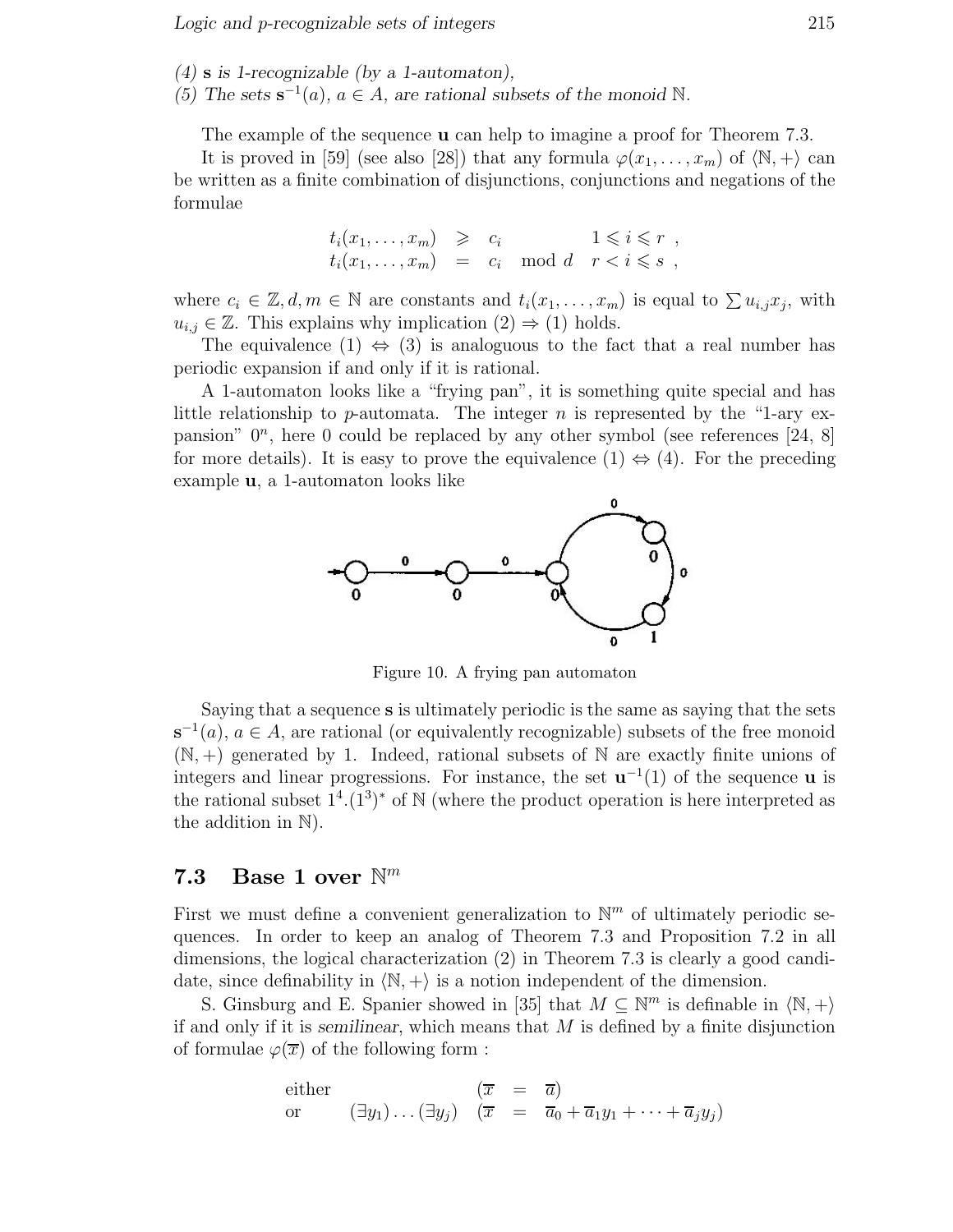where  $\overline{x}$  is the *m*-tuple  $(x_1,...,x_m)$ ,  $\overline{a}, \overline{a}_0,..., \overline{a}_j \in \mathbb{N}^m$  are constants and  $\overline{a} \cdot y$  is intended as the product  $(a_1y, \ldots, a_my)$ . Hence M is semilinear if and only if it is a finite union of *points* (formula  $\overline{x} = \overline{a}$ ) and of cones (formula  $(\exists y_1) \dots (\exists y_i)(\overline{x} =$  $\overline{a}_0 + \overline{a}_1y_1 + \cdots + \overline{a}_jy_j$ ).

Semilinearity is equivalent to rationality over the monoid  $\mathbb{N}^m$ . Indeed the two previous formulae define the rational sets  $\{\overline{a}\}\$  and  $\overline{a}_0$  ·  $\{\overline{a}_1, \dots, \overline{a}_i\}^*$  of  $\mathbb{N}^m$ . Conversely one can show that any rational subset of  $\mathbb{N}^m$  is semilinear by induction on the rational operations.

Recently A. Muchnik gave an impressive characterization of semilinear sets in terms of "local periodicity" [54]. It is the last characterization in the next theorem. Muchnik mentioned it as the *definability criterion*. We give the proof of this criterion in Section 8.1.

**Theorem 7.4** *Let*  $m \ge 1$  *and*  $\mathbf{s} : \mathbb{N}^m \to A$  *be a sequence. Let*  $M_a = \mathbf{s}^{-1}(a)$ *, for* each  $a \in A$ . The following are equivalent :

 $(1)$  **s** *is definable in*  $\langle \mathbb{N}, + \rangle$ *,* 

*(2) each* M<sup>a</sup> *is semilinear,*

(3) each  $M_a$  *is a rational subset of the monoid*  $\mathbb{N}^m$ ,

(4) each  $M_a$  is locally periodic and every  $(m-1)$ -dimensional sections of  $M_a$  is *definable in*  $\langle \mathbb{N}, + \rangle$ *.* 

The last characterization needs some explanations. Let  $M \subseteq \mathbb{N}^m$ . The *section*  $M_{i,c}$  of M is obtained by fixing the *i*th component to the constant  $c$ :

$$
M_{i,c} = \{ \overline{n} \in M \mid n_i = c \} .
$$

Then  $M_{i,c} \subseteq \mathbb{N}^{i-1} \times \{c\} \times \mathbb{N}^{m-i}$  can be considered as a subset of  $\mathbb{N}^{m-1}$ .

We say that M is *locally periodic* if there exists a finite set V of vectors  $\overline{v} \in \mathbb{N}^m$ different from  $\overline{0}$  such that for some  $K > |V|$  and  $L \geq 0$ , one has:

$$
(\forall \overline{n} \in \mathbb{N}^m, |\overline{n}| \geqslant L)(\exists \overline{v} \in V)(M \text{ is } \overline{v}\text{-periodic inside } \mathcal{N}(\overline{n}, K)) .
$$

Let  $X \subseteq \mathbb{N}^m$ , set M is  $\overline{v}$ -periodic inside X if for any  $\overline{m}, \overline{m} + \overline{v} \in X$ 

$$
\overline{m} \in M \quad \Leftrightarrow \quad \overline{m} + \overline{v} \in M \ .
$$

The vector  $\overline{v}$  is called a *period* for M. In  $\mathbb{N}^2$ , this means that M is periodic in the direction of  $\overline{v}$ , when looking at M through the "window" X. The set  $\mathcal{N}(\overline{n}, K)$  is the K-neighbourhood of  $\overline{n}$ , it is the set

$$
\mathcal{N}(\overline{n}, K) = \{ \overline{n} + \overline{r} \mid \overline{r} \in \mathbb{N}^m, |\overline{r}| < K \},
$$

where the norm  $|\overline{r}|$  of  $\overline{r}$  is equal to  $\max\{r_1,\ldots,r_m\}$ . For instance, in  $\mathbb{N}^2$ , this is a square with size K and bottom-left corner  $\overline{n}$ . Finally, notation |V| means  $\sum_{\overline{v} \in V} |\overline{v}|$ . Therefore M is locally periodic if there exists a finite number of periods  $\overline{v}$  for M such that for some large enough K, for any K-neighbourhood  $\mathcal{N}(\overline{n},K)$  far enough from the origin  $\overline{0}$ , M seen through  $\mathcal{N}(\overline{n}, K)$  is periodic with one of the periods  $\overline{v}$ .

Let us now look at an example. The following sequence  $\mathbf{c} : \mathbb{N}^2 \to \{0, 1\}$  is the characteristic sequence of a semilinear set. Figure 11 shows two points  $(0, 1), (2, 4)$ and two cones one of which is degenerated into the diagonal.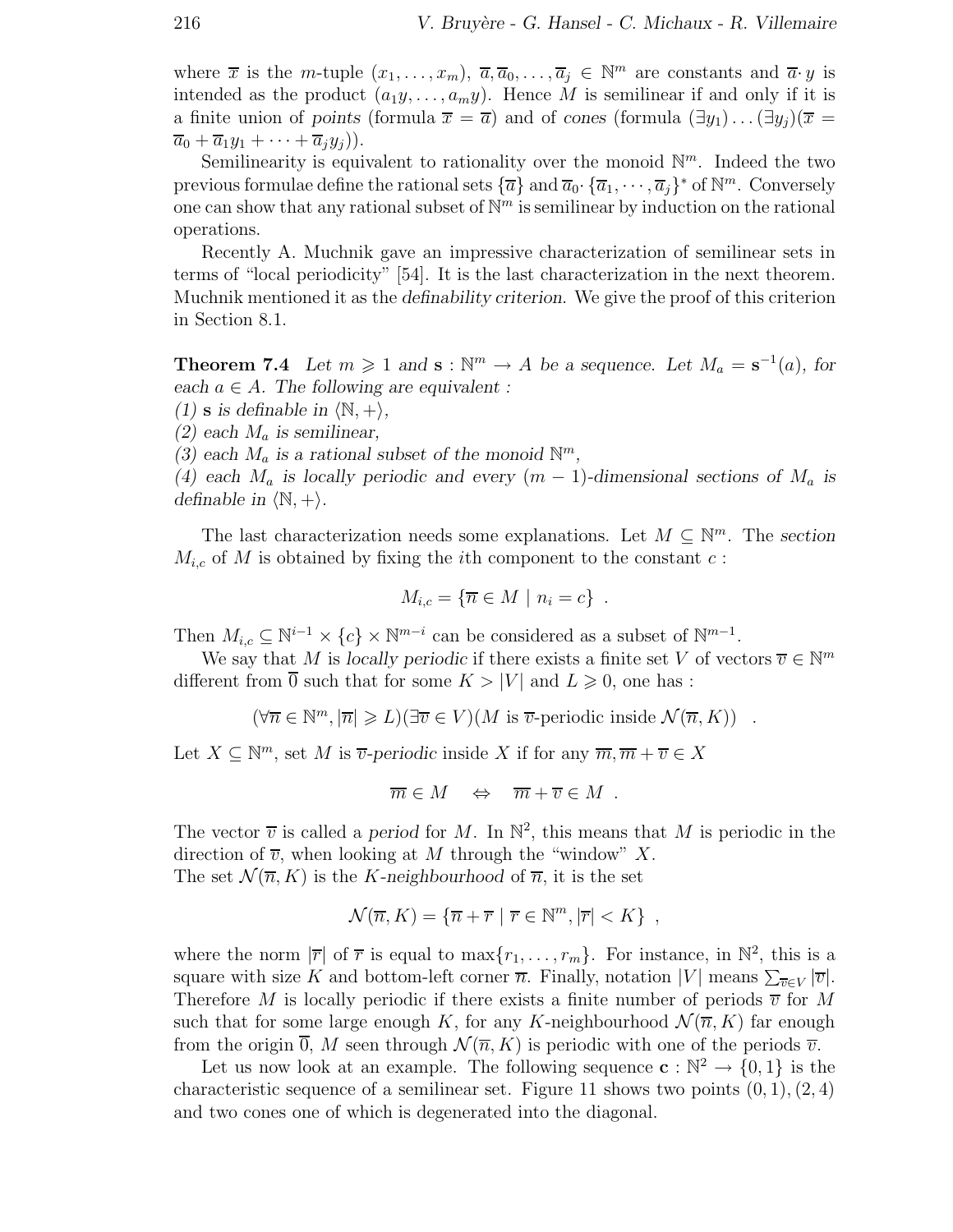```
\uparrow x_2.
      .
      .
0000000000000010000
0000000011111111111
0000000000001000000
0000000011111111111
0000000000100000000
0000000111111111111
0000000010000000000
0000001111111111111
0000001000000000000 ...
0000011111111111111
0010100000000000000
0001111111111111111
0010000000000000000
1100000000000000000 x1
1000000000000000000 →
```
Figure 11. The characteristic sequence of a semilinear set

The set  $\mathbf{c}^{-1}(1)$  is defined by the formula  $\varphi(x_1, x_2)$  of  $\langle \mathbb{N}, + \rangle$ 

$$
(x_1, x_2) = (0, 1)
$$
  
\n
$$
\vee (x_1, x_2) = (2, 4)
$$
  
\n
$$
\vee (\exists y) ((x_1, x_2) = (1, 1)y)
$$
  
\n
$$
\vee (\exists y_1)(\exists y_2) ((x_1, x_2) = (4, 3) + (1, 2)y_1 + (1, 0)y_2).
$$

It is easy to find, from this formula, a rational expression for  $c^{-1}(1)$ :

$$
\mathbf{c}^{-1}(1) = (0,1) \cup (2,4) \cup (1,1)^* \cup (4,3) \cdot \{(1,2), (1,0)\}^*.
$$

Furthermore,  $\mathbf{c}^{-1}(1)$  is locally periodic with  $V = \{(2, 2), (1, 2), (1, 0)\}$  (see Figure 11). Indeed, far enough from the origin, a K-neighbourhood is either completely inside the cone defined by  $(\exists y_1)(\exists y_2)((x_1, x_2) = (4, 3) + (1, 2)y_1 + (1, 0)y_2$ , either completely outside this cone, or it overlaps one of its borders. In the last case, we choose period  $(1,2)$  for the border defined by  $(1,2)$  and period  $(1,0)$  for the other border. When the  $K$ -neighbourhood is inside the cone, it can meet the diagonal defined by  $(\exists y)$   $(x_1, x_2) = (1, 1)y$  or not. For both situations, period  $(2,2)$  is convenient. Finally, outside the cone, any period works.

As any formula of  $\langle \mathbb{N}, + \rangle$  is trivially a formula of  $\langle \mathbb{N}, +, V_p \rangle$ , for any  $p \geq 2$ , we have the analog of Proposition 7.2.

**Proposition 7.5** *Any sequence*  $\mathbf{s}: \mathbb{N}^m \to A$  *definable in*  $\langle \mathbb{N}, + \rangle$  *is p-recognizable, for all*  $p \geqslant 2$ *.*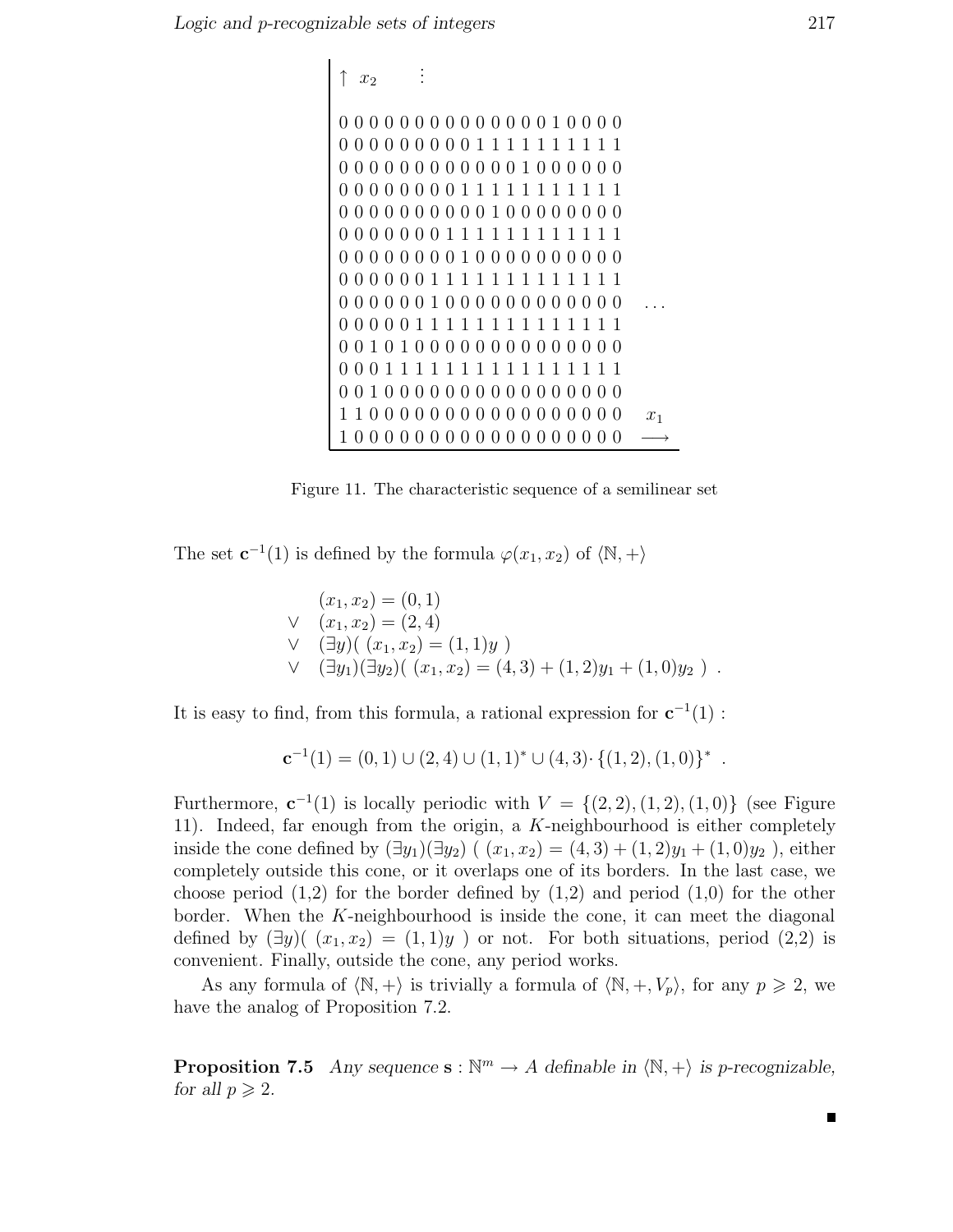Of course, there exist p-recognizable sequences which are not definable in  $\langle \mathbb{N}, + \rangle$ . The characteristic sequence **p** of the powers of 2 (Section 4.1) and the sequence **t** describing Pascal triangle modulo 2 (Section 5.1) are such examples. Muchnik's definability criterion allows to decide whether a *p*-recognizable sequence  $\mathbf{s}: \mathbb{N}^m \to A$ is definable in  $\langle \mathbb{N}, + \rangle$  [54]. This result was already proved for the one-dimensional case [39, 42, 55]. The proof in the general case is easy [54], using the decidability of  $Th(\langle \mathbb{N}, +, V_p \rangle)$  (Corollary 6.2); it is given in Section 8.1.

**Proposition 7.6** *Let*  $m \geq 1$  *and*  $p \geq 2$ *. Let*  $\mathbf{s}: \mathbb{N}^m \to A$  *be a p-recognizable sequence. It is decidable whether* **s** *is definable in*  $\langle \mathbb{N}, + \rangle$ *.* 

To conclude this section, let us remark that in  $\mathbb{N}^m$ ,  $m \geqslant 2$ , Kleene's theorem is no longer true : the family of recognizable subsets is strictly included in the family of rational subsets (the diagonal is rational but not recognizable). Recognizable sets may be understood as a certain "tiling" of  $\mathbb{N}^m$  by a finite number of parallelepipeds. Theorem 7.4 shows that this concept does not give a sufficient generalization of ultimately periodic sequences in  $\mathbb{N}^m$ .

This is emphasized by the theorem of Cobham-Semenov in the next section.

## **7.4 Theorem of Cobham-Semenov**

Any ultimately periodic sequence  $\mathbf{s}: \mathbb{N} \to A$ , and more generally any sequence **s** :  $\mathbb{N}^m \to A$  definable in  $\langle \mathbb{N}, + \rangle$ , is p-recognizable for any  $p \geq 2$  (Propositions 7.2, 7.5). In 1969, A. Cobham proved the converse in the case of N [15]. Later in 1977, A. Semenov generalized this result to  $\mathbb{N}^m$  [66]. As a matter of fact, Cobham and Semenov proved a stronger property : as soon as a sequence  $\mathbf{s}: \mathbb{N}^m \to A$  is pand q-recognizable, for some multiplicatively independent integers  $p, q \geq 2$ , then **s** is definable in  $\langle \mathbb{N}, + \rangle$ . We recall that  $p, q \geq 2$  are *multiplicatively independent* if and only if the equation  $p^k = q^l$  has the solution  $k = l = 0$  only. Using the logical characterizations (see Theorems 5.1 and 7.4), this is reformulated in the following way : let  $p, q \geqslant 2$  be multiplicatively independent integers, then **s** is both p- and q-definable if and only if **s** is definable in  $\langle \mathbb{N}, + \rangle$ . This result says that if **s** can be defined by using  $+, V_p$  or  $+, V_q$ , then it can be defined by using  $+$  only. This is clearly not obvious.

The theorem of Cobham-Semenov theorem is one of the most beautiful results in the theory of recognizability of natural numbers. We give in Section 8.2 an elegant proof of this result, following the reference [54].

**Theorem 7.7** (Cobham-Semenov) Let  $m \geq 1$ , let  $p, q \geq 2$  be multiplicatively *independent integers.* Let  $\mathbf{s} : \mathbb{N}^m \to A$  *be a sequence.* If **s** *is* p-recognizable and q-recognizable, then **s** is definable in  $\langle \mathbb{N}, + \rangle$ .

The characteristic sequence of powers of 2 is certainly not ultimately periodic. It is 2-recognizable and also  $2^k$ -recognizable, for all  $k \geq 1$ . As 3 and 2 are multiplicatively independent, this sequence is not 3-recognizable and thus not  $3^k$ -recognizable,  $k \geq 1$ . More generally, it is not p-recognizable, for each  $p \geq 2$  which is not a power of 2.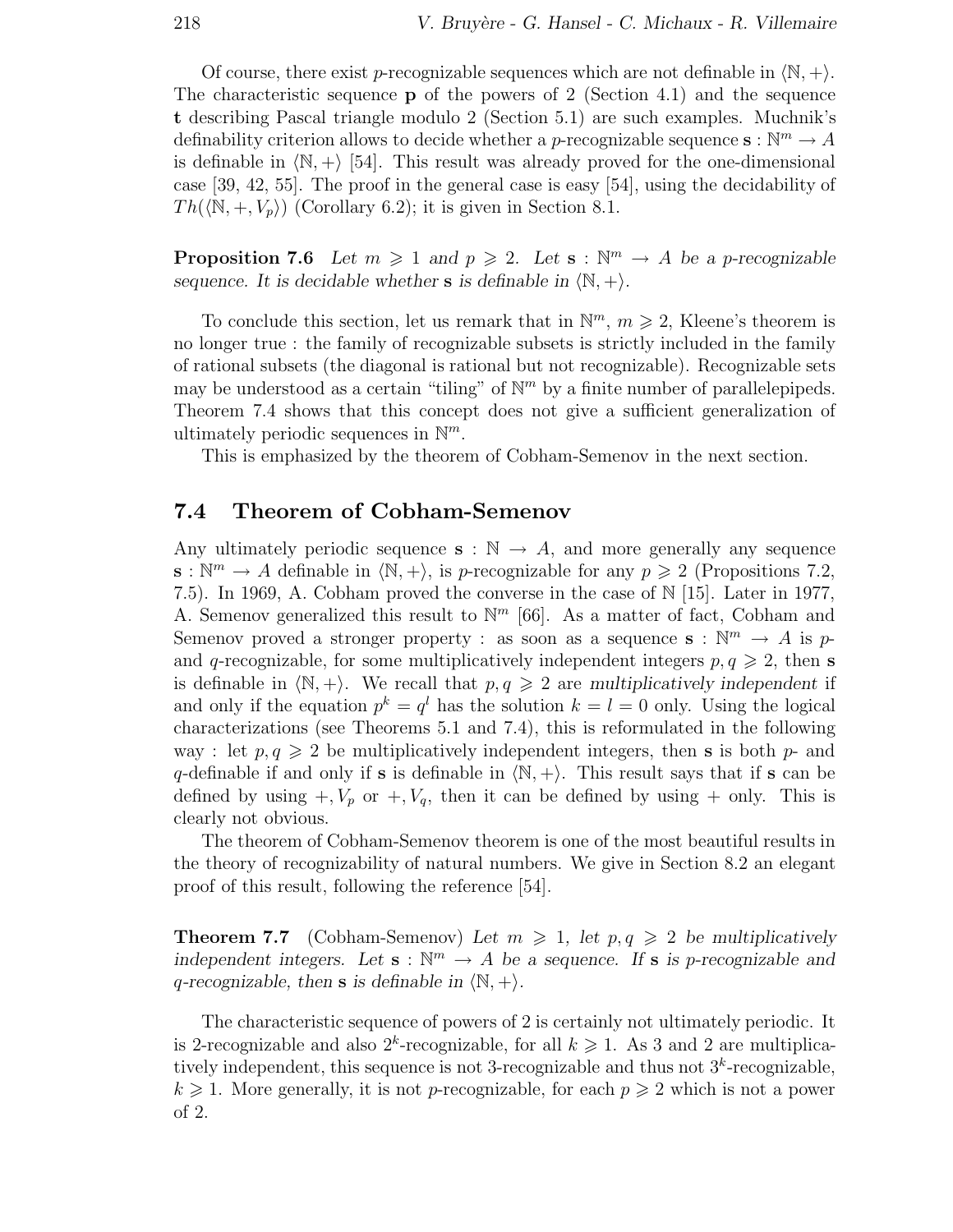The relation "being multiplicatively dependent" is an equivalence relation on  $\mathbb{N}\setminus\{0,1\}$ . In each equivalence class, there exists a smallest integer p which we call *simple*. Any other element of this class is a power  $p^k$  of  $p, k \geq 1$ . An integer p is simple if and only if  $gcd(k_1,...,k_l) = 1$  where  $p = p_1^{k_1} ... p_l^{k_l}$  is the prime factorization of p. The first simple integers are  $2, 3, 5, 6, 7, 10, 11, \ldots$ .

Assume the sequence  $\mathbf{s} : \mathbb{N}^m \to A$  is *p*-recognizable, but not definable in  $\langle \mathbb{N}, + \rangle$ . We can suppose that  $p$  is simple. The theorem of Cobham-Semenov states that the only bases q for which **s** is q-recognizable are  $q = p^k, k \ge 1$ .

To summarize, sequences **s** are classified into 3 distinct groups :

1. The sequences *p*-recognizable in every base  $p \geq 2$ 

These sequences are exactly the sequences definable in  $\langle N, +\rangle$ . They are also *p*-definable for each  $p \geq 2$ .

2. *The sequences* p*-recognizable for certain bases* p *only*

These sequences are not definable in  $\langle \mathbb{N}, + \rangle$ . They are only p<sup>k</sup>-recognizable for  $k \geqslant 1$  (p being simple).

3. The sequences not *p*-recognizable for any  $p \geq 2$ 

The characteristic sequence of squares belongs to this family (see Section 4.2 and Corollary 6.3).

## **7.5 Bibliographic Notes**

The first step towards the theorem of Cobham-Semenov is in Büchi's paper  $[9]$ . He proved that  $P_p$  is definable in  $\langle \mathbb{N}, +, P_q \rangle$  if and only if p, q are multiplicatively dependent. In this paper, he also showed that ultimately periodic sequences are p-recognizable for all  $p \ge 2$ . He also proved that the  $p^k$ -recognizable sequences are exactly the p-recognizable sequences.

In 1969, A. Cobham proved Theorem 7.7 in the case of subsets  $M$  of  $\mathbb N$ . In a footnote, he mentioned with no reference, the weaker theorem established independently by J. Nievergelt, that "a set which is recognizable in n-ary notation for all  $n \geq 2$  is necessarily ultimately periodic". The property proved by Büchi, that  $P_p$ is definable in  $\langle \mathbb{N}, +, P_q \rangle$  if and only if p, q are multiplicatively dependent, helped Cobham to formulate his theorem in the more general situation of sets  $M \subseteq \mathbb{N}$  both  $p$ - and q-recognizable, with  $p, q$  multiplicatively independent integers.

Cobham's proof is difficult. It is based on a deep analysis of  $p$ - and  $q$ -automata computing the characteristic sequence **m** of M. The proof is divided into two parts.

The first part states that if  $M \subseteq \mathbb{N}$  is p- and q-recognizable, with p, q being multiplicatively independent, then **m** is *syndetic*, that is there exists  $v \ge 1$  such that

$$
\exists n_0, \forall n \geqslant n_0, \exists v', 0 < v' \leqslant v, m_n = m_{n+v'}.
$$

In other words, the distance between two consecutive occurrences of a given letter in the sequence is bounded by  $v$ . The property of syndeticity is weaker than the property of ultimate periodicity. Indeed the Thue-Morse sequence is syndetic but not ultimately periodic (see Section 4.5).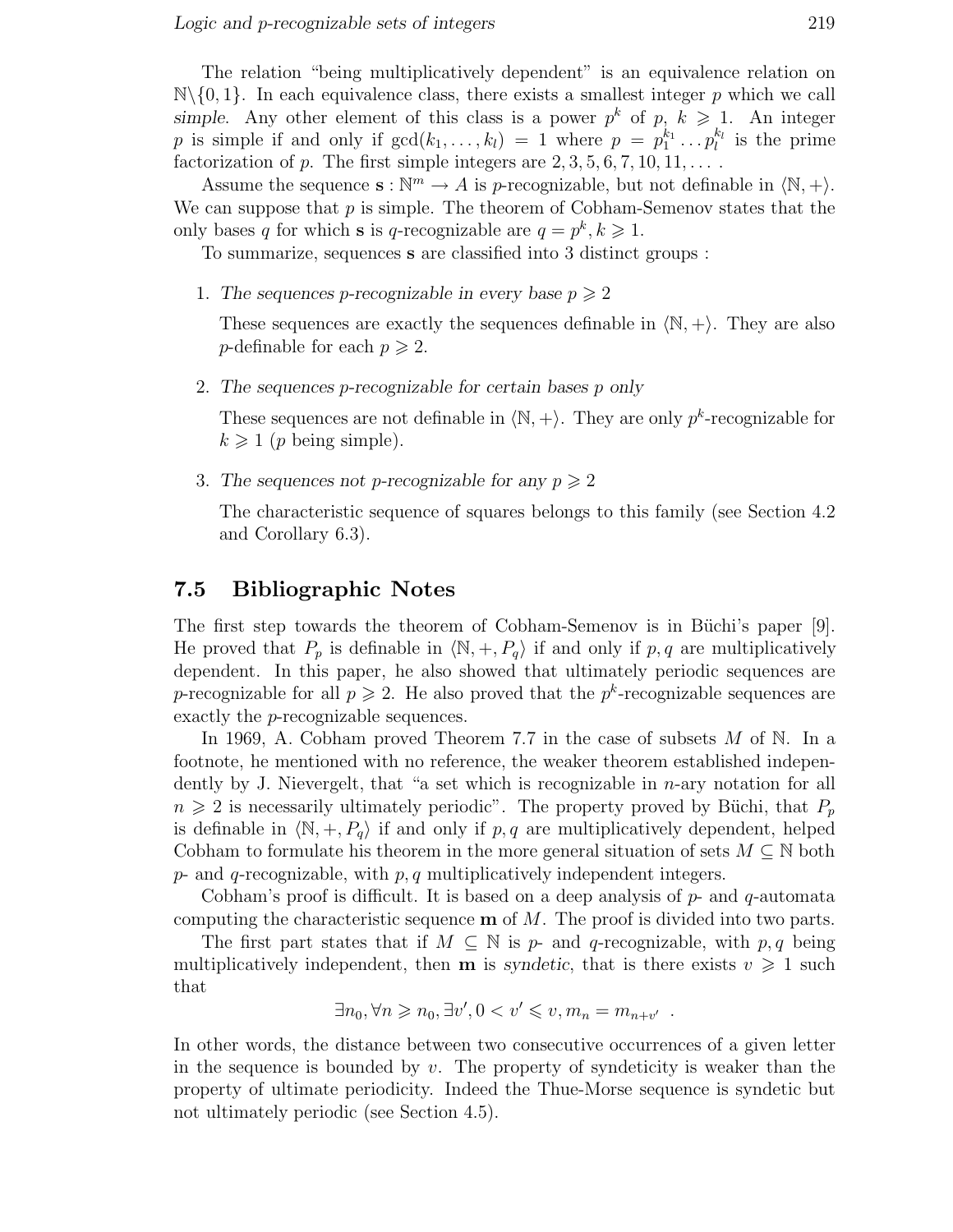The second part of the proof is more technical. Cobham proves that the sequence **m** is ultimately periodic, by extracting the period of the sequence from the automata.

In his book [24], S. Eilenberg devotes Chapter 5 to the study of integers and the different notions of recognizability. He mentioned Cobham's theorem without proof but with the comment "It is a challenge to find a more reasonable proof of this fine theorem" (p. 118).

In 1977, A. Semenov generalized Cobham's theorem to subsets M of  $\mathbb{N}^m$ ,  $m \geq 1$ [66]. His proof is by induction on m. The first step,  $m = 1$ , is Cobham's proof. Twenty-eight lemmas lead to the theorem. So, Cobham's proof together with Semenov's proof establish Theorem 7.7.

Stimulated by Eilenberg's challenge, several researchers have attempted to find a simpler proof of Theorem 7.7 in the case  $m = 1$ . In 1982, G. Hansel succeeded in proving Cobham's theorem in a more reasonable way [36] (see also [62, 58]). The proof is combinatorial. The first part is the same than in [15] where the characteristic sequence **m** of  $M \subseteq \mathbb{N}$  is proved to be syndetic. The second part is simpler and more comprehensible. To prove that **m** is ultimately periodic, instead of directly constructing a period for the sequence as done by Cobham, Hansel used the following characterization [52, 53] : *a sequence* **s** *is ultimately periodic if and only if there*  $e$ *exists*  $l \geq 1$  *such that the number of recurrent factors of length* l *of the sequence,* is bounded by l (a factor is a word  $s_n s_{n+1} \cdots s_m$  of consecutive letters of **s**; and a factor is *recurrent* if it occurs infinitely often inside **s**).

Very recently, C. Michaux and R. Villemaire gave another simpler proof [49]. Their proof has also two parts. The first part is the syndeticity of the sequence as in [15]. The second one is a proof ab absurdo. It uses all the expressive power of the structure  $\langle \mathbb{N}, +, V_p \rangle$ , as pointed out by Corollary 6.4. The combinatorial part of the proof is very reduced.

Up to now, there does not exist a counterpart to the notion of syndeticity for multi-dimensional sequences. In 1991, A. Muchnik gave a comprehensible proof of the theorem of Cobham-Semenov, for any  $m \geqslant 1$ . The proof is based on his powerful definability criterion [54] and has plenty of new ideas. It is much simpler than Semenov's proof and also gives a new proof of Cobham's theorem. The most impressive thing about Muchnik's proof is that he attacks the problem in a direct fashion but still succeeds in solving it. Actually he takes a natural number  $n \in M$ , transforms it from base p to base q and conversely, using the relations  $\sim_{p,M}$  and  $\sim_{q,M}$ , in order to obtain a  $n' \in M$  which is close to n. He shows in this way that  $M$  is ultimately periodic. Many researchers have tried to attack the question in this way, but there are many difficulties that only Muchnik succeeded to overcome.

The main result of [49] is extended to the multi-dimensional case in [50], using Muchnik's definability criterion. They show that if  $M \subseteq \mathbb{N}^m$  is not definable in  $\langle \mathbb{N}, + \rangle$ , then there exists a non-syndetic 1-dimensional set L which is first-order definable in the structure  $\langle \mathbb{N}, +, R_M \rangle$   $(R_M$  is the relation of membership to M). This yields a new proof of the theorem of Cobham-Semenov.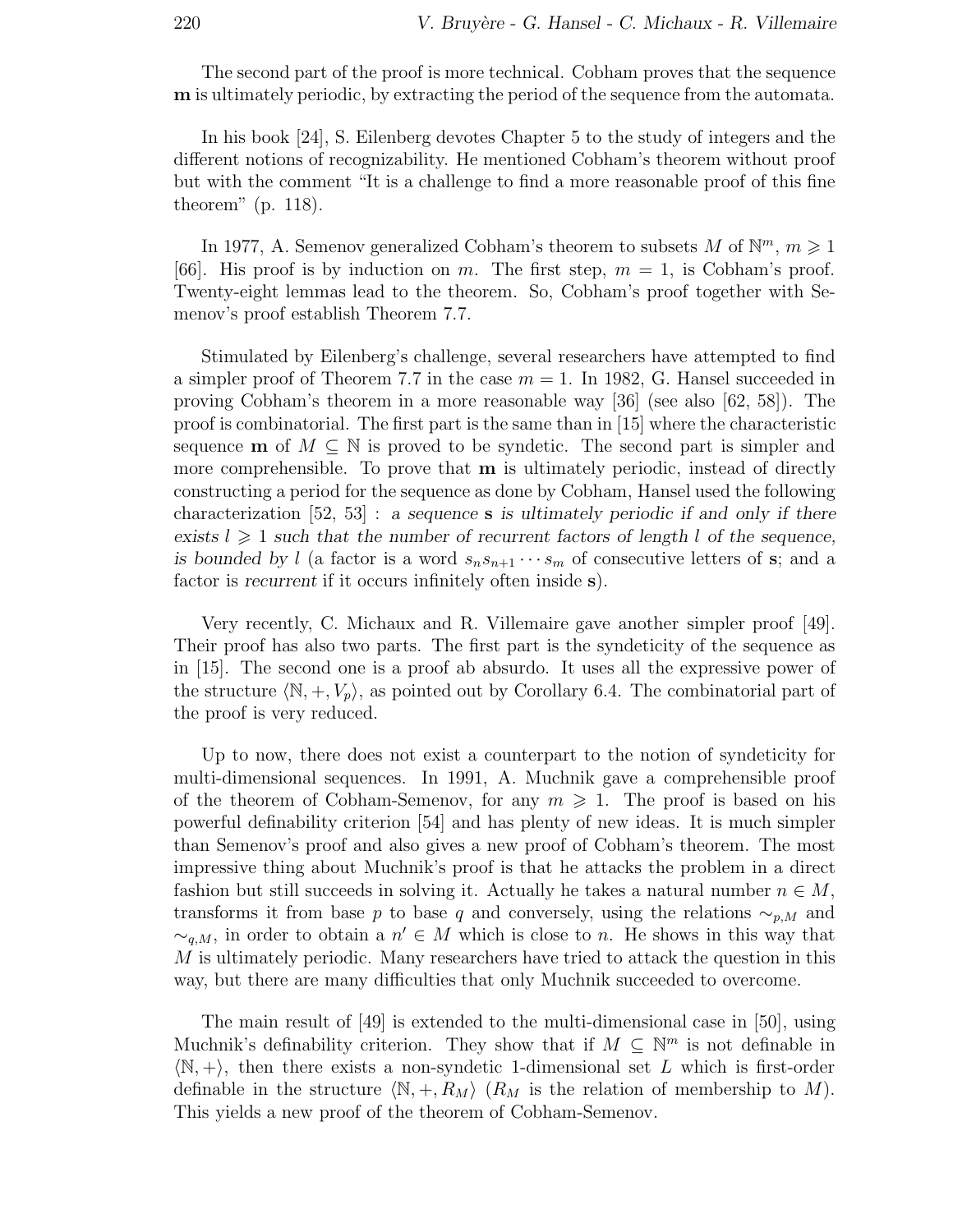# **8 Muchnik's proof**

We give in this section an account as precise as possible of the work of Muchnik. This is in order to make his result available to people who do not read Russian.

## **8.1 Definability Criterion**

We here prove in details the definability criterion stated by Muchnik in [54]. We recall its statement for sets  $M \subseteq \mathbb{N}^m$ :

**Theorem 8.1** *Let*  $M \subseteq \mathbb{N}^m$ . Then M is definable in  $\langle \mathbb{N}, + \rangle$  if and only if M is *locally periodic and if any of the sections of* M *is definable in*  $\langle \mathbb{N}, + \rangle$ *.* 

**Proof.** The proof of the first implication is not given here, but in the Appendix. This implication is not necessary to the proof of the theorem of Cobham-Semenov. Only the other one is used.

For the converse, assume that all the sections of M are definable in  $\langle \mathbb{N}, + \rangle$  and there exists a finite set V of periods  $\overline{v} \in \mathbb{N}^m \setminus \{\overline{0}\}\$  such that for some  $K > |V|$  and  $L \geqslant 0$ , we have

 $\forall \overline{n} \in \mathbb{N}^m, |\overline{n}| \geq L, \exists \overline{v} \in V, M \text{ is } \overline{v} \text{-periodic inside } \mathcal{N}(\overline{n}, K)$ .

We prove by induction on Card V that M is definable in  $\langle \mathbb{N}, + \rangle$ .

(1) First we suppose that  $V = \{\overline{v}\}\$ . Therefore, any neighbourhood has the same period  $\overline{v}$ . This means that M is  $\overline{v}$ -periodic as soon as we are far enough from the origin.

The set M is easily definable using its sections. Indeed, let  $\overline{v} = (v_1, \ldots, v_m)$ , we denote for any  $i, 1 \leq i \leq m$ ,

$$
M_i = M_{i,L} \cup M_{i,L+1} \cup \cdots \cup M_{i,L+v_i-1} .
$$

 $M_i$  is the union of the  $v_i$  consecutive sections of M where the *i*th component has been fixed to  $L, L+1, \ldots, L+v_i-1$  respectively. We also denote for any  $i, 1 \leq i \leq m$ , the sets

 $N_i = M_{i,0} \cup M_{i,1} \cup \cdots \cup M_{i,L-1}$ .

The sets  $M_i$ ,  $N_i$  and  $\bigcup_i M_i$ ,  $\bigcup_i N_i$  are definable in  $\langle \mathbb{N}, + \rangle$  as all the sections of M are definable by assumption.

We have

$$
M = \bigcup_i N_i \cup \bigcup_i M_i \cdot \overline{v}^*
$$

where  $\cup, \cdot,^*$  are the rational operations in the monoid  $\mathbb{N}^m$ . The set M is definable in  $\langle \mathbb{N}, + \rangle$  because the set  $\bigcup_i M_i \cdot \overline{v}^*$  is definable by the following formula  $\varphi(\overline{x})$  (recall that  $\overline{v}$  is a constant)

$$
(\exists \overline{y} \in \bigcup_i M_i)(\exists j \geqslant 0) (\overline{x} = \overline{y} + j.\overline{v}) .
$$

(2) Suppose now that Card  $V \ge 2$ . Let  $\overline{v} \in V$ .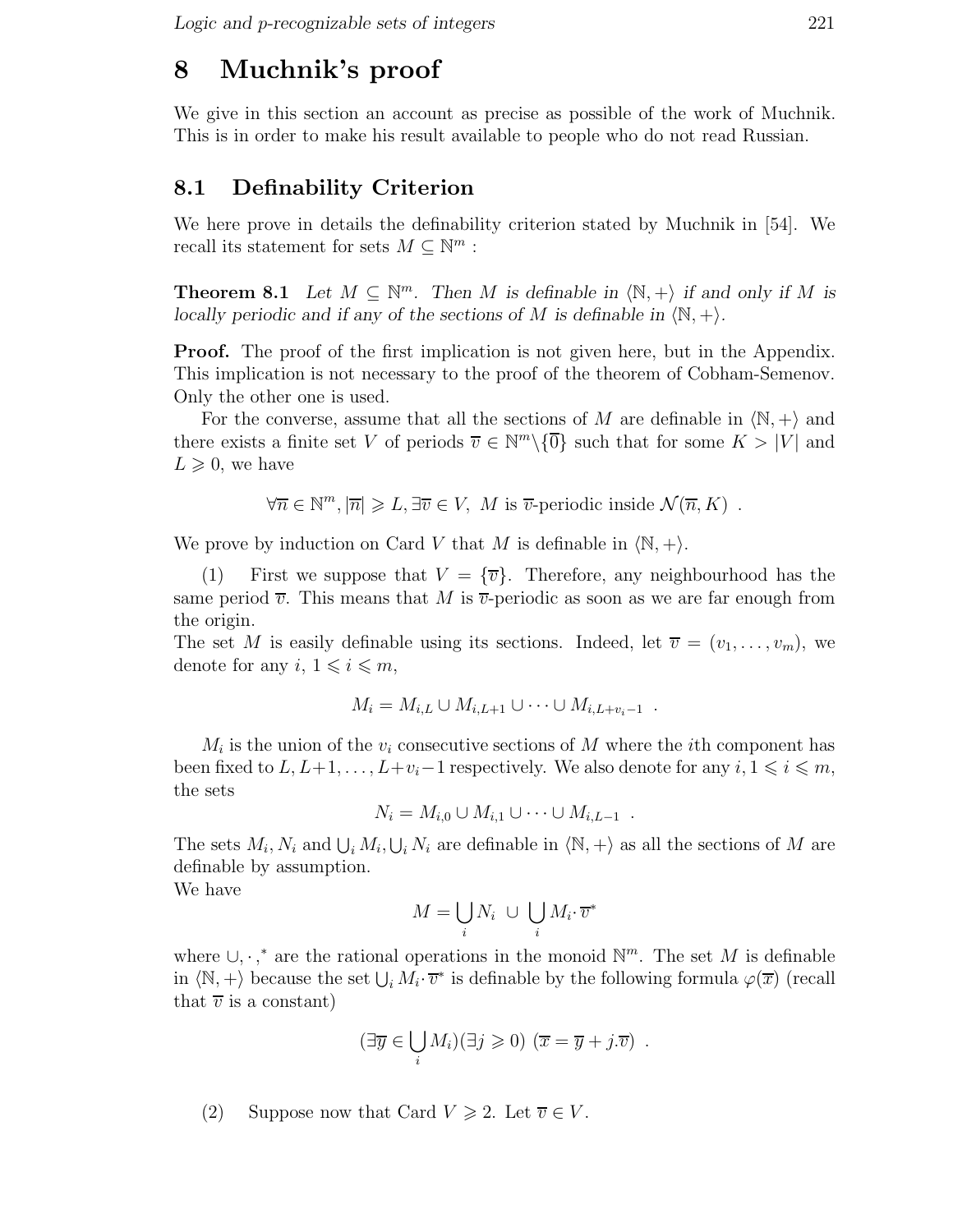We show that M is definable in  $\langle N, +\rangle$  via the sets  $\mathcal{B}(M, \overline{v})$  and  $\mathcal{B}(M, -\overline{v})$ . These sets will be definable in  $\langle \mathbb{N}, + \rangle$  by the induction hypothesis.

The set  $\mathcal{B}(M,\overline{v})$  is the "border of M in the direction  $\overline{v}$ " and is defined as

$$
\mathcal{B}(M,\overline{v}) = \{ \overline{n} \in M \mid \overline{n} + \overline{v} \notin M \} .
$$

In the same way,

$$
\mathcal{B}(M, -\overline{v}) = \{ \overline{n} \in M \mid \overline{n} - \overline{v} \notin M \} .
$$

The set  $\mathcal{B}(M, -\overline{v})$  is never empty since  $M \subseteq \mathbb{N}^m$ .

The set M is definable in  $\langle \mathbb{N}, + \rangle$  using the borders  $\mathcal{B}(M, \overline{v}), \mathcal{B}(M, -\overline{v})$ . Indeed, given  $\overline{n} \in M$ , consider the "line"

$$
L = \{ \overline{n} + j \cdot \overline{v} \mid j \in \mathbb{Z} \} .
$$

This line always intersects  $\mathcal{B}(M, -\overline{v})$ . We have to consider two cases : this line intersects  $\mathcal{B}(M,\overline{v})$  or it does not. The second case is described by the following formula  $\varphi(\overline{x})$ 

$$
(\exists \overline{y} \in \mathcal{B}(M, -\overline{v})) ((\exists j_1 \geq 0)(\overline{x} = \overline{y} + j_1.\overline{v})) \wedge ((\forall j_2 \geq 0)(\overline{y} + j_2.\overline{v} \notin \mathcal{B}(M, \overline{v}))) .
$$

In the first case,  $\overline{n}$  is placed between a point of  $\mathcal{B}(M, -\overline{v})$  and the point of  $\mathcal{B}(M, \overline{v})$ met just after, in the direction of  $\overline{v}$ . The corresponding formula  $\phi(\overline{x})$  is

$$
(\exists \overline{y}_1 \in \mathcal{B}(M, -\overline{v}))(\exists \overline{y}_2 \in \mathcal{B}(M, \overline{v}))(\exists j_1, j_2 \geq 0)
$$
  
\n
$$
(\overline{x} = \overline{y}_1 + j_1.\overline{v}) \wedge (\overline{y}_2 = \overline{x} + j_2.\overline{v})
$$
  
\n
$$
\wedge (\forall j) [ (0 < j < j_1 + j_2) \rightarrow (\overline{y}_1 + j.\overline{v} \notin \mathcal{B}(M, -\overline{v}) \wedge \overline{y}_1 + j.\overline{v} \notin \mathcal{B}(M, \overline{v})) ].
$$

Hence M is defined by the formula  $\varphi(\overline{x}) \vee \varphi(\overline{x})$ .

It remains to show that  $\mathcal{B}(M, \overline{v})$  and  $\mathcal{B}(M, -\overline{v})$  satisfy the induction hypothesis. Their sections are definable in  $\langle N, +\rangle$  because they can be defined from the sections of M. For instance,  $\overline{n}$  belongs to section  $\mathcal{B}(M, \overline{v})_{i,c}$  where the *i*th component is fixed to c if and only if  $\overline{n} \in M_{i,c}$  and  $\overline{n} + \overline{v} \notin M_{i,c+v_i}$ . We now prove that  $\mathcal{B}(M,\overline{v})$  is  $V \setminus {\overline{v}}$ -periodic. Let

$$
K' = K - |\overline{v}| > |V \setminus {\overline{v}}| \text{ and } L' = L .
$$

Let  $\overline{n} \in \mathbb{N}^m, |\overline{n}| \geq L'$ . By hypothesis, M is  $\overline{w}$ -periodic in  $\mathcal{N}(\overline{n}, K)$ , for some  $\overline{w} \in V$ . Consider  $\mathcal{N}(\overline{n}, K')$ . If  $\overline{v} \neq \overline{w}$ , take  $\overline{m}$  and  $\overline{m} + \overline{w}$  in  $\mathcal{N}(\overline{n}, K')$ . Then

$$
\overline{m}, \overline{m} + \overline{w}
$$
 and  $\overline{m} + \overline{v}, \overline{m} + \overline{w} + \overline{v}$ 

all belong to  $\mathcal{N}(\overline{n}, K)$  inside which M is  $\overline{w}$ -periodic. It follows that  $\mathcal{B}(M, \overline{v})$  is  $\overline{w}$ periodic inside  $\mathcal{N}(\overline{n}, K')$ . If  $\overline{v} = \overline{w}$ , then  $\mathcal{B}(M, \overline{v})$  is empty inside  $\mathcal{N}(\overline{n}, K')$  and then  $\overline{w}$ -periodic in  $\mathcal{N}(\overline{n}, K')$  for any  $\overline{w} \in V \setminus {\overline{v}}$ .

In the same way, one proves that  $\mathcal{B}(M, -\overline{v})$  is  $V \setminus {\overline{v}}$ -periodic with  $K' = K - |\overline{v}|$ and  $L' = L + |\overline{v}|$ .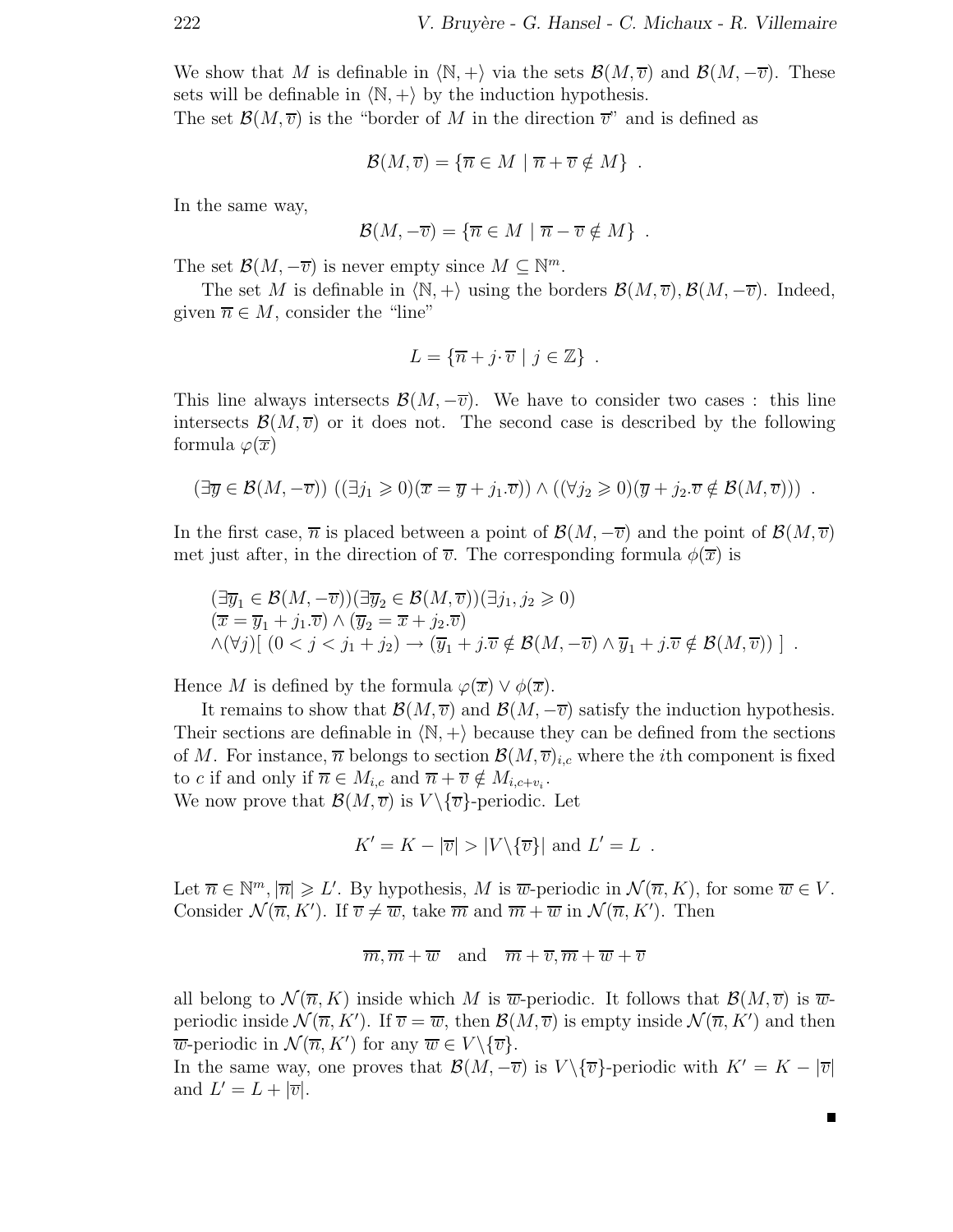We now give the proof of Proposition 7.6 mentioned in Section 7.3, stating that it is decidable whether a *p*-definable sequence is definable in  $\langle \mathbb{N}, + \rangle$ .

**Proposition 8.2** *Let*  $m \geq 1$  *and*  $p \geq 2$ *. Let*  $s : \mathbb{N}^m \to A$  *be a p-recognizable sequence. Then it is decidable whether* **s** *is definable in*  $\langle \mathbb{N}, + \rangle$ *.* 

**Proof.** By Proposition 5.2, it is sufficient to give the proof for  $p$ -recognizable sets  $M \subseteq \mathbb{N}^m$ .

We first consider the one-dimensional case  $m = 1$ . Let  $\varphi_M(x)$  be a formula of  $\langle \mathbb{N}, +, V_p \rangle$  defining M. The characteristic sequence **m** of M is ultimately periodic if and only if

$$
(\exists t)(\exists z)(\forall x)[(x \geq z \land \varphi_M(x)) \to \varphi_M(x+t)].
$$

This is a sentence of  $\langle \mathbb{N}, +, V_p \rangle$ . As  $Th(\langle \mathbb{N}, +, V_p \rangle)$  is a decidable theory, it is decidable whether this sentence is true, i.e., whether **m** is ultimately periodic.

We now treat the two-dimensional case. Let  $M \subseteq \mathbb{N}^2$  be a p-recognizable set and  $\varphi_M(x,y)$  a formula defining M in  $\langle \mathbb{N}, +, V_p \rangle$ . The proof is the same : again we want to find a formula in  $\langle \mathbb{N}, +, V_p \rangle$  which expresses that M is definable in  $\langle \mathbb{N}, + \rangle$ . By the definability criterion, M is definable in  $\langle \mathbb{N}, + \rangle$  if and only if M is locally periodic and all its sections are definable in  $\langle \mathbb{N}, + \rangle$ .

Consider the second condition. Sections of M have dimension 1. So they are definable in  $\langle \mathbb{N}, + \rangle$  if and only if their characteristic sequences are ultimately periodic. As we did before, the following formula of  $\langle \mathbb{N}, +, V_p \rangle$ 

$$
(\forall y)(\exists t)(\exists z)(\forall x)[ (x \geq z \land \varphi_M(x,y)) \to \varphi_M(x+t,y)]
$$

states that all sections of  $M$ , when fixing the second component  $y$ , are definable in  $\langle \mathbb{N}, + \rangle$ . The same kind of formula exists for sections of M, when fixing the first component.

The local periodicity of M is also definable in  $\langle \mathbb{N}, +, V_p \rangle$ . In the definition of local periodicity, the finite set V of periods and the integer  $K > |V|$  cannot be directly expressed in  $\langle \mathbb{N}, +, V_p \rangle$ . However, we first notice that the condition  $\exists K > |V|$  can be replaced by the stronger condition  $\forall K$  (by checking the proof of the definability criterion). Secondly, the set V can be replaced by the finite set of  $\overline{v} \in \mathbb{N}^m$  such that  $|\overline{v}| \le d$  for some constant d. Hence M is locally periodic if and only if

$$
(\exists d)(\forall K)(\exists L)(\forall \overline{n} \in \mathbb{N}^m, |\overline{n}| \geqslant L)(\exists \overline{v}, |\overline{v}| \leqslant d) \quad M \text{ is } \overline{v}\text{-periodic in } \mathcal{N}(\overline{n}, K) \quad .
$$

This new condition is definable in  $\langle \mathbb{N}, +, V_k \rangle$ : the norm | | and the relation ∈  $\mathcal{N}(\overline{n},K)$  are both definable, the v-periodicity is also definable as follows

$$
(\forall \overline{x})\left[ \left( \overline{x} \in \mathcal{N}(\overline{n}, K) \land \overline{x} + \overline{v} \in \mathcal{N}(\overline{n}, K) \right) \rightarrow (\varphi_M(\overline{x}) \leftrightarrow \varphi_M(\overline{x} + \overline{v}) ) \right].
$$

So it is possible to say with a sentence of  $\langle \mathbb{N}, +, V_p \rangle$  that M is definable in  $\langle \mathbb{N}, + \rangle$ . We can decide if this sentence is true, since  $Th\langle\mathbb{N}, +, V_p\rangle$  is decidable.

The previous cases  $m = 1$  and  $m = 2$  show how the general case works. The proof is by induction on m. The basis of the induction is proved above. Let  $m \geqslant 2$ be a fixed integer. Let M be a p-recognizable subset of  $\mathbb{N}^m$  defined by some formula  $\varphi_M(\overline{x})$  of  $\langle \mathbb{N}, +, V_p \rangle$ . We express as before the local periodicity property. A formula stating that the sections of M are definable exists by induction hypothesis, as the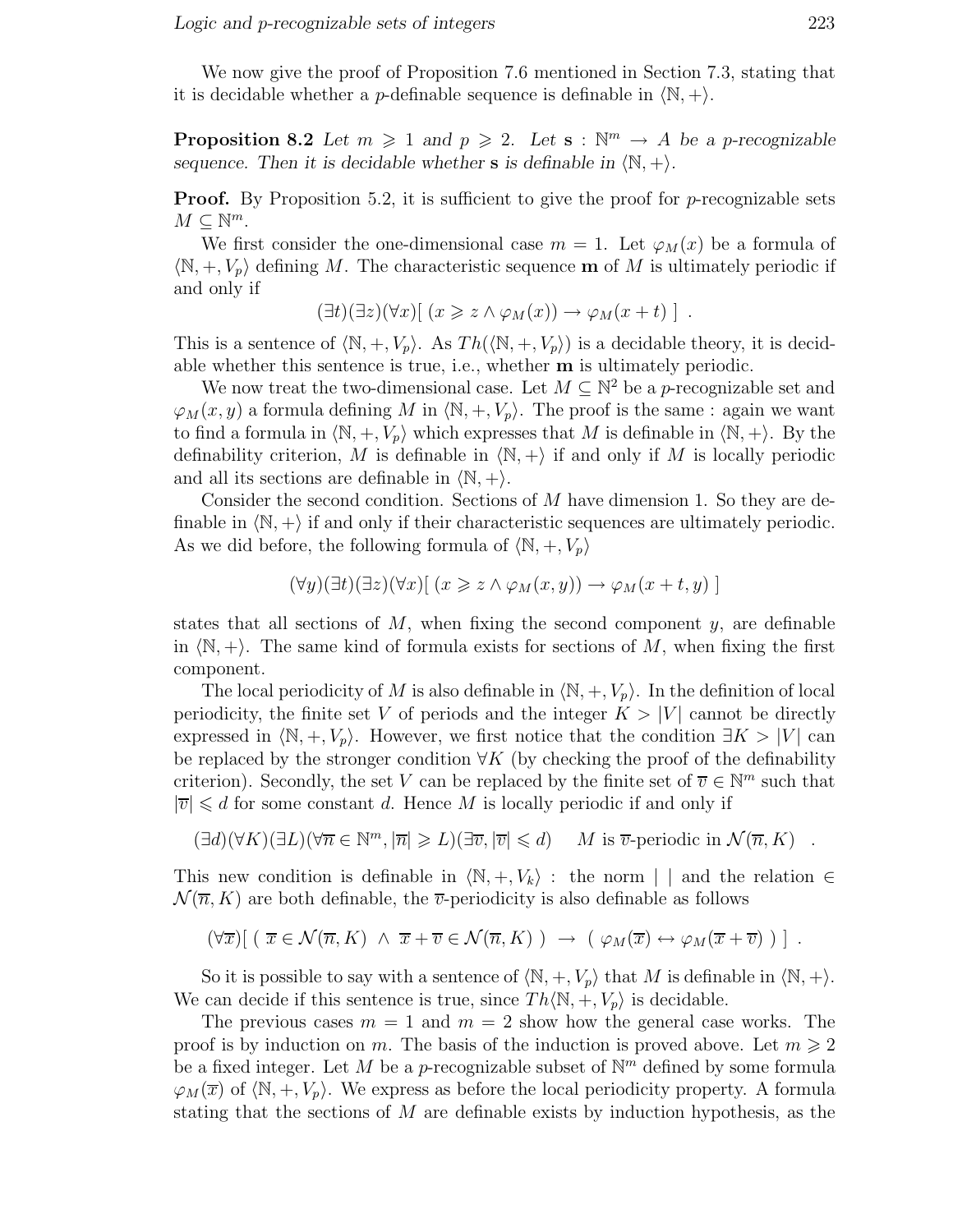sections have dimension  $m-1$ . Therefore, there exists a sentence of  $\langle \mathbb{N}, +, V_p \rangle$  which says that M satisfies the definability criterion. This sentence is certainly complex but we can decide if it is true or false.

 $\blacksquare$ 

## **8.2 Proof of the Theorem of Cobham-Semenov**

In this section, we give Muchnik's proof for the theorem of Cobham-Semenov (Theorem 7.7). The proof is not exactly the same as in [54]; some parts are modified or shortened and other ones are given in more detail. It uses the definability criterion stated in Theorem 8.1.

**Theorem 8.3** Let  $m \geq 1$ , let  $p, q \geq 2$  be multiplicatively independent integers. *If*  $M \subseteq \mathbb{N}^m$  *is* p- and q-recognizable, then its characteristic sequence is definable in  $\langle \mathbb{N}, + \rangle$ .

We first recall properties of the relation  $\sim_{p,M}$  associated with any set  $M \subseteq \mathbb{N}^m$ (see Section 4.3 or [24]). Let  $\overline{n}, \overline{m} \in \mathbb{N}^m$ , then

$$
\overline{n} \sim_{p,M} \overline{m} \quad \Leftrightarrow \quad [\overline{np}^k + \overline{r} \in M \Leftrightarrow \overline{mp}^k + \overline{r} \in M \quad \forall k \geqslant 0, \forall \overline{r} \in \mathbb{N}^m, |\overline{r}| < p^k].
$$

Set M is p-recognizable if and only if  $\sim_{p,M}$  has finite index, M is a union of some equivalence classes of  $\sim_{p,M}$ . The relation  $\sim_{p,M}$  is p-stable, i.e.,

$$
\overline{n} \sim_{p,M} \overline{m} \quad \Rightarrow \quad \overline{n}p^k + \overline{r} \sim_{p,M} \overline{m}p^k + \overline{r}
$$

for  $|\overline{r}| < p^k$ .

The following lemmas will be useful.

**Lemma 8.4** *Let*  $m \geq 1$  *and*  $p, q \geq 2$ *. If*  $M \subseteq \mathbb{N}^m$  *is*  $p$ *- and*  $q$ *-recognizable, then* any equivalence class C of  $\sim_{p,M}$  is also p- and q-recognizable.

**Proof.** To simplify the notations, we limit the proof to the case  $m = 1$ .

From the properties above, C is clearly  $p$ -recognizable. Consider the minimal automaton  $\mathcal{A}(L)=(Q,\{q_0\},F,T)$  of the set

$$
L = \{ w \in \{0, \ldots, p-1\}^* \mid [w]_p \in M \} .
$$

The relation  $\sim_{p,M}$  is the translation to N of the right-congruence  $\sim_L$  defined on  $\{0,\ldots,p-1\}^*$ . The class C of  $\sim_{p,M}$  corresponds to a class  $C_L$  of  $\sim_L$ . By construction of  $\mathcal{A}(L)$ ,  $C_L$  is some of its states, that we denote by r. Moreover, for any state  $r' \neq r$ , there exists a word u, depending on r', such that  $T(r, u)$  is final and  $T(r', u)$  is not, or the opposite (see Section 2). We then define the subset of  $\{0,\ldots,p-1\}^*$ 

$$
L(r') = \{w \mid wu \in L\} \text{ if } T(r, u) \text{ is final },
$$
  
=  $\{w \mid wu \notin L\}$  otherwise.

One verifies that

$$
C_L = \bigcap_{r' \neq r} L(r') .
$$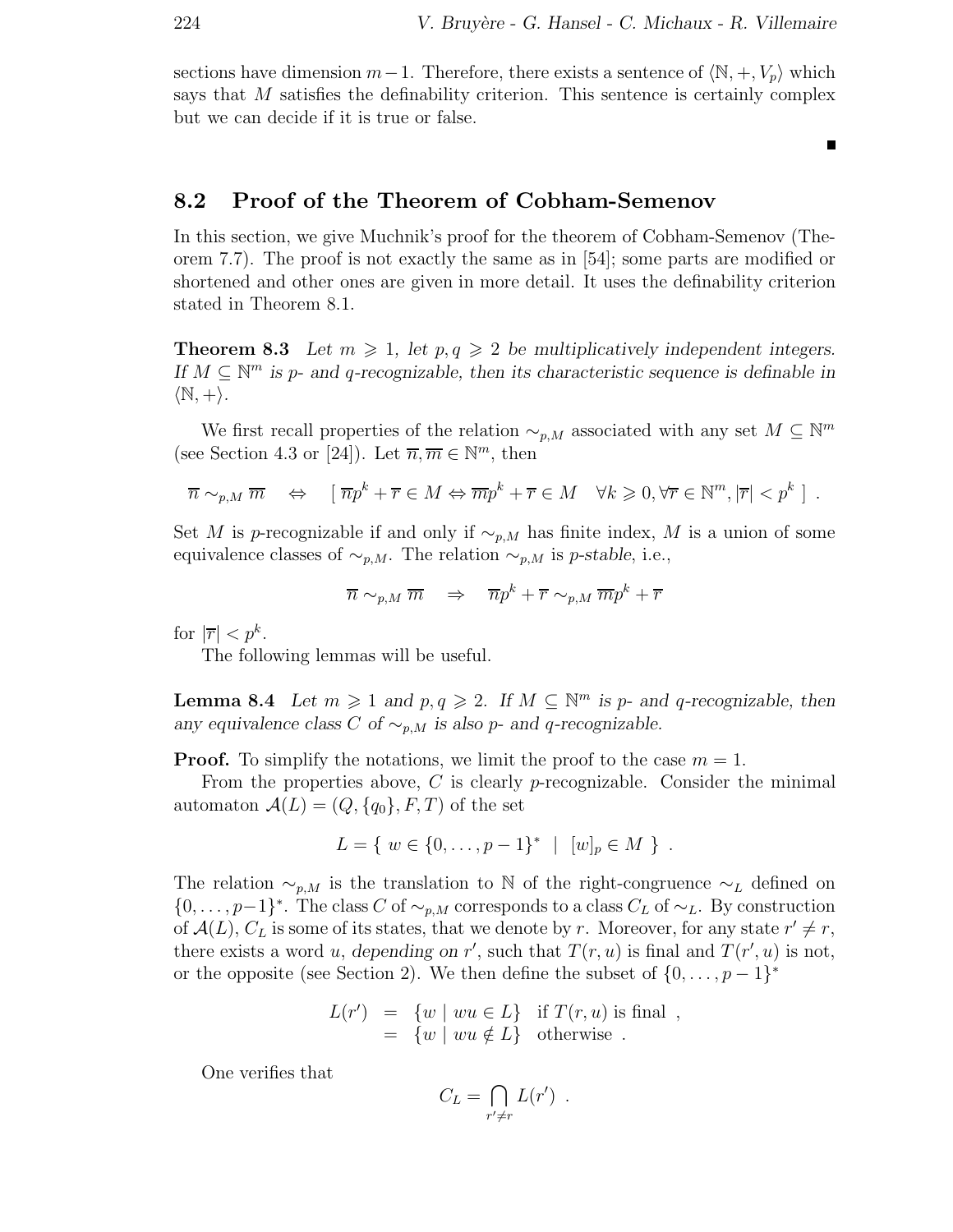Coming back to N, this gives

$$
C = \bigcap_{r' \neq r} M(r') .
$$

where  $M(r') = \{ [w]_p \mid w \in L(r') \}$ . Each set  $M(r')$  is q-recognizable using Corollary 6.4. Indeed M is q-definable and  $wu \in L$  if and only if  $[w]_p \cdot p^{|u|} + [u]_p \in M$   $(p^{|u|})$  is a constant). So  $C$  is itself q-recognizable.

**Lemma 8.5** *Let*  $p, q \ge 2$  *be multiplicatively independent integers. Then for any real numbers*  $r_1, r_2$  *with*  $0 \le r_1 < r_2$ *, there exist arbitrarily large integers* k, l *such*  $r_1 < q^l/p^k < r_2.$ 

The proof of this lemma can be found in [58] for example. It is based on Kronecker's theorem which states that if  $\theta$  is an irrational number, then the fractional parts of its multiples  $n\theta$ ,  $n \geq 0$ , are dense in the interval [0, 1] (see [38]).

We are now going to prove Theorem 8.3.

#### **Proof.**

The idea of the proof is the following.

We have to prove that M is locally periodic and all the sections of M are definable in  $\langle \mathbb{N}, + \rangle$ . The proof will use induction on m; this is necessary to prove the definability of the sections. However, the property of local periodicity will be proved directly, independently of the induction.

We first show that M is locally periodic but for the  $p^k$ -neighbourhoods  $\mathcal{N}(\overline{np}^k, p^k)$  of  $\overline{np}^k$  only, (for some well-chosen power  $p^k$ ). This will be possible using an elaborate equivalence relation  $\sim_{p,q,M}$  defined from the relations  $\sim_{p,M}$  and  $\sim_{q,M}$ .

In a way to reach all the neighbourhoods, we repeat the previous argument to the following subset  $M'$  of  $\mathbb{N}^{2m}$ , instead of  $M$  :

$$
M' = \{ (\overline{n}_1, \overline{n}_2) \mid \overline{n}_1 + \overline{n}_2 \in M \} .
$$

A well-chosen projection on  $\mathbb{N}^m$  of the neighbourhoods  $\mathcal{N}((\overline{n}_1, \overline{n}_2)p^k, p^k)$  in  $\mathbb{N}^{2m}$  will yield all the neighbourhoods of  $\mathbb{N}^m$ .

We now go into the details of the proof.

(A) By Lemma 8.4, any equivalence class C of  $\sim_{p,M}$  is p- and q-recognizable. In particular, any  $\sim_{q,C}$  has finite index. We define a new equivalence relation  $\sim_{p,q,M}$ over  $\mathbb{N}^m$ , from the relations  $\sim_{p,M}$  and  $\sim_{q,C}$ :

$$
\overline{n} \sim_{p,q,M} \overline{m} \quad \Leftrightarrow \quad [\overline{n} \sim_{q,C} \overline{m}, \text{ for all classes } C].
$$

In other words,  $\sim_{p,q,M}$  is the finite intersection (over the classes C of  $\sim_{p,M}$ ) of the relations  $\sim_{q,C}$ . The new relation has interesting properties :  $\sim_{p,q,M}$  has finite index and

- 1.  $\overline{n} \sim_{p,q,M} \overline{m} \Rightarrow \overline{n} \sim_{p,M} \overline{m}$ .
- 2.  $\overline{n} \sim_{p,q,M} \overline{m} \Rightarrow \overline{n} \sim_{q,M} \overline{m}$ .

 $\blacksquare$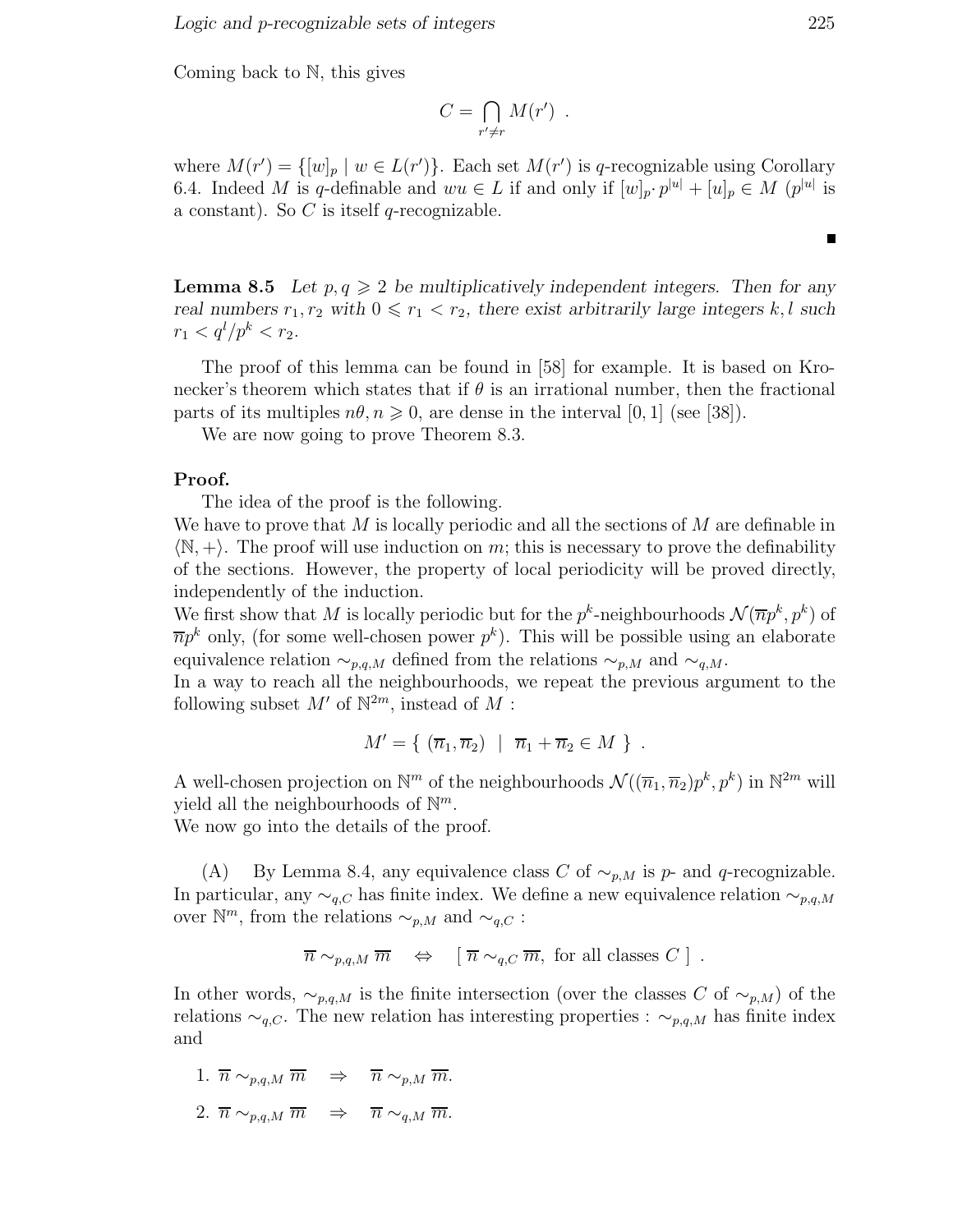The first property is proved as follows. Let C be the equivalent class of  $\sim_{p,M}$ containing  $\overline{n}$ . Then

$$
\overline{n} \sim_{p,q,M} \overline{m} \quad \Rightarrow \quad \overline{n} \sim_{q,C} \overline{m} \quad \Rightarrow \quad \overline{m} \in C \ .
$$

And if  $\overline{n}, \overline{m} \in C$ , then  $\overline{n} \sim_{p,M} \overline{m}$ . For the second property, the proof is the following one. If  $\overline{n} \sim_{p,q,M} \overline{m}$ , then  $\overline{n} \sim_{q,C} \overline{m}$  for all classes C of  $\sim_{p,M}$ , and also  $\overline{n}q^l + \overline{r} \sim_{q,C}$  $\overline{m}q^{l} + \overline{r}$ . Thus

$$
\overline{n}q^{l} + \overline{r} \in M \quad \Rightarrow \quad \overline{n}q^{l} + \overline{r} \in C \text{ for some } C \subseteq M \quad \Rightarrow \quad \overline{m}q^{l} + \overline{r} \in C \subseteq M \quad .
$$

The conclusion follows.

 $(B)$  We here prove that M is locally periodic but for some neighbourhoods only. These neighbourhoods have the particular form  $\mathcal{N}(\overline{np}^k, p^k)$ .

(a) For any infinite class D of  $\sim_{p,q,M}$  we choose a pair  $(\overline{x}_D, \overline{y}_D)$  of elements of D, simply denoted  $(\overline{x}, \overline{y})$ , such that

- 1. for all  $\overline{\alpha} \in \mathbb{Z}^m$  with  $|\overline{\alpha}| \leqslant 1$ , if  $\overline{x} + \overline{\alpha}, \overline{y} + \overline{\alpha} \in \mathbb{N}^m$ , then  $\overline{x} + \overline{\alpha} \sim_{p,q,M} \overline{y} + \overline{\alpha}$ ,
- 2. there exists  $\overline{n} \in \mathbb{N}^m \setminus \{ \overline{0} \}$  such that  $\overline{x} + \overline{n} = \overline{y}$ , i.e.,  $\overline{x} < \overline{y}$ .

This pair  $(\overline{x}, \overline{y})$  always exists because  $\sim_{p,q,M}$  has finite index and any set of N<sup>m</sup> of mutually incomparable elements is finite [25]. More precisely, given  $\overline{z} \in D$ , for any  $\overline{\alpha} \in \mathbb{Z}^m$  such that  $|\overline{\alpha}| \leq 1$  and  $\overline{z} + \overline{\alpha} \in \mathbb{N}^m$ , let  $D_{\overline{\alpha}}$  be the class of  $\sim_{p,q,M}$  containing  $\overline{z} + \overline{\alpha}$ . Now list these  $\overline{\alpha}$ 's and the related classes  $D_{\overline{\alpha}}$ . As D is infinite, there are infinitely many  $\overline{z} \in D$  with the same list of classes  $D_{\overline{\alpha}}$ . We choose  $\overline{x}$  and  $\overline{y}$  among them.

Then using Lemma 8.5, we choose k and l such that  $1 < q^{l}/p^{k} < 1+\epsilon$ , or equivalently

$$
0 < q^l - p^k < \epsilon p^k \tag{1}
$$

where  $\epsilon$  satisfies the following condition : for any chosen  $\overline{y} = (y_1, \ldots, y_m)$ , for all  $1 \leqslant i \leqslant m$ ,

$$
(1+y_i)\epsilon < 1 \tag{2}
$$

In particular, as  $\overline{x} < \overline{y}$ , we have

$$
x_i \epsilon < 1 \tag{3}
$$

(b) We first prove that  $(\overline{y} - \overline{x})(q^{l} - p^{k})$  is a period for M inside the particular neighbourhood  $\mathcal{N}(\overline{x}p^k, p^k)$ : precisely for all  $\overline{m} \in \mathcal{N}(\overline{x}p^k, p^k)$ ,

$$
\overline{m} \in M \quad \Leftrightarrow \quad \overline{m} + (\overline{y} - \overline{x})(q^{l} - p^{k}) \in M \ .
$$

Let  $\overline{m} = \overline{x}p^k + \overline{r} \in \mathcal{N}(\overline{x}p^k, p^k)$ . We define  $\overline{x}' = (x'_1, \ldots, x'_m)$  and  $\overline{r}' = (r'_1, \ldots, r'_m)$ in  $\mathbb{N}^m$  such that for any  $1 \leqslant i \leqslant m$ ,  $x'_i$  and  $r'_i$  are respectively the quotient and the remainder of the division of  $x_i p^k + r_i$  by  $q^l$ . Then

$$
\overline{x}'q^l + \overline{r}' = \overline{x}p^k + \overline{r} \quad |\overline{r}'| < q^l \tag{4}
$$

We have

$$
\overline{x}' = \overline{x} + \overline{\alpha} \quad \text{with } |\overline{\alpha}| \leq 1 \text{ and } \overline{\alpha} \leq 0 .
$$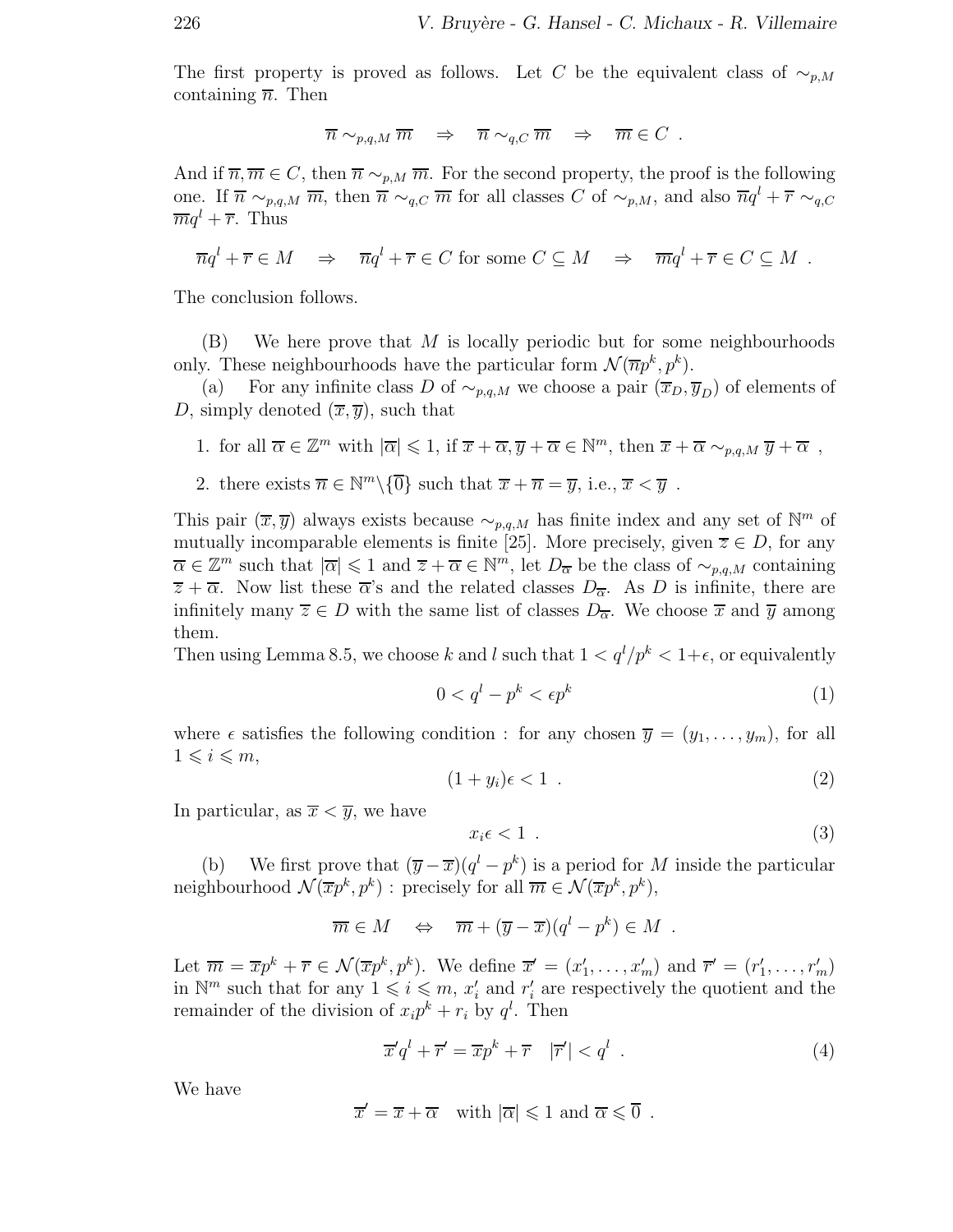Indeed as  $q^l > p^k$ , then  $x'_i \leq x_i$  for any  $1 \leq i \leq m$ , by (1) and (4). On the other hand,  $x_i - 1 \leq x'_i$  otherwise  $x'_i \leq x_i - 2$  and by (1), (3),

$$
x'_i q^l + r'_i < (x_i - 2)q^l + q^l \leq x_i p^k + x_i (q^l - p^k) - q^l < x_i p^k \enspace,
$$

which is impossible by  $(4)$ . Therefore by  $(4)$ 

$$
(\overline{x} + \overline{\alpha})q^{l} + \overline{r}' = \overline{x}p^{k} + \overline{r} \tag{5}
$$

We have  $\overline{x} + \overline{\alpha}, \overline{y} + \overline{\alpha} \in \mathbb{N}^m$  and as  $\overline{x} + \overline{\alpha} \sim_{p,q,M} \overline{y} + \overline{\alpha}$ ,

$$
\overline{x}p^k + \overline{r} \in M \quad \Leftrightarrow \quad (\overline{y} + \overline{\alpha})q^l + \overline{r}' \in M \tag{6}
$$

using (5) and property 2 of  $\sim_{p,q,M}$ .

Now let  $\overline{y}' = (y'_1, \ldots, y'_m)$  and  $\overline{s} = (s_1, \ldots, s_m)$  in  $\mathbb{N}^m$  be such that for any  $1 \leq$  $i \leq m, y'_i$  and  $s_i$  are respectively the quotient and the remainder of the division of  $(y_i + \alpha_i)q^l + r'_i$  by  $p^k$ , that is

$$
\overline{y}'p^k + \overline{s} = (\overline{y} + \overline{\alpha})q^l + \overline{r}' \quad |\overline{s}| < p^k \tag{7}
$$

We have

$$
\overline{y}' = \overline{y} + \overline{\beta} \quad \text{with } |\overline{\beta}| \leqslant 1 \text{ and } \overline{\alpha} \leqslant \overline{\beta} \ .
$$

Indeed as  $p^k < q^l$ , then  $y_i + \alpha_i \leqslant y'_i$  for all  $1 \leqslant i \leqslant m$ , by (1) and (7). We have also  $y'_i \leq y_i + 1$  otherwise  $y_i + 2 \leq y'_i$  and by (1), (2) (remember  $\overline{\alpha} \leq 0$ ),

$$
y_i' p^k + s_i \geq (y_i + 2)p^k \geq (y_i + \alpha_i)q^l + y_i(p^k - q^l) + 2p^k > (y_i + \alpha_i)q^l + q^l,
$$

which is in contradiction with  $(7)$ . Hence by  $(7)$ 

$$
(\overline{y} + \overline{\beta})p^{k} + \overline{s} = (\overline{y} + \overline{\alpha})q^{l} + \overline{r}'
$$
 (8)

As  $\overline{y} + \overline{\beta}, \overline{x} + \overline{\beta} \geq \overline{x} + \overline{\alpha} \in \mathbb{N}^m$  and as  $\overline{y} + \overline{\beta} \sim_{p,q,M} \overline{x} + \overline{\beta}$ , it follows from property 1 of  $\sim_{p,q,M}$  that

$$
(\overline{y} + \overline{\alpha})q^{l} + \overline{r}' \in M \quad \Leftrightarrow \quad (\overline{x} + \overline{\beta})p^{k} + \overline{s} \in M .
$$

Together with (6), this yields

$$
\overline{x}p^k + \overline{r} \in M \quad \Leftrightarrow \quad (\overline{x} + \overline{\beta})p^k + \overline{s} \in M \quad \Leftrightarrow \quad \overline{x}p^k + \overline{r} + (\overline{y} - \overline{x})(q^l - p^k) \in M
$$
.

Indeed using (8) and (5)

$$
\overline{\beta}p^{k} + \overline{s} - \overline{r} = \overline{\beta}p^{k} + (\overline{y} + \overline{\alpha})q^{l} - (\overline{y} + \overline{\beta})p^{k} + \overline{r}' - \overline{r}
$$
  
\n
$$
= (\overline{y} + \overline{\alpha})q^{l} - \overline{y}p^{k} + \overline{x}p^{k} - (\overline{x} + \overline{\alpha})q^{l}
$$
  
\n
$$
= (\overline{y} - \overline{x})(q^{l} - p^{k}).
$$

(c) For any infinite class D of  $\sim_{p,q,M}$ , we denote by  $\overline{v}_D$  the period  $(\overline{y}-\overline{x})(q^l-p^k)$ . The relation  $\sim_{p,q,M}$  has finite index, then there exists  $U \geq 0$  such that, as soon as  $|\overline{n}| \geq U$ , the class D of  $\sim_{p,q,M}$  containing  $\overline{n}$  is infinite. Let us now show that M is  $\overline{v}_D$ periodic inside the  $p^k$ -neighbourhood  $\mathcal{N}(\overline np^k, p^k)$  of  $\overline{n}$ . Let  $\overline{m}, \overline{m} + \overline{v}_D \in \mathcal{N}(\overline{np}^k, p^k)$ .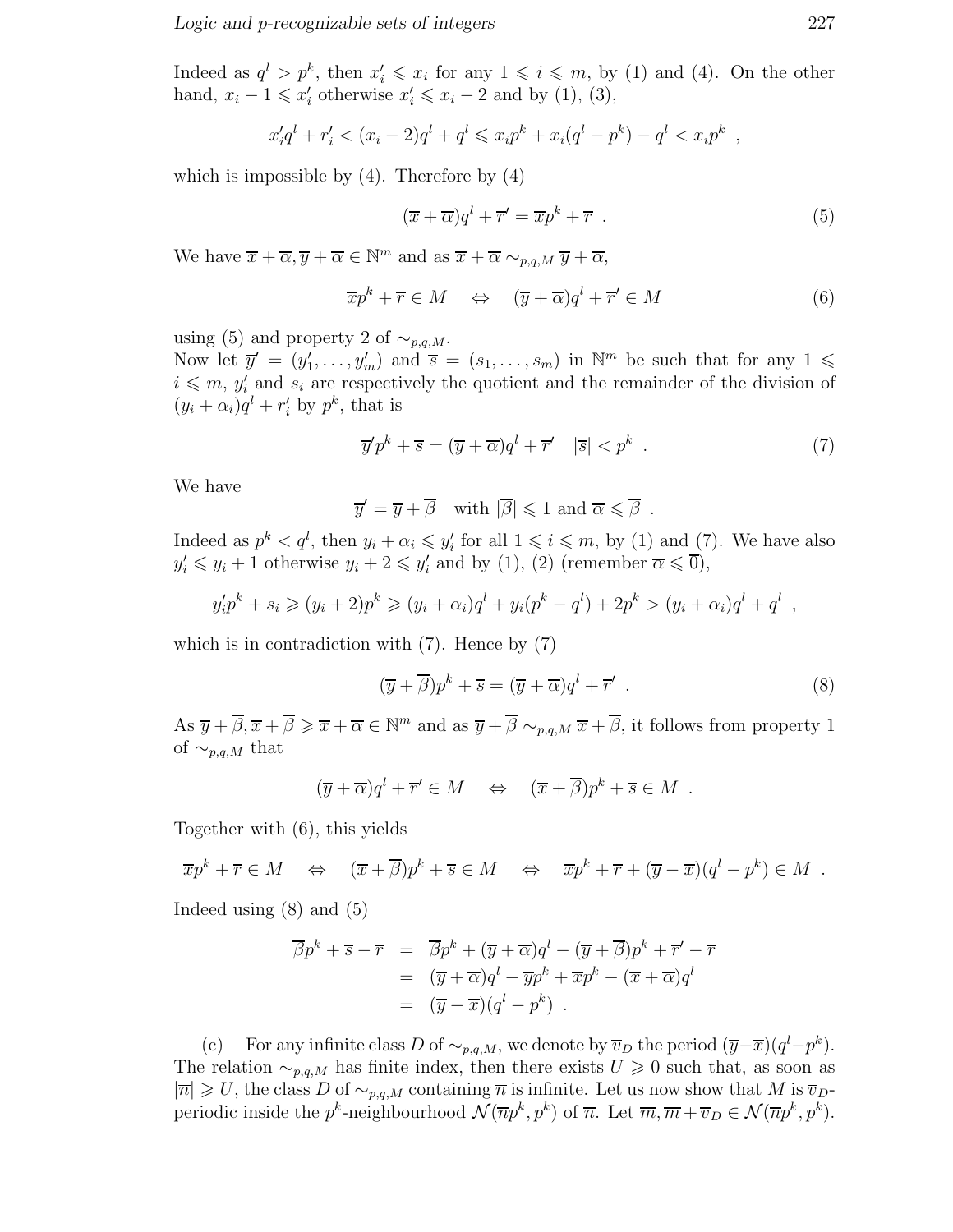More precisely  $\overline{m} = \overline{np}^k + \overline{r}$  with  $|\overline{r}| < p^k$  and  $|\overline{r} + \overline{v}_D| < p^k$ . Using (b), we have the following equivalences

$$
\overline{m} \in M \Leftrightarrow \overline{np}^k + \overline{r} \in M
$$
  
\n
$$
\Leftrightarrow \overline{x}_{DP}^k + \overline{r} \in M
$$
  
\n
$$
\Leftrightarrow \overline{x}_{DP}^k + \overline{r} + \overline{v}_D \in M
$$
  
\n
$$
\Leftrightarrow \overline{np}^k + \overline{r} + \overline{v}_D \in M
$$
  
\n
$$
\Leftrightarrow \overline{m} + \overline{v}_D \in M
$$
.



Figure 12. The local periodicity of  $M$  inside the neighbourhoods  $\mathcal{N}(\overline{n}p^k, p^k)$ 

(C) To prove the local periodicity of M inside all the neighbourhoods, we transfer the results of  $(B)$  to the subset of  $\mathbb{N}^{2m}$ 

$$
M' = \{(\overline{n}_1, \overline{n}_2) \mid \overline{n}_1 + \overline{n}_2 \in M\}
$$

which is p- and q-recognizable by Corollary 6.4. We add the condition on  $\epsilon$  that

$$
\epsilon < \frac{1}{6\sum |\overline{y}_D|} \tag{9}
$$

We denote by V' the finite set of periods  $\overline{v}_D = (\overline{y} - \overline{x})(q^l - p^k)$ . We are going to show that M is locally periodic with the set of periods

$$
V = \{ \overline{v} = \overline{v}_1 + \overline{v}_2 \mid (\overline{v}_1, \overline{v}_2) \in V' \}
$$

and parameters  $K = \lfloor p^k/3 \rfloor$  and  $L = Up^k$  (the constant U was defined in (c)). We first verify that  $|V| < K$  with (1) and (9).

$$
|V| = \sum_{(\overline{v}_1, \overline{v}_2) \in V'} |\overline{v}_1 + \overline{v}_2| \leq 2 \sum_{\overline{v}_D \in V'} |\overline{v}_D| \leq 2(q^l - p^k) \sum |\overline{y}_D - \overline{x}_D| < p^k/3.
$$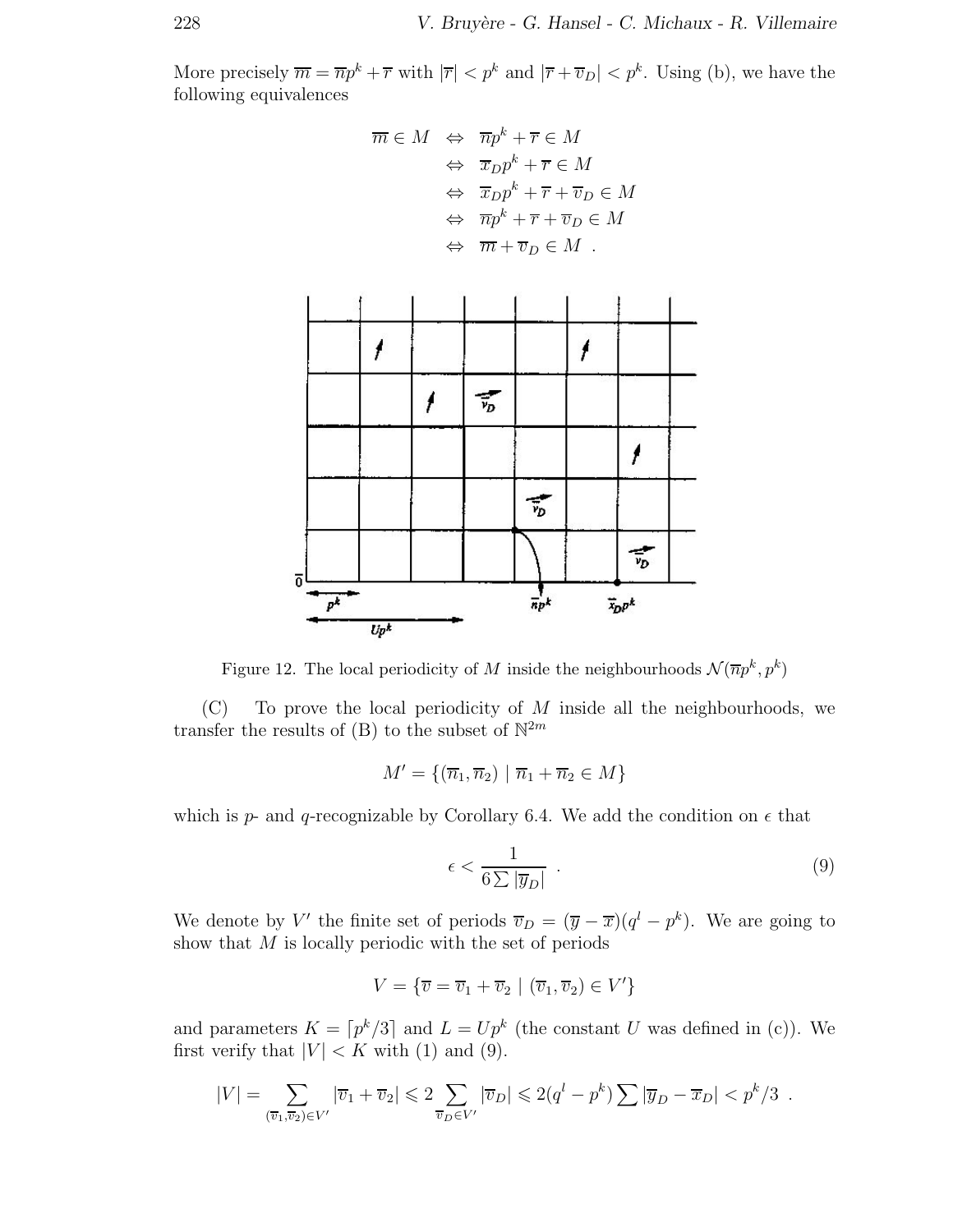Let  $\overline{u} \in \mathbb{N}^m, |\overline{u}| \geq L$ . We write  $\overline{u}$  as  $\overline{u} = \overline{n}p^k + \overline{r}$ ,  $|\overline{r}| < p^k$ . We decompose  $\overline{r}$  in  $\mathbb{N}^m$ such that  $\overline{r} = \overline{r}_1 + \overline{r}_2$  with  $|\overline{r}_1| < 2p^k/3$  and  $|\overline{r}_2| \leqslant p^k/3$  (see Figure 13).



Figure 13. Projection from  $\mathbb{N}^{2m}$  to  $\mathbb{N}^m$ 

Then

 $\overline{u} = \overline{u}_1 + \overline{u}_2$ 

with  $\overline{u}_1 = \overline{n}p^k + \overline{r}_1, \overline{u}_2 = \overline{r}_2$ . This corresponds in  $\mathbb{N}^{2m}$  to the point

$$
(\overline{u}_1, \overline{u}_2) = (\overline{n}, \overline{0})p^k + (\overline{r}_1, \overline{r}_2) .
$$

As  $|(\overline{n}, \overline{0})| \ge U$ , there exists a period  $\overline{v}_D = (\overline{v}_1, \overline{v}_2)$  in V' for which M' is  $\overline{v}_D$ periodic inside  $\mathcal{N}((\overline{n},\overline{0})p^k,p^k)$ . We will prove that this implies, in  $\mathbb{N}^m$ , that M is  $(\overline{v} = \overline{v}_1 + \overline{v}_2)$ -periodic inside  $\mathcal{N}(\overline{u}, K)$ . Let  $\overline{u} + \overline{t}$  and  $\overline{u} + \overline{t} + \overline{v}$  in  $\mathcal{N}(\overline{u}, K)$ . As  $|\overline{v}_D|$  <  $p^k/3$  by (1) and (9), the points

$$
(\overline{u}_1, \overline{u}_2 + \overline{t}) = (\overline{n}, \overline{0})p^k + (\overline{r}_1, \overline{r}_2 + \overline{t})
$$
  

$$
(\overline{u}_1, \overline{u}_2 + \overline{t}) + (\overline{v}_1, \overline{v}_2) = (\overline{n}, \overline{0})p^k + (\overline{r}_1 + \overline{v}_1, \overline{r}_2 + \overline{t} + \overline{v}_2)
$$

both belong to  $\mathcal{N}((\overline{n},\overline{0})p^k,p^k)$ . Consequently

$$
\overline{u} + \overline{t} \in M \Leftrightarrow (\overline{u}_1, \overline{u}_2 + \overline{t}) \in M' \Leftrightarrow (\overline{u}_1, \overline{u}_2 + \overline{t}) + (\overline{v}_1, \overline{v}_2) \in M' \Leftrightarrow \overline{u} + \overline{t} + \overline{v} \in M.
$$

Hence  $(B)$  and  $(C)$  show that M is locally periodic.

(D) We now finish the proof. If  $m = 1$ , then M is locally periodic and any of its sections is a constant which is trivially definable in  $\langle \mathbb{N}, + \rangle$ . Let  $m > 1$ . Again M is locally periodic. Its sections are definable in  $\langle \mathbb{N}, + \rangle$  by the induction hypothesis. Indeed, any section has dimension  $m-1$  and it is p- and q-recognizable by Corollary 6.4.

 $\blacksquare$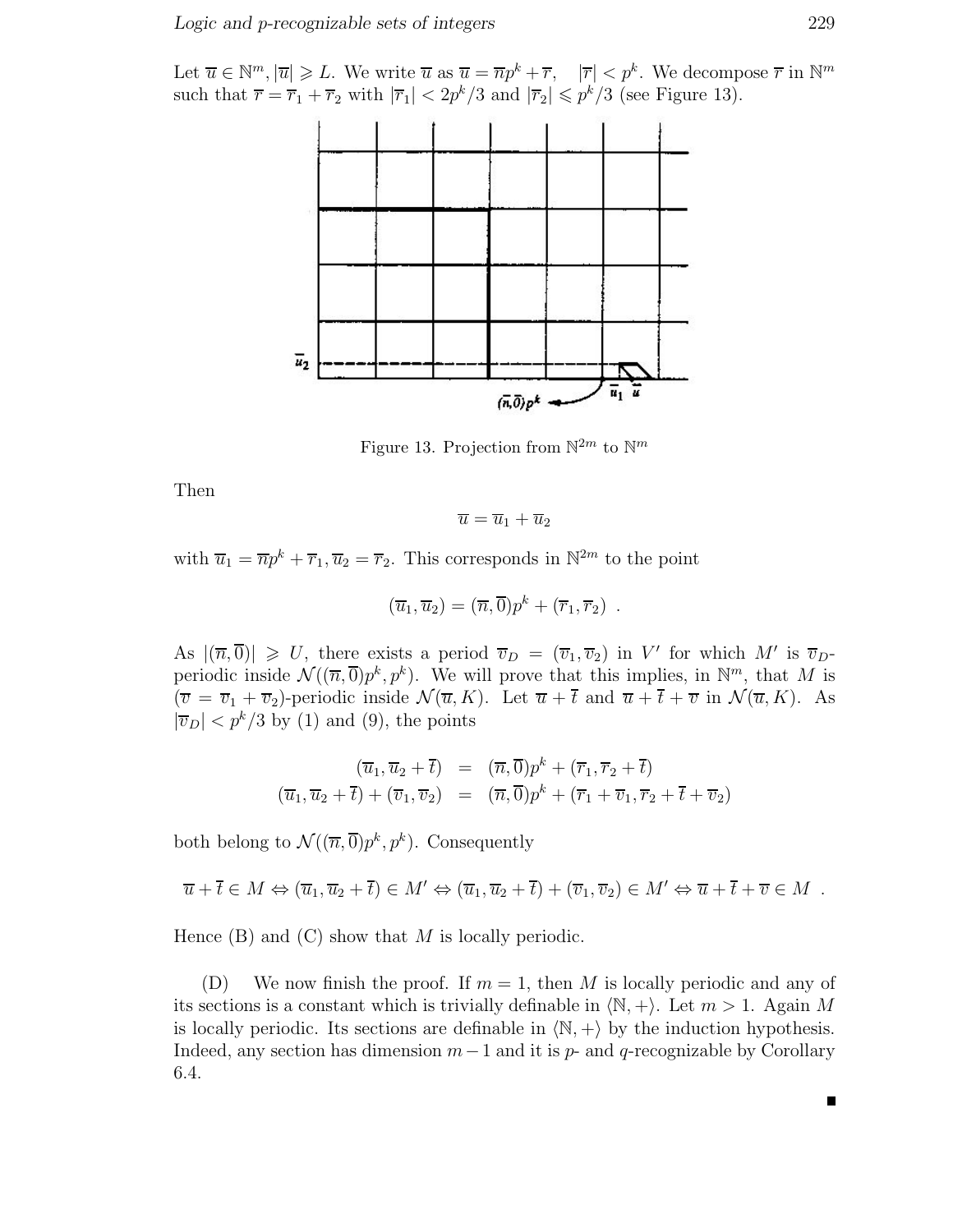# **9 Related Work**

There exist different possible generalizations of the notion of  $p$ -recognizable sequence (see the survey [1]). One generalization is replacing p-substitutions  $f : B \to B^p$  by *nonuniform* substitutions (the images of the letters of B have different lengths). One well-known example is the Fibonacci substitution defined on  $B = \{0, 1\}$  by  $f(0) =$  $01, f(1) = 0$ . This is related to *nonstandard representations* of numbers generalizing p-ary expansions. For instance, any positive integer can be written as  $\sum a_n f_n$  where  $f_n$  is the *n*-th Fibonacci number and  $a_n$  is 0 or 1. Nonstandard representations of numbers are studied in [56, 30, 6]. For connections between nonuniform substitutions and nonstandard representations of integers, see [61, 70, 29]. See also [17, 47, 41] for decision problems related to generalized number systems. Another generalization of p-recognizable sequence is the notion of p*-regular* sequence introduced in [2]. A sequence **s** has its values  $s_n$  in a noetherian (possibly infinite) ring R instead of a finite alphabet A. It is p-regular if and only if the R-module generated by its  $p$ kernel  $\{(s_{np^k+r})_{n\geq 0} \mid k \geq 0, r < p^k\}$ , is finitely generated. The reference [2] contains the following conjecture : if a sequence **s** is  $p$ - and  $q$ -regular, and  $p$  and  $q$  are multiplicatively independent, then the formal power series  $\sum_{n\geqslant 0} s_n x^n$  is rational.

In Section 7, we classified the sequences into three groups, the last one containing sequences recognizable in no base. The first proofs of unrecognizability of the set of squares (in any base) are logical ones [9, 26]. Later, Ritchie gives a more direct combinatorial proof [63]. The references [51, 16, 24] introduce methods based on the asymptotic behavior of functions dealing with the gaps between successive elements of  $M \subseteq \mathbb{N}$ . These *gap theorems* easily show that the set of squares or of prime numbers are never p-recognizable, for any  $p \geq 2$ . For properties of star-height 0 of p-recognizable sequences for suitable bases  $p$ , see also the work [22].

In the present paper, we considered the free monoid  $({0, 1, \ldots, p-1}^m)^*$  for defining p-recognizable sets of  $\mathbb{N}^m$ . The monoid  $({0, 1, \ldots, p-1}^*)^m$ , which is not free, could be used for defining another concept of  $p$ -recognizable subset of  $\mathbb{N}^m$ . For  $m = 2$ ,  $M \subseteq \mathbb{N}^2$  is called p-recognizable in this context if and only if the set  $L = \{((n)_p, (m)_p) \mid (n, m) \in M\}$  is a *recognizable* subset of  $\{0, 1, \ldots, p-1\}^* \times$  $\{0, 1, \ldots, p-1\}^*$ . Mezei's theorem then states that L is a finite union of sets  $L_1 \times L_2$ where  $L_1, L_2$  are recognizable sets of  $\{0, 1, \ldots, p-1\}^*$  (see [24, p. 68]). This leads to another version of the theorem of Cobham-Semenov [37] : Let  $p, q \geq 2$  be two *multiplicatively independent integers, if*  $M \subseteq \mathbb{N}^2$  *is p- and q-recognizable, then* M *is a recognizable subset of*  $\mathbb{N}^2$  (and not only a rational subset of  $\mathbb{N}^2$  as in Theorem 7.7).

*Rational* (rather than recognizable) subsets of the monoid  $\{0,\ldots,p-1\}^*$  ×  $\{0,\ldots,p-1\}^*$  are also much studied in relation with nonstandard representations of numbers [31, 32]. The related automata, called *transducers*, have their transitions labelled by pairs of words  $(u, v) \in \{0, \ldots, p-1\}^* \times \{0, \ldots, p-1\}^*$ , rather than by pairs of letters as done in this paper (see [24]). For the Fibonacci base  $(f_n)_{n\geq 0}$  for example, a number can have several representations; the function of normalization which transforms any representation into the *normal* one (obtained by the usual algorithm) can be realized by a finite transducer [31].

The study of p-recognizable sequences leads to interesting transcendence results in number theory. If p is a prime number and **s** a p-algebraic sequence which is not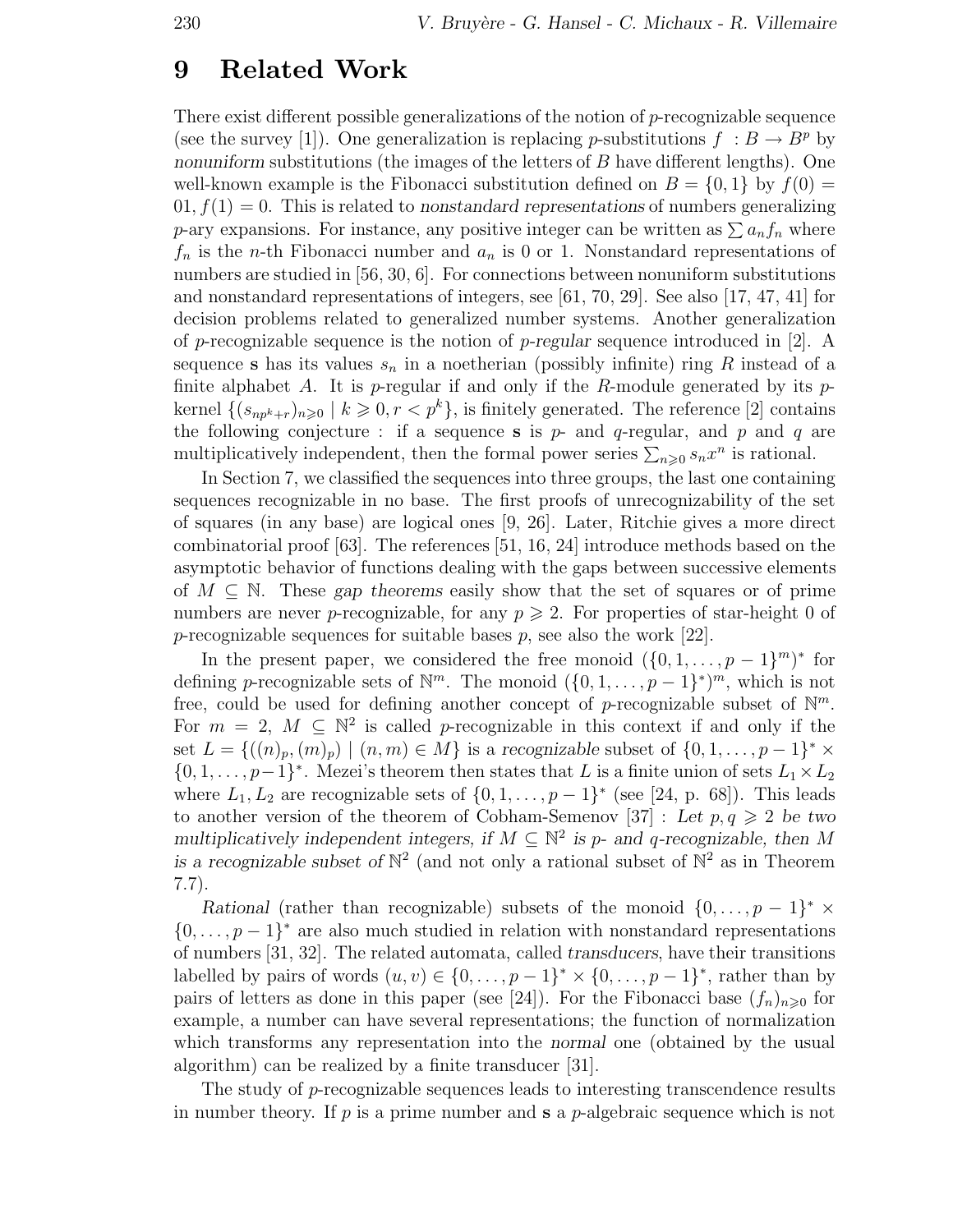ultimately periodic, then the real number  $\sum s_n p^{-n}$  is *transcendental* [45]. This gives a method to easily generate transcendental numbers, as  $\sum 2^{-2^n}$  for example. See [18] for connections between number theory and finite automata.

In the context of algebraic formal power series, other interesting results concern *diagonals* of series [33, 19, 23]. Among them, one states that for a finite field K, the series  $S(x) \in K[[x]]$  is algebraic over  $K[x]$  if and only if it is the diagonal of some *rational* formal power series  $T(x,y) = \sum t_{n,m}x^n y^m \in K[[x,y]],$  i.e.,  $S(x) = \sum t_{n,n}x^n$ . Another result is : let K be a field with characteristic  $p \neq 0$ , if  $S(x,y) \in K[[x,y]]$  is algebraic over  $K[x,y]$ , then its diagonal is also algebraic (this is also true for more than 2 variables  $x, y$  [19]. When K is finite, this second theorem follows from the works of [64], it is also a corollary of Theorem 5.1. Indeed the sequence **s** associated with  $S(x, y)$  is p-definable by a formula  $\varphi(x, y)$  of  $\langle \mathbb{N}, +, V_p \rangle$ . The formula  $\varphi(x, x)$ of  $\langle \mathbb{N}, +, V_p \rangle$  shows that the diagonal of  $S(x, y)$  is algebraic.

The theories of the structures  $\langle \mathbb{N}, +\rangle$  and  $\langle \mathbb{N}, +, V_p \rangle$  are decidable. It is no longer true for the structure  $\langle \mathbb{N}, +, V_p, V_q \rangle$  with p and q multiplicatively independent integers. The structure is indeed equivalent to  $\langle \mathbb{N}, +, \cdot \rangle$  [73, 74]. This undecidability result is in a certain way a counterpart to the theorem of Cobham-Semenov, as indicated by Figure 14. See also [21] for related work.



Figure 14. The theory  $Th(\langle \mathbb{N}, +, V_p, V_q \rangle)$  is undecidable

In the same spirit, the decidability of the weak-monadic second-order theory  $\langle \mathbb{N}, S \rangle$ extended by one relation or by one function, is studied in [27, 69]. Semenov proves that this decision problem comes back to rather special decision problems for rational sets [69] (see also [4] for a complete proof). For instance, the weak-monadic secondorder structure  $\langle \mathbb{N}, S \rangle$  enriched by the function  $y = 2x$ , already allows to interpret all the first-order formulae of  $\langle \mathbb{N}, +, \cdot \rangle$  and thus is an undecidable theory [27].

Several papers study in details rational subsets of  $\mathbb{N}^m$  (those which are semilinear or equivalently definable in  $\langle \mathbb{N}, +\rangle$  according to Theorem 7.4). These sets are *unambigously rational*. In other words they are finite unions of points and of disjoint cones, with cones generated by linearly independent vectors [25, 44]. This property generally holds in any commutative monoid [25]. Rational subsets of  $\mathbb{N}^m$ are classified and characterized in [57] with respect to logical formulae. Another hierarchy based on rational transductions is proposed for  $\mathbb{N}^2$  in [5]. See also the reference [34] for a theorem of Fine and Wilf in  $\mathbb{N}^2$ .

# **Appendix**

We prove in this appendix that any  $M \subseteq \mathbb{N}^m$  definable in  $\langle \mathbb{N}, + \rangle$  is locally periodic and has all its sections definable in  $\langle \mathbb{N}, + \rangle$ .

The condition on the sections is trivial (see Corollary 6.4).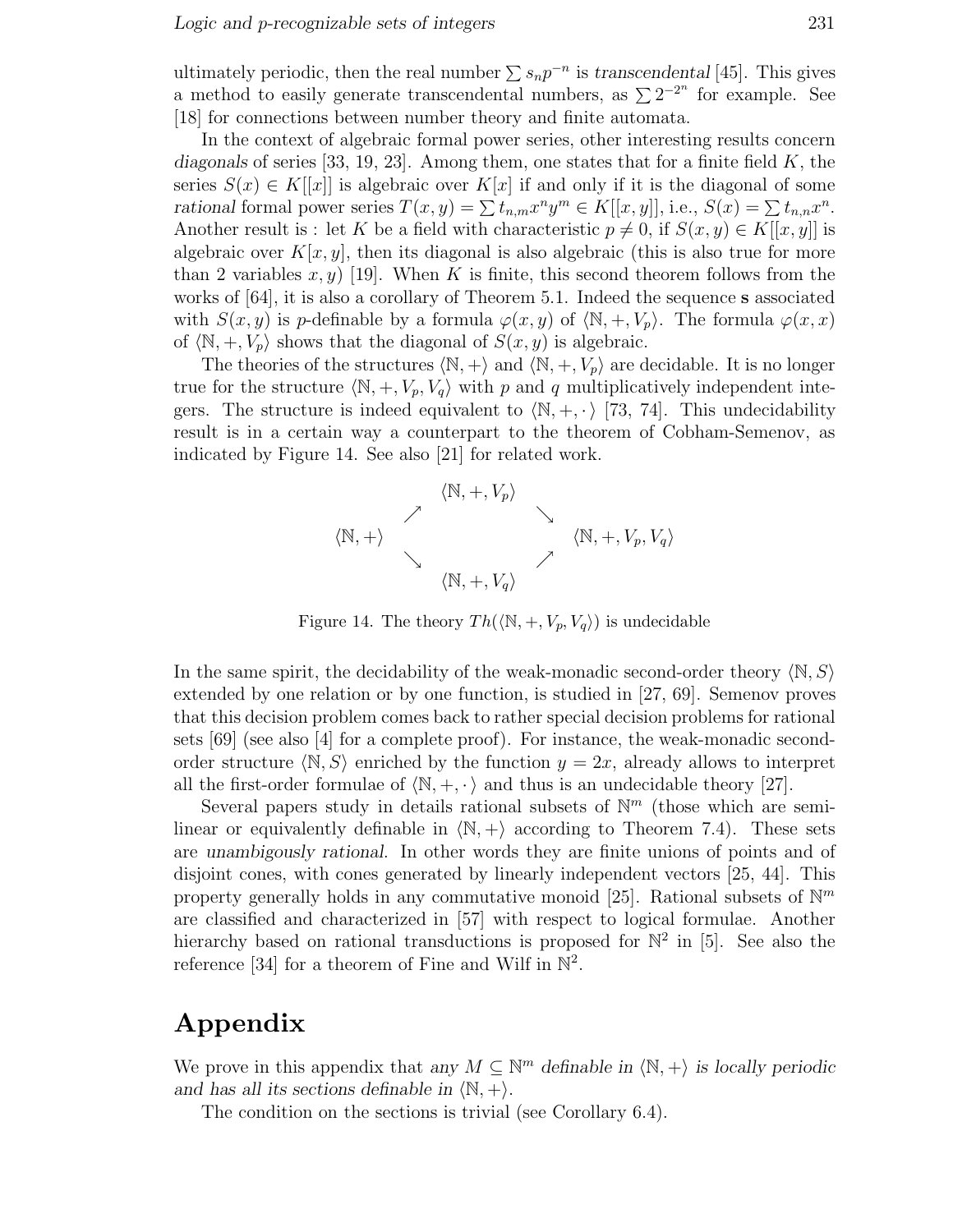By a classical result [59], we can suppose that the formula  $\varphi(x_1,\ldots,x_m)$  defining M is a Boolean combination of the formulae

$$
t_i(x_1, \ldots, x_m) \geq c_i \t 1 \leq i \leq r ,
$$
  

$$
t_j(x_1, \ldots, x_m) = e_j \mod d \quad r < j \leq s ,
$$

where  $c_i, e_j, d, m$  are constants (see also Section 7.2).

Any equation  $t_i(x_1,...,x_m) = \sum u_{i,k}x_k = c_i, 1 \leq i \leq r$ , defines an hyperplane orthogonal to the vector  $\overline{u}_i = (u_{i,1},\ldots,u_{i,m})$ . Formulae  $t_i(x_1,\ldots,x_m) \geq c_i$  divide  $\mathbb{N}^m$  into domains. We show how to construct a finite set V of periods for M, from these inequalities. Let I be a subset of the set of indices  $\{1,\ldots,r\}$ . We say that I is a *first-type* set if the family of vectors  $(\overline{u}_i)_{i\in I}$  generates  $\mathbb{N}^m$ , otherwise I is called a second-type set. For any set  $I \subseteq \{1,\ldots,r\}$  of second type, let  $\overline{v} \in \mathbb{N}^m \setminus \{\overline{0}\}$  be such that  $\overline{v} = (v_1, \ldots, v_m)$  is orthogonal to any  $\overline{u}_i, i \in I$ . We can suppose that the components  $v_i$  of  $\overline{v}$  are all divisible by d. These vectors  $\overline{v}$  form the set V (see also Figure 11).

Let  $K > |V|$ , K is the size of the neighbourhoods. Consider a K-neighbourhood  $\mathcal{N}(\overline{n},K)$ , suppose that the hyperplanes  $t_i(x_1,\ldots,x_m) = c_i$  intersecting it are indexed by a set I of the first type. The intersection of these hyperplanes contains at most one point. As the size of the neighbourhood is the constant  $K$ , the intersection point is close to  $\mathcal{N}(\overline{n}, K)$ . Moreover, in  $\mathbb{N}^m$  there is a finite number of such intersection points. So it is possible to choose  $L \geq 0$  such that any neighbourhood  $\mathcal{N}(\overline{n},K)$ , with  $|\overline{n}| \geqslant L$ , intersects a set of hyperplanes indexed by a second-type set only.

Now let  $\overline{n} \in \mathbb{N}^m$ ,  $|\overline{n}| \geqslant L$ . Then, there is  $\overline{v} \in V$  such that  $\overline{v}$  is parallel to each of the hyperplanes intersecting  $\mathcal{N}(\overline{n}, K)$ . Vector  $\overline{v}$  is a period for  $\mathcal{N}(\overline{n}, K)$ . Indeed let  $\overline{m}, \overline{m} + \overline{v} \in \mathcal{N}(\overline{n}, K)$ . Consider the inequality  $t_i(\overline{x}) = t_i(x_1, \ldots, x_m) \geq c_i$  associated with an hyperplane intersecting  $\mathcal{N}(\overline{n}, K)$ . Then

$$
t_i(\overline{m}) \geqslant c_i \quad \Leftrightarrow \quad t_i(\overline{m} + \overline{v}) \geqslant c_i
$$

as  $\overline{v}$  is parallel to this hyperplane. By construction, d divides all the components of  $\overline{v}$ . it follows that for any formula  $t_j(\overline{x}) = e_j \mod d, r < j \leq s$ , we have

$$
t_j(\overline{m}) = e_j \mod d \iff t_j(\overline{m} + \overline{v}) = e_j \mod d
$$
.

This proves that  $\overline{m} \in M$  if and only if  $\overline{m} + \overline{v} \in M$ .

## **Acknowledgements**

We are thankful to A. Semenov who informed us about Muchnik's preprint [54]. K. Archangelsky kindly translated this paper into English. We thank J.-P. Allouche, J. Berstel, M. Boffa, C. Frougny and F. Point for fruitful discussions. We also thank D. Perrin and J. Sakarovitch for pointing out some of the references. We are grateful to the referees for valuable advices in improving the presentation of this paper.

# **References**

[1] J.-P. Allouche, q-regular sequences and other generalizations of q-automatic sequences, Proc. Latin'92, *Lecture Notes in Comput. Sci.* **583** (1992) 15–23.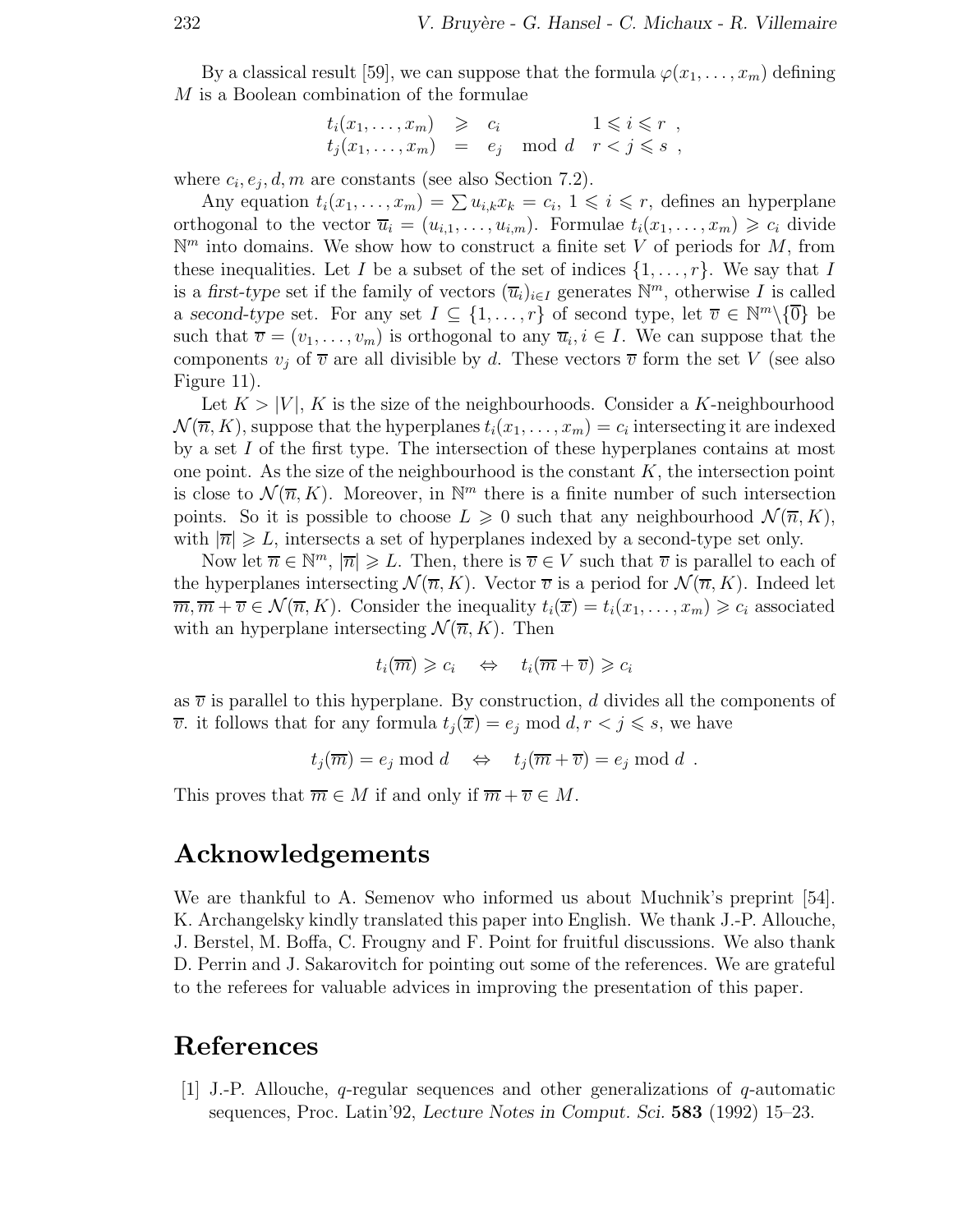- [2] J.-P. Allouche, J. Shallit, The ring of k-regular sequences, *Theoret. Comput. Sci* **98** (1991) 163–197.
- [3] J. Barwise, An introduction to first-order logic, in : *Handbook of Mathematical Logic*, J. Barwise, Ed., North Holland, Amsterdam (1977) 5–46.
- [4] P.T. Bateman, C.G. Jockusch, A.R. Woods, Decidability and undecidability with a predicate for the primes, *J. Symbolic Logic* **58** (1993) 672–687.
- [5] J. Berstel, Une hiérarchie des parties rationnelles de  $\mathbb{N}^2$ , *Math. Systems Theory* **7** (1973) 114–137.
- [6] A. Bertrand-Mathis, Comment ´ecrire les nombres entiers dans une base qui n'est pas enti`ere, *Acta Math. Acad. Sci. Hungar.* **54** (1989) 237–241.
- [7] M. Boffa, personal communication to V. Bruyère (1985).
- [8] V. Bruy`ere, Entiers et automates finis, *M´emoire de fin d'´etudes*, Universit´e de Mons (1985).
- [9] J.R. B¨uchi, Weak second-order arithmetic and finite automata, *Z. Math. Logik Grundlag. Math.* **6** (1960) 66–92.
- [10] A. Cerný, J. Gruska, Modular Trellises, in: *The book of L*, G. Rozenberg and A. Salomaa, Eds., Springer Verlag (1985) 45–61.
- [11] G. Cherlin, F. Point, On extensions of Presburger arithmetic, Proc. 4th Easter Model Theory conference, Gross Köris 1986 Seminarberichte 86, Humboldt Universität zu Berlin (1986) 17–34.
- [12] G. Christol, Ensembles presque periodiques k-reconnaissables, *Theoret. Comput. Sci* **9** (1979) 141-145.
- [13] G. Christol, T. Kamae, M. Mendès France, G. Rauzy, Suites algébriques, automates et substitutions, *Bull. Soc. Math. France* **108** (1980) 401–419.
- [14] A. Church, A note on the Entscheidungsproblem, *J. Symbolic Logic* **1** (1936) 40–41, 101–102.
- [15] A. Cobham, On the base-dependence of sets of numbers recognizable by finite automata, *Math. Systems Theory* **3** (1969) 186–192.
- [16] A. Cobham, Uniform tag sequences, *Math. Systems Theory* **6** (1972) 164–192.
- [17] K. Culik II, A. Salomaa, Ambiguity and decision problems concerning number systems, *Inform. and Control* **56** (1983) 139–153.
- [18] M. Dekking, M. Mend`es-France, A.J. Van der Poorten, Folds I, II, III, *Math. Intelligencer* **4** (1982) 130–138, 173–181, 190–195.
- [19] P. Deligne, Int´egration sur un cycle ´evanescent, *Invent. Math.* **76** (1984) 129– 143.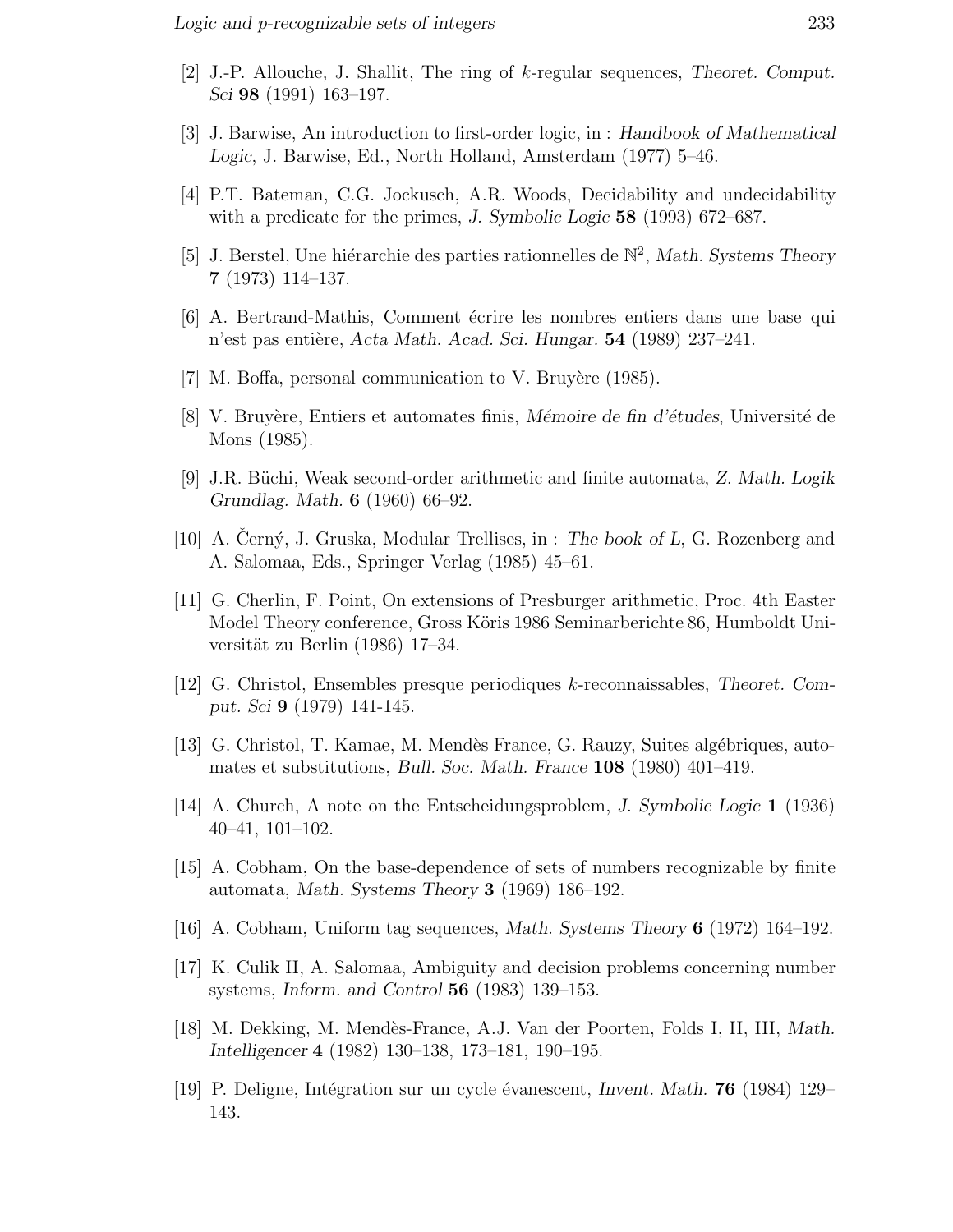- [20] F. Delon, Personal communication to C. Michaux and F. Point (1991).
- [21] F. Delon, Pour l'arithmétique faible de Penzin,  $\mathbb Z$  est indécidable et  $\mathbb Q$  est d´ecidable, *preprint* (1994).
- [22] A. de Luca, A. Restivo, Star-free sets of integers, *Theoret. Comput. Sci.* **43** (1986) 265–275.
- [23] J. Denef, L. Lipshitz, Algebraic power series and diagonals, *J. Number Theory* **26** (1987) 46–67.
- [24] S. Eilenberg, *Automata, Languages and Machines*, Vol. A, Academic Press, New-York (1974).
- [25] S. Eilenberg, M.-P. Schützenberger, Rational sets in commutative monoids, *J. Algebra* **13** (1969) 173–191.
- [26] C.C. Elgot, Decision problems of finite automata design and related arithmetics, *Trans. Amer. Math. Soc.* **98** (1961) 21–51.
- [27] C.C. Elgot, M.O. Rabin, Decidability and undecidability of second (first) order theory of (generalized) successor, *J. Symbolic Logic* **31** (1966) 169–184.
- [28] H.E. Enderton, *An introduction to mathematical logic*, Academic Press (1972).
- [29] S. Fabre, Substitution et ind´ependance des syst`emes de num´eration, *Thesis*, Université Aix-Marseille II (1992).
- [30] A.S. Fraenkel, Systems of numeration, *Amer. Math. Monthly* **92** (1985) 105– 114.
- [31] C. Frougny, Representations of numbers and finite automata, *Math. Systems Theory* **25** (1992) 37–60.
- [32] C. Frougny, J. Sakarovitch, From the Fibonacci numeration system to the golden mean base and some generalizations, *Proc. FPSAC'93*, A. Barlotti, M. Delest and R. Pinzani, Eds. (1993) 231–244.
- [33] H. Furstenberg, Algebraic functions over finite fields, J. Algebra **7** (1967) 271– 277.
- [34] R. Giancarlo, F. Mignosi, Generalizations of the periodicity theorem of Fine and Wilf, to appear in Proc. CAAP'94, *Lecture Notes in Comput. Sci.* (1994).
- [35] S. Ginsburg, E.H. Spanier, Semigroups, Presburger formulas and languages, *Pacific J. Math.* **16** (1966) 285–296.
- [36] G. Hansel, A propos d'un théorème de Cobham, in : *Actes de la fête des mots*, D. Perrin, Ed., Greco de Programmation, CNRS, Rouen (1982).
- [37] G. Hansel, Personal communication to V. Bruyère (1993).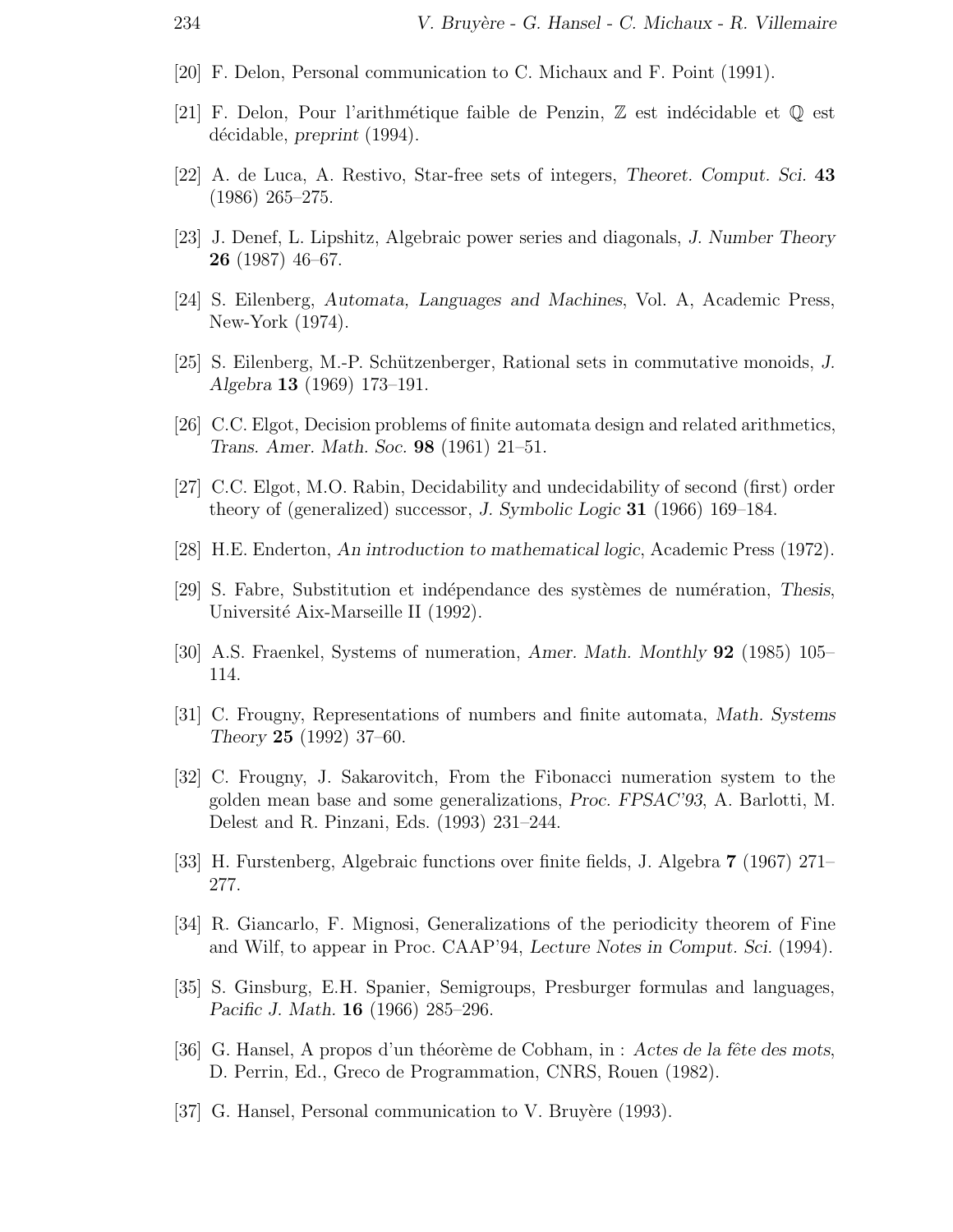- [38] G.H. Hardy, E.M. Wright, *An introduction to the theory of numbers*, Oxford University Press, Oxford, 5th ed. (1979).
- [39] T. Harju, M. Linna, On the periodicity of morphisms on free monoids, *RAIRO Inform. Théor. Appl.* **20** (1986) 47–54.
- [40] B.R. Hodgson, D´ecidabilit´e par automate fini, *Ann. Sci. Math. Qu´ebec* **7** (1983) 39–57.
- [41] J. Honkala, Bases and ambiguity of number systems, *Theoret. Comput. Sci.* **31** (1984) 61–71.
- [42] J. Honkala, A decision method for the recognizability of sets defined by number systems, *RAIRO Inform. Th´eor. Appl.* **20** (1986) 395–403.
- [43] J.E. Hopcroft, J.D. Ullman, *Introduction to automata theory, languages and computation*, Addison-Wesley (1979).
- [44] R. Ito, Every semilinear set is a finite union of disjoint linear sets, *J. Comput. System Sci.* **3** (1969) 221–231.
- [45] J.H. Loxton, A.J. van der Poorten, Arithmetic properties of the solutions of a class of functional equations, *J. Reine Angew. Math.* **330** (1982) 159–195.
- [46] R. MacNaughton, review of [9], *J. Symbolic Logic* **28** (1963) 100–102.
- [47] H. Maurer, A. Salomaa, D. Wood, L codes and number systems, *Theoret. Comput. Sci.* **22** (1983) 331–346.
- [48] C. Michaux, F. Point, Les ensembles  $k$ -reconnaissables sont définissables dans  $\langle \mathbb{N}, +, V_k \rangle$ , *C. R. Acad. Sci. Paris* **303** (1986) 939–942.
- [49] C. Michaux, R. Villemaire, Cobham's theorem seen through Büchi theorem, Proc. Icalp'93, *Lecture Notes in Comput. Sci.* **700** (1993) 325–334.
- [50] C. Michaux, R. Villemaire, Presburger arithmetic and recognizability of natural numbers by automata : new proofs of Cobham's and Semenov's theorems, in preparation (1993).
- [51] M. Minsky, S. Papert, Unrecognizable sets of numbers, *J. Assoc. Comput. Mach.* **13** (1966) 281–286.
- [52] M. Morse, G.A. Hedlund, Symbolic dynamics, *Amer. J. Math.* **60** (1938) 815– 866.
- [53] M. Morse, G.A. Hedlund, Symbolic dynamics II. Sturmian trajectories *Amer. J. Math.* **62** (1940) 1–42.
- [54] A. Muchnik, Definable criterion for definability in Presburger Arithmetic and its application, *preprint in Russian*, Institute of New Technologies (1991).
- [55] J.-J. Pansiot, Decidability of periodicity for infinite words, *RAIRO Inform. Th´eor. Appl.* **20** (1986) 43–46.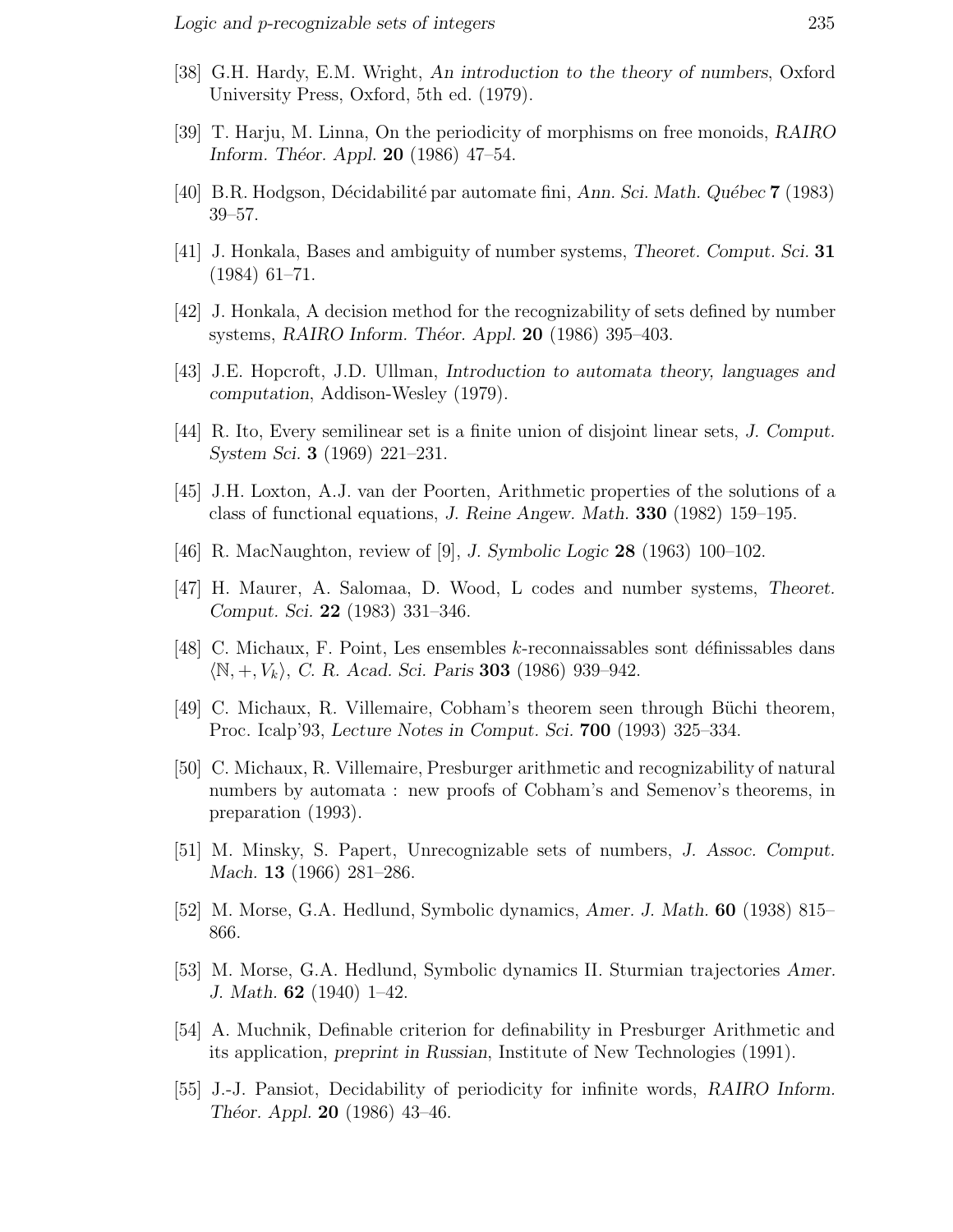- [56] W. Parry, On the β-expansions of real numbers, *Acta Math. Acad. Sci. Hungar.* **11** (1960) 401–416.
- [57] P. Péladeau, Logically defined subsets of  $\mathbb{N}^k$ , *Theoret. Comput. Sci.* **93** (1992) 169–183.
- [58] D. Perrin, Finite automata, in : *Handbook of Theoretical Computer Science*, vol. B, J. Van Leeuwen, Ed., Elsevier (1990) 2–57.
- [59] M. Presburger, Uber die Volständigkeit eines gewissen Systems der Arithmetik ganzer Zahlen, in welchem die Addition als einzige Operation hervortritt, *C. R. 1er congr`es des Math´ematiciens des pays slaves*, Varsovie (1929) 92–101.
- [60] M.O. Rabin, Decidable theories, in : *Handbook of Mathematical Logic*, J. Barwise, Ed., North Holland, Amsterdam (1977) 595–629.
- [61] G. Rauzy, Nombres alg´ebriques et substitutions, *Bull. Soc. Math. France* **110** (1984) 147–178.
- [62] C. Reutenauer, D´emonstration du th´eor`eme de Cobham sur les ensembles de nombres reconnaissables par automate fini, d'après Hansel, in : *Séminaire d'Informatique Théorique*, Année 1983-84, Université Paris 7, Paris (1984) 217– 224.
- [63] R.W. Ritchie, Finite automata and the set of squares, *J. Assoc. Comput. Mach.* **10** (1963) 528–531.
- [64] O. Salon, Suites automatiques `a multi-indices et alg´ebricit´e, *C. R. Acad. Sci. Paris* **305** (1987) 501–504.
- [65] O. Salon, Suites automatiques `a multi-indices, *S´eminaire de Th´eorie des Nombres de Bordeaux*, Exposé 4 (1986-1987) (suivi d'un appendice par J. Shallit).
- [66] A.L. Semenov, Presburgerness of predicates regular in two number systems (in Russian), *Sibirsk. Mat. Zh.* 18 (1977) 403–418, English translation, *Siberian*<br>Math 1, 18 (1077) 980, 900 *Math. J.* **18** (1977) 289–299.
- [67] A.L. Semenov, On certain extensions of the arithmetic of addition of natural numbers, *Izv. Akad. Nauk. SSSR ser. Mat.* **43** (1979) 1175–1195, English translation, *Math. USSR-Izv.* **15** (1980) 401–418.
- [68] A.L. Semenov, Logical theories of one-place functions on the set of natural numbers (in Russian), *Izv. Akad. Nauk. SSSR ser. Mat.* **47** (1983) 623–658, English translation, *Math. USSR-Izv.* **22** (1984) 587–618.
- [69] A.L. Semenov, Decidability of monadic theories, in : Proc. MFCS'84, M.P. Chytil and V. Koubek, Eds., *Lecture Notes in Comput. Sci.* **176** (1984) 162– 175.
- [70] J. Shallit, A generalization of automatic sequences, *Theoret. Comput. Sci.* **61** (1988) 1–16.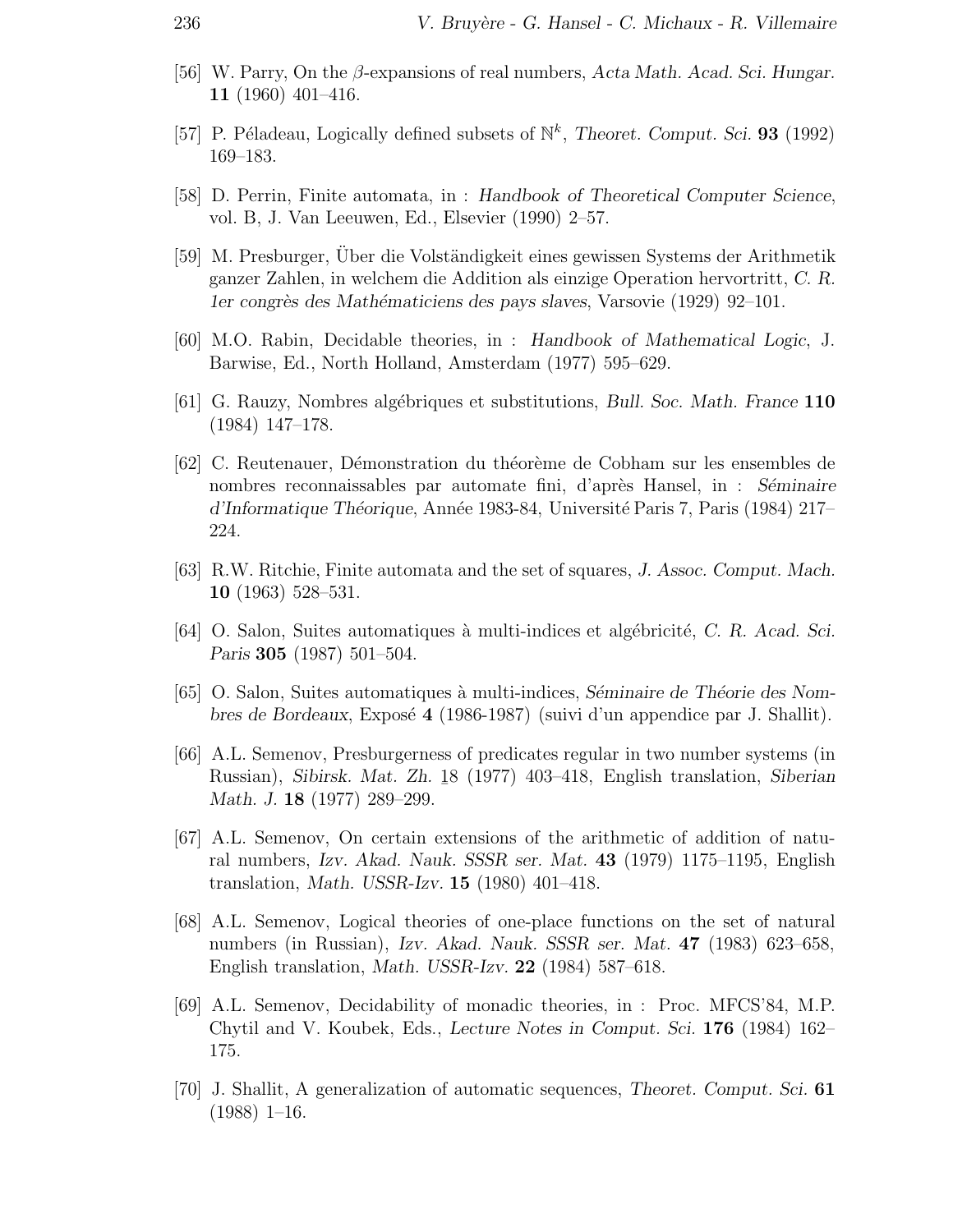- [71] W. Thomas, Automata on infinite objects, in : *Handbook of Theoretical Computer Science*, vol. B, J. Van Leeuwen, Ed., Elsevier (1990) 135–191.
- [72] L. van den Dries, The field of reals with a predicate for the powers of two, *Manuscripta Math.* **54** (1985) 187–195.
- [73] R. Villemaire, Joining k- and l-recognizable sets of natural numbers, Proc. Stacs'92, *Lecture Notes in Comput. Sci.* **577** (1992) 83–94.
- [74] R. Villemaire, The theory of  $\langle \mathbb{N}, +, V_k, V_l \rangle$  is undecidable, *Theoret. Comput. Sci.* **106** (1992) 337–349.

Véronique Bruyère, Christian Michaux Université de Mons-Hainaut 15, Avenue Maistriau B-7000 Mons Belgique

Georges Hansel Université de Rouen Laboratoire d'Informatique de Rouen Place Blondel F-76134 Mont Saint-Aignan France

Roger Villemaire Université du Québec à Montréal Département de Mathématiques et d'Informatique C.P. 8888, succ. centre-ville Montréal (Québec) Canada H3C 3P8